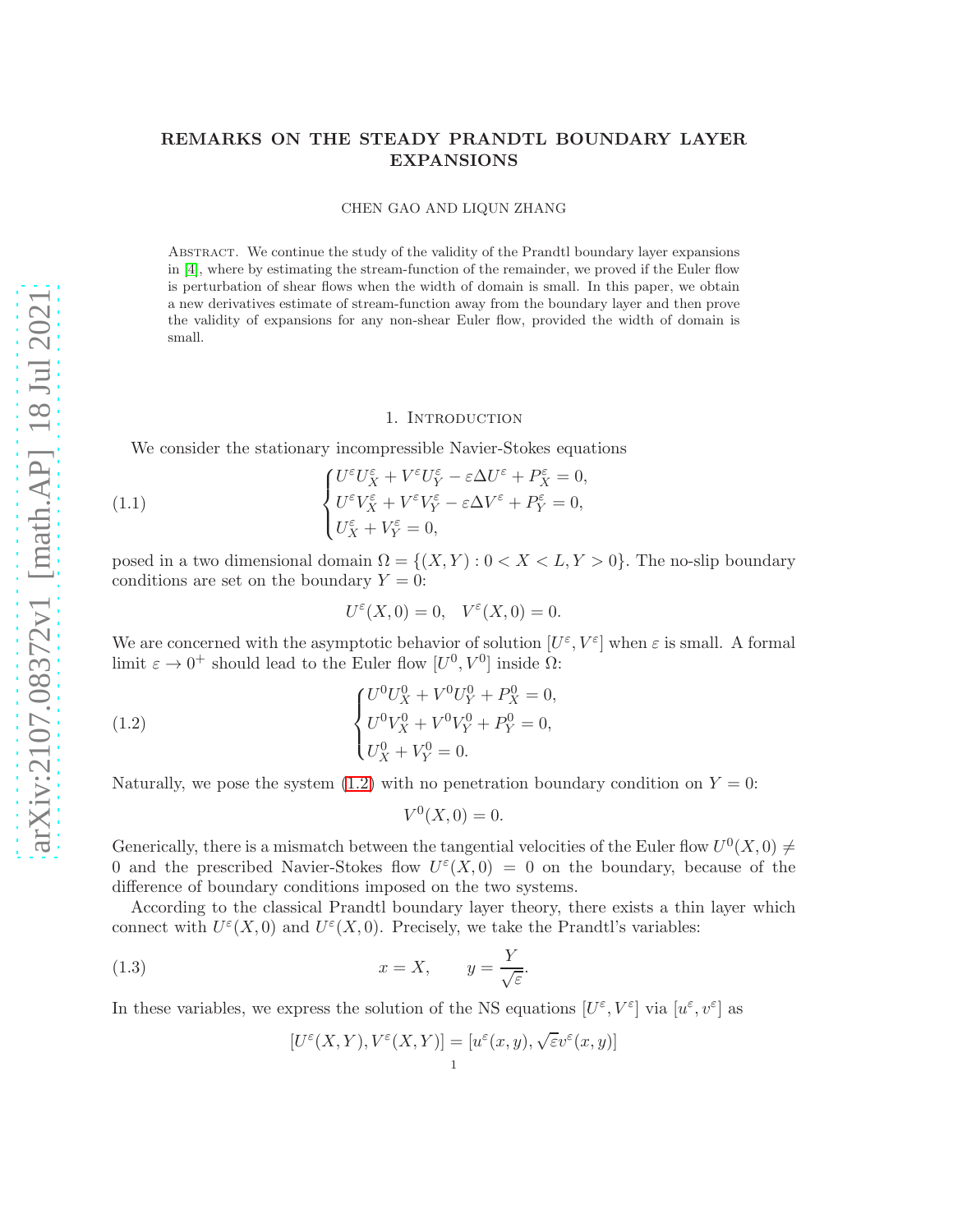in which we note that the scaled normal velocity  $v^{\varepsilon}$  is  $\frac{1}{\sqrt{2}}$  $\frac{1}{\varepsilon}$  of the original velocity  $V^{\varepsilon}$  to satisfy the divergence-free condition. Similarly,  $P^{\epsilon}(X,Y) = p^{\epsilon}(x,y)$ . In these new variables, the Navier-Stokes equations [\(1.1\)](#page-0-1) now read

(1.4) 
$$
\begin{cases} u^{\varepsilon}u_{x}^{\varepsilon} + v^{\varepsilon}u_{y}^{\varepsilon} + p_{x}^{\varepsilon} = u_{yy}^{\varepsilon} + \varepsilon u_{xx}^{\varepsilon}, \\ \varepsilon[u^{\varepsilon}v_{x}^{\varepsilon} + v^{\varepsilon}v_{y}^{\varepsilon}] + p_{y}^{\varepsilon} = \varepsilon[v_{yy}^{\varepsilon} + \varepsilon v_{xx}^{\varepsilon}], \\ u_{x}^{\varepsilon} + v_{y}^{\varepsilon} = 0. \end{cases}
$$

Let  $\varepsilon \to 0$ , it leads to the Prandtl equations:

(1.5) 
$$
\begin{cases} u_p^0 u_{px}^0 + v_p^0 u_{py}^0 - u_{pyy}^0 + p_{px}^0 = 0, \\ p_{py}^0 = 0, \\ u_{px}^0 + v_{py}^0 = 0, \end{cases}
$$

with  $u_p^0|_{y=0} = 0$ . Prandtl hypothesized that when viscosity  $\varepsilon$  is small the Navier-Stokes flow can be approximately decomposed into two parts:

<span id="page-1-0"></span>(1.6) 
$$
U^{\varepsilon}(X,Y) \approx u_e^0(X,Y) - u_e^0(X,0) + u_p^0(X,\frac{Y}{\sqrt{\varepsilon}}),
$$

$$
V^{\varepsilon}(X,Y) \approx v_e^0(X,Y) + \sqrt{\varepsilon}v_p^0(X,\frac{Y}{\sqrt{\varepsilon}}),
$$

in which  $[u_e^0, v_e^0] = [U^0, V^0]$  denotes the Euler flow.

The verification of the viscosity vanishing limits is a challenging problem in general. There are lots of studies in recent year. For non-stationary case, the problem in the analytic case was proved in [\[23\]](#page-28-0), [\[24\]](#page-28-1) and [\[25\]](#page-28-2). In 2014, Maekawa [\[21\]](#page-28-3) proved the convergence under the assumption on the initial vorticity vanishing in the neighbourhood of boundary. Fei, Tao and Zhang [\[3\]](#page-27-1) generalized this result to 3D case by energy methods. In [\[5\]](#page-28-4), Gerard-Varet, Maekawa and Masmoudi established the Gevrey stability for Prandtl type shear flows. Chen, Wu and Zhang gave a new proof of Gevrey stability for steady profile by resolvent estimate method in [\[1\]](#page-27-2). Later, Gerard-Varet, Maekawa and Masmoudi [\[6\]](#page-28-5) showed the Prandtl expansion around concave boundary layer in Gevrey space. There are some results of instablity in Sobolev space, cf. [\[8\]](#page-28-6)-[\[10\]](#page-28-7).

For the steady case, the problem is considered in Sobolev space. In this situation, the Euler flow  $[u_e^0, v_e^0]$  in expansion [\(1.6\)](#page-1-0) is always shear flow  $[u_e^0(Y), 0]$ . An important progress was made by Guo, Nguyen [\[13\]](#page-28-8) for Prandtl boundary layer expansions for the steady Navier-Stokes flows over a moving plate. Then Iyer [\[14\]](#page-28-9) extended this result into a rotating disk. They considered the Euler flow is shear or rotating shear, Prandtl profile is strictly positive and the width of region or the angle of sector is small. Later, Iyer [\[15\]](#page-28-10) generalized the result in [\[13\]](#page-28-8) for the perturbation of shear flow. After that, Iyer in [\[16\]](#page-28-11), [\[17\]](#page-28-12) and [\[18\]](#page-28-13) justified the steady Prandtl expansion over a moving plane in  $(0, \infty) \times (0, \infty)$  under the assumption of constant shear Euler flow and smallness of the boundary layer profile. In 2018, a significant work by Guo and Iyer [\[12\]](#page-28-14) showed the convergence result for no-slip boundary conditions in shear Euler flows in the case the width of the region  $L$  is small. Inspired by the methods in this work, we introduced a new quantity, the quotient of steam-function and the approximate solution, in  $[4]$ . By estimating that quantity, we justified the validity of expansion  $(1.6)$ for the perturbation of shear Euler flow when  $L$  is small. Moreover, we showed when the Euler flow is shear and Prandtl profile is in monotonic class,  $(1.6)$  is right even L is large. Recently, Iyer and Masmoudi in [\[19\]](#page-28-15) also estimated the quantity introduced in [\[4\]](#page-27-0) to show the stability of the Prandtl expansion in domain  $(0, \infty) \times (0, \infty)$ . In that work, the Euler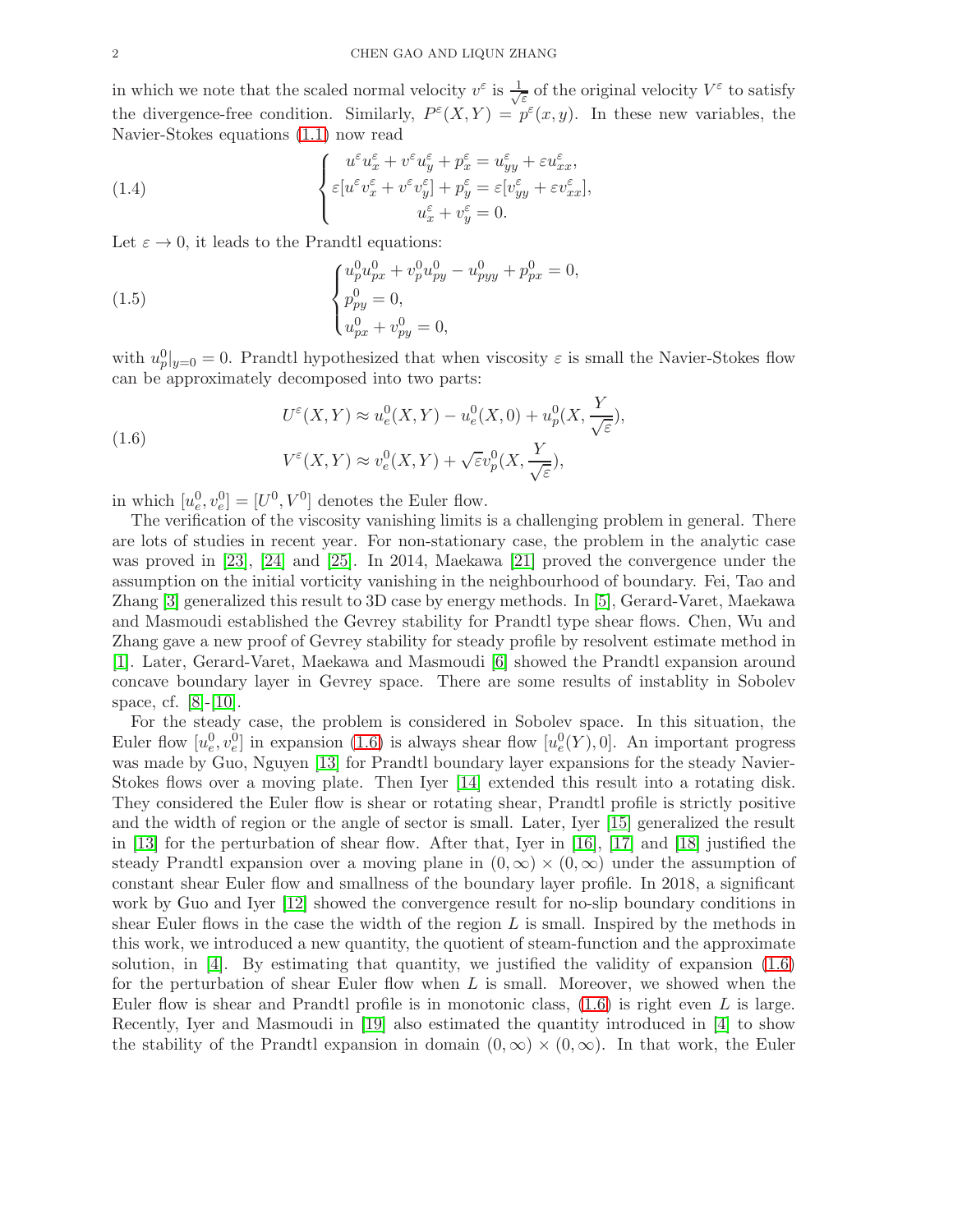flow is considered as special shear flow  $\vert 1, 0 \vert$  and the solution of Prandtl equation is famous Blasius flow in monotonic class. There are also the stability results for Prandtl type shear flow of Navier-Stokes equations with force term in X-periodic domain cf. [7] and [\[2\]](#page-27-3).

In this paper, we continue our earlier work in [\[4\]](#page-27-0). We assume that the outside Euler flow  $[u_e^0(X, Y), v_e^0(X, Y)]$  satisfying the following hypothesis:

<span id="page-2-1"></span>(1.7) 
$$
0 < c_0 \leq u_e^0 \leq C_0 < \infty,
$$

$$
\|\langle Y \rangle^k \nabla^m [u_e^0, v_e^0] \|_{L^\infty} < \infty \text{ for } m \geq 1.
$$

Here  $\langle Y \rangle = Y + 1$  and k is a large constant. The special case for Euler flow is shear flow  $[u^0_e(Y),0]$  which discussed in [\[12\]](#page-28-14) and [\[4\]](#page-27-0).

We consider the Prandtl equations with the positive data.

<span id="page-2-0"></span>
$$
(1.8) \quad\n\begin{cases}\nu_p^0 u_{px}^0 + v_p^0 u_{py}^0 - u_{pyy}^0 + p_{px}^0 = 0, & p_{py}^0 = 0, \quad u_{px}^0 + v_{py}^0 = 0, \quad (x, y) \in (0, L) \times \mathbb{R}_+, \\
u_p^0|_{x=0} = U_p^0(y), \quad u_p^0|_{y=0} = v_p^0|_{y=0} = 0, \quad u_p^0|_{y \uparrow \infty} = u_e^0|_{Y=0}.\n\end{cases}
$$

 $U_P^0$  is a prescribing smooth function such that

<span id="page-2-3"></span>(1.9) 
$$
U_P^0 > 0 \text{ for } y > 0, \quad \partial_y U_P^0(0) > 0, \quad \partial_y^2 U_P^0 - u_e^0(x,0) u_{ex}^0(x,0) \sim y^2 \text{ near } y = 0,
$$

$$
\partial_y^m \{ U_P^0 - u_e^0(x,0) \} \text{ decay fast for any } m \ge 0.
$$

By the classical result in [\[22\]](#page-28-16), under above conditions on  $U_P^0$ , if L is small enough, equations [\(1.8\)](#page-2-0) admit a classical solution  $[u_p^0, v_p^0]$  satisfying:

(1.10) 
$$
u_p^0 > 0 \text{ for } y > 0, \quad u_{py}^0|_{y=0} > 0,
$$

$$
\nabla^m \{u_p^0 - u_e^0(0)\} \text{ decay fast as } y \to \infty \text{ for any } m \ge 0.
$$

<span id="page-2-2"></span>Now we state our main result.

<span id="page-2-4"></span>**Theorem 1.1.** Assume the Euler flow  $[u_e^0, v_e^0]$  satisfies [\(1.7\)](#page-2-1), the Prandtl profile satisfies [\(1.10\)](#page-2-2), L is a constant small enough, then there exist  $\varepsilon_0(L) > 0$  depending on L, such that for  $0 < \varepsilon \leqslant \varepsilon_0$ , equations [\(1.1\)](#page-0-1) admits a solution  $[U^{\varepsilon}, V^{\varepsilon}] \in W^{2,2}(\Omega)$ , satisfying:

(1.11) 
$$
||U^{\varepsilon} - u_e^0 + u_e^0|_{Y=0} - u_p^0||_{L^{\infty}} \leq C\sqrt{\varepsilon},
$$

$$
||V^{\varepsilon} - v_e^0||_{L^{\infty}} \leq C\sqrt{\varepsilon},
$$

with the following boundary conditions:

$$
[U^{\varepsilon}, V^{\varepsilon}]|_{Y=0} = 0,
$$
  
(1.12) 
$$
[U^{\varepsilon}, V^{\varepsilon}]|_{X=0} = [u_e^0(0, Y) - u_e^0(0, 0) + u_p^0(0, \frac{Y}{\sqrt{\varepsilon}}) + \sqrt{\varepsilon}a_0, v_e^0(0, Y) + \sqrt{\varepsilon}b_0],
$$
  

$$
[U^{\varepsilon}, V^{\varepsilon}]_{X=L} = [u_e^0(L, Y) - u_e^0(L, 0) + u_p^0(L, \frac{Y}{\sqrt{\varepsilon}}) + \sqrt{\varepsilon}a_L, v_e^0(L, Y) + \sqrt{\varepsilon}b_L].
$$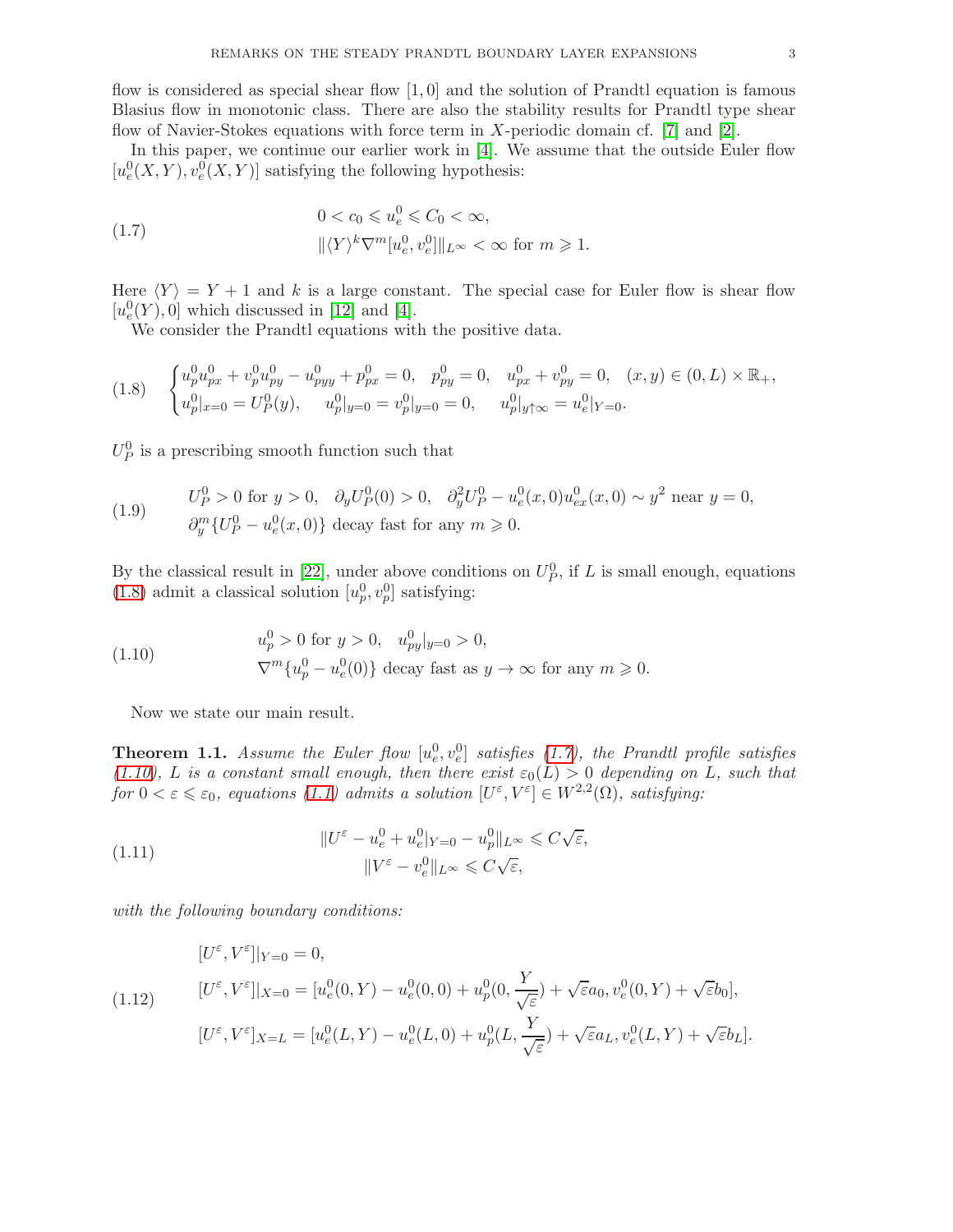Here C is a constant independent of L and  $\varepsilon$ ,

$$
a_0(Y) = u_e^1(0, Y) + u_b^1(0, \frac{Y}{\sqrt{\varepsilon}}) + \sqrt{\varepsilon} u_e^2(0, Y) + \sqrt{\varepsilon} \hat{u}_b^2(0, \frac{Y}{\sqrt{\varepsilon}}),
$$
  
\n
$$
a_L(Y) = u_e^1(L, Y) + u_b^1(L, \frac{Y}{\sqrt{\varepsilon}}) + \sqrt{\varepsilon} u_e^2(L, Y) + \sqrt{\varepsilon} \hat{u}_b^2(L, \frac{Y}{\sqrt{\varepsilon}}),
$$
  
\n
$$
b_0(Y) = v_b^0(0, \frac{Y}{\sqrt{\varepsilon}}) + v_e^1(0, Y) + \sqrt{\varepsilon} v_b^1(0, \frac{Y}{\sqrt{\varepsilon}}) + \sqrt{\varepsilon} v_e^2(0, Y) + \varepsilon \hat{v}_b^2(0, \frac{Y}{\sqrt{\varepsilon}}),
$$
  
\n
$$
b_L(Y) = v_b^0(L, \frac{Y}{\sqrt{\varepsilon}}) + v_e^1(L, Y) + \sqrt{\varepsilon} v_b^1(L, \frac{Y}{\sqrt{\varepsilon}}) + \sqrt{\varepsilon} v_e^2(L, Y) + \varepsilon \hat{v}_b^2(L, \frac{Y}{\sqrt{\varepsilon}}),
$$

are smooth functions constructed in Proposition [4.4.](#page-27-4)

Unlike the assumptions of shear flows or their perturbation in previous works, this theorem shows the expansions [\(1.6\)](#page-1-0) for any non-shear Euler flow which  $u_e^0$  is strictly positive. This result and the second result in [\[4\]](#page-27-0) coincide with the classical results of Oleinik and Samokhin [\[22\]](#page-28-16) for solutions of Prandtl's equation. They show the local well-posedness (L is small) of Prandtl equation for any  $u_e^0(X,0)$  is strictly positive and the global well-posedness (L is any constant) for  $u_{eX}^0(X,0) \geq 0$ . And we show the Prandtl expansions for non-shear Euler flow when  $L \ll 1$  in this paper and shear Euler flow when L is any given constant in [\[4\]](#page-27-0).

To prove the theorem, we first construct the approximate solutions  $\mathbf{U}_s = [U_s, V_s]$  of Navier-Stokes equations, which is similar to  $[4]$ . The main difficulty is estimating the remainders  $U := U^{\varepsilon} - U_s$ , where U satisfies the following linearized Navier-Stokes equations:

(1.13) 
$$
-\varepsilon \Delta \mathbf{U} + \mathbf{U}_s \cdot \nabla \mathbf{U} + \mathbf{U} \cdot \nabla \mathbf{U}_s + \nabla P = \mathbf{F}.
$$

But when Euler flows is non-shear,  $V_s \approx v_e^0$  is not small. We notice that  $v_e^0(X, 0) = 0$ , so  $v_e^0$  is small near the boundary  $\{(X, Y)|Y = 0\}$ . It leads us to estimating the stream-function away from the boundary layers. We estimate the derivatives of stream-function in outer area, i.e.  ${Y \ge \delta > 0}$ , and combine this estimate with some estimates we obtained in [\[4\]](#page-27-0), to show the stream-function can be dominating by  $\bf{F}$ , which essentially leads to the proof the theorem.

This paper is organized as follows: In Section 2, we show the main profile of the approximation solution. In Section 3, we estimate the stream-function of remainder. In Section 4, we prove the main theorem. The construction of the high-order approximation solutions is in Appendix.

### 2. Construction of the approximate solution

The construct of the approximate solutions is similar to [\[4\]](#page-27-0). We will need higher order expansions, as compared to [\(1.6\)](#page-1-0), in order to control the remainder. Actually, the approximate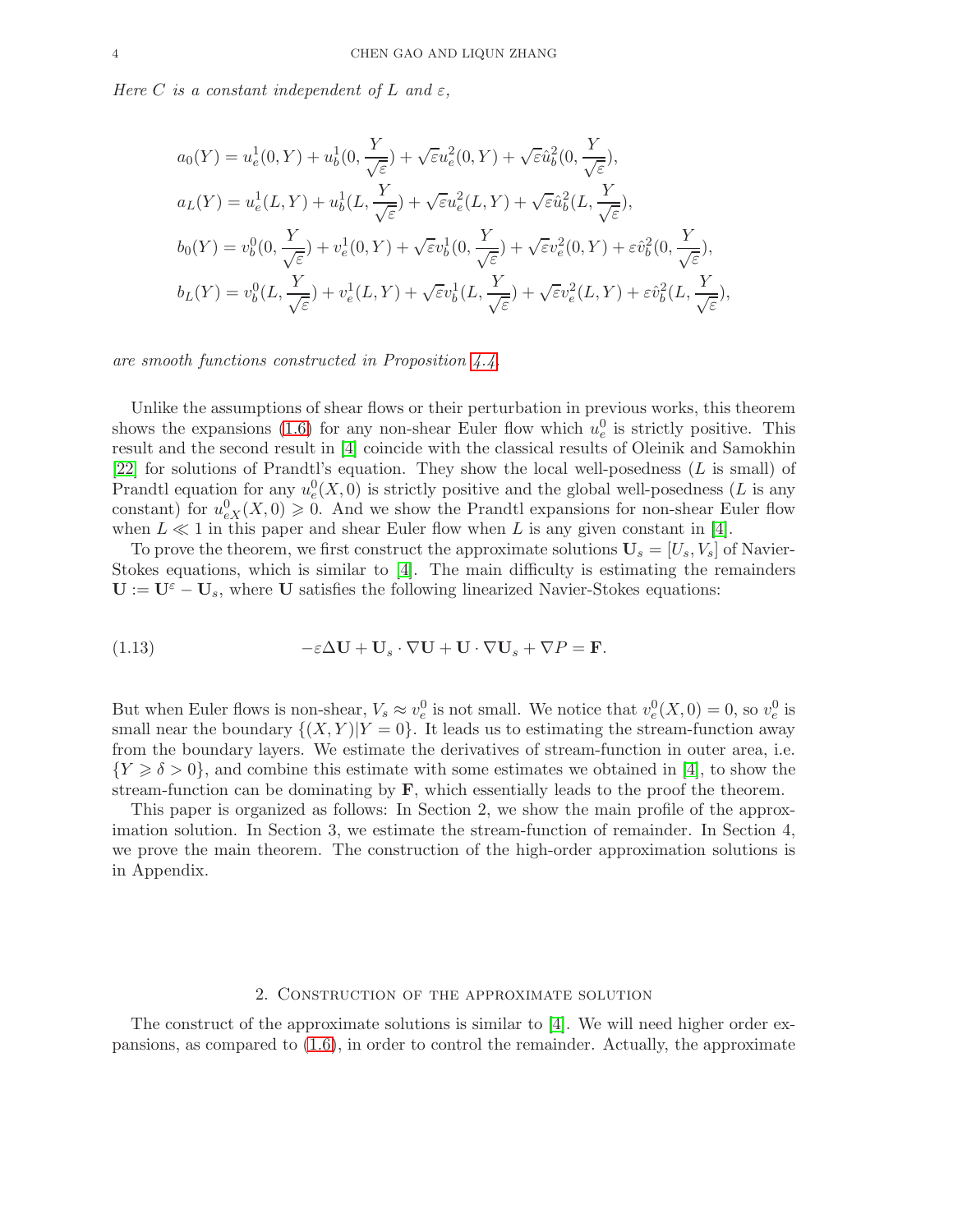solutions of the Navier-Stokes equations are as the following form:

$$
U^{\varepsilon}(X,Y) \approx u_e^0(X,Y) + u_b^0(X, \frac{Y}{\sqrt{\varepsilon}}) + \sqrt{\varepsilon}[u_e^1(X,Y) + u_b^1(X, \frac{Y}{\sqrt{\varepsilon}})]
$$
  
+  $\varepsilon[u_e^2(X,Y) + u_b^2(X, \frac{Y}{\sqrt{\varepsilon}})],$   

$$
V^{\varepsilon}(X,Y) \approx v_e^0(X,Y) + \sqrt{\varepsilon}[v_b^0(X, \frac{Y}{\sqrt{\varepsilon}}) + v_e^1(X,Y)] + \varepsilon[v_b^1(X, \frac{Y}{\sqrt{\varepsilon}}) + v_e^2(X,Y)]
$$
  
(2.1)  

$$
+ \varepsilon^{\frac{3}{2}}v_b^2(X, \frac{Y}{\sqrt{\varepsilon}}),
$$
  

$$
P^{\varepsilon}(X,Y) \approx p_e^0(X,Y) + p_b^0(X, \frac{Y}{\sqrt{\varepsilon}}) + \sqrt{\varepsilon}[p_e^1(X,Y) + p_b^1(X, \frac{Y}{\sqrt{\varepsilon}})]
$$
  
+  $\varepsilon[p_e^2(X,Y) + p_b^2(X, \frac{Y}{\sqrt{\varepsilon}})] + \varepsilon^{\frac{3}{2}}p_b^3(X, \frac{Y}{\sqrt{\varepsilon}}),$ 

in which  $[u_e^j, v_e^j, p_e^j]$  and  $[u_b^j]$  $_{b}^{j},v_{b}^{j}$  $_{b}^{j},p_{b}^{j}$  $b_1^j$ , with  $j = 0, 1, 2$ , denoting the Euler profiles and boundary layer profiles, respectively. Here, we note that these profile solutions also depend on  $\varepsilon$ . And the Euler flows are always evaluated at  $(X, Y)$ , whereas the boundary layer profiles are at  $(X, \frac{Y}{y})$ ε ).

Notation. For convenience, we will introduce some notation here. we write

$$
\langle \cdot, \cdot \rangle = \langle \cdot, \cdot \rangle_{L^2_{X,Y}},
$$

$$
\langle \cdot, \cdot \rangle_{Y=0} = \langle \cdot, \cdot \rangle_{L^2_X(Y=0)},
$$

$$
\|\cdot\| = \|\cdot\|_{L^2_{X,Y}}.
$$

and

$$
\|\cdot\|_{\infty} = \|\cdot\|_{L^{\infty}_{X,Y}} = \|\cdot\|_{L^{\infty}_{x,y}}.
$$

We denote  $a \lesssim b$  which means there exist a positive constant  $C_0$ , s.t.  $a \leq C_0b$ , here  $C_0$  is independent on  $\sqrt{\varepsilon}$  and L. And we write  $a = O(b)$  as  $|a| \lesssim b$ .

2.1. The leading order of approximate solution. Recall the Euler flow  $[u_e^0, v_e^0]$ . Let  $\psi$ be the stream-function of  $[u_e^0, v_e^0]$ 

(2.2) 
$$
\psi(X,Y) := \int_0^Y u_e^0(X,Y')dY', \quad \psi_Y = u_e^0, \quad \psi_X = -v_e^0,
$$

then Euler equations [\(1.2\)](#page-0-0) are equivalent to:

<span id="page-4-0"></span>
$$
\Delta \psi = F_e(\psi).
$$
 (2.3)

From the assumptions in  $(1.7)$ , we can know that  $F_e$  together with sufficiently many derivatives are bounded and decaying in its argument.

For Prandtl equations, there is a famous result due to Oleinik [\[22\]](#page-28-16):

**Proposition 2.1** (Oleinik). Assume boundary data  $U_P^0 \in C^{\infty}$  satisfies [\(1.9\)](#page-2-3), then for some  $L > 0$ , equations [\(1.8\)](#page-2-0) exists a solution  $[u_p^0, v_p^0]$ , satisfying, for some  $y_0, m_0 > 0$ ,

(2.4) 
$$
\sup_{(0,L)\times(0,\infty)} |u_p^0, \partial_y u_p^0, \partial_{yy} u_p^0, \partial_x u_p^0| \lesssim 1,
$$

$$
\inf_{(0,L)\times(0,y_0)} \partial_y u_p^0 > m_0 > 0,
$$

$$
u_p^0 > 0, \text{ for } y > 0.
$$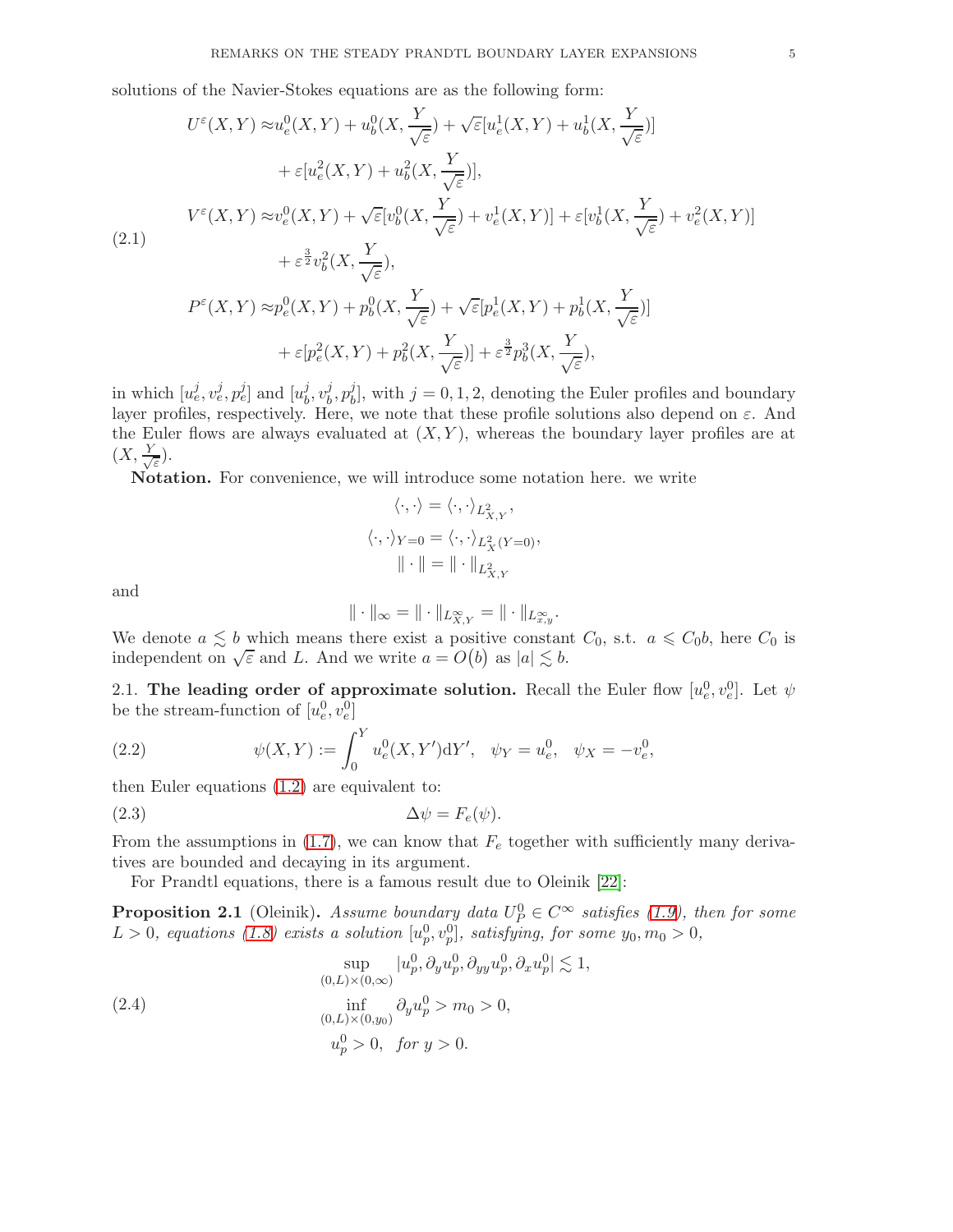In fact, if  $U_P^0$  satisfies high order parabolic compatibility conditions at the corner  $(0,0)$ , then  $[u_p^0, v_p^0]$  are smooth enough. The compatibility conditions are discussed in our previous works  $[4]$ . Following the proof of Oleinik in [\[22\]](#page-28-16), we have:

<span id="page-5-0"></span>**Lemma 2.2.** If  $U_P^0 \in C^\infty$  satisfies [\(1.9\)](#page-2-3) and high order parabolic compatibility conditions, then

(2.5) 
$$
\|\langle y \rangle^M \nabla^k (u_p^0(x, y) - u_e^0(x, 0))\|_{\infty} \lesssim 1, \text{ for } 0 \le k \le K,
$$

here K and M are constants.

After we solved Prandtl's equation [\(1.8\)](#page-2-0), we set

$$
u_b^0(x, y) = u_p^0(x, y) - u_e^0(x, 0),
$$
  

$$
v_b^0(x, y) = \int_y^\infty u_{bx}^0(x, y') \, dy'
$$

and  $p_b^0 = 0$ . The construction of high-order approximate solutions  $[u_e^1, v_e^1]$ ,  $[u_e^2, v_e^2]$ ,  $[u_b^1, v_b^1]$ and  $[\hat{u}_b^2, \hat{v}_b^2]$  is in Appendix. We denote the  $[U_s, V_s]$  as the following:

$$
U_s(X,Y) = u_e^0(X,Y) + u_b^0(X, \frac{Y}{\sqrt{\varepsilon}}) + \sqrt{\varepsilon} [u_e^1(X,Y) + u_b^1(X, \frac{Y}{\sqrt{\varepsilon}})]
$$
  
+  $\varepsilon [u_e^2(X,Y) + \hat{u}_b^2(X, \frac{Y}{\sqrt{\varepsilon}})],$   

$$
V_s(X,Y) = v_e^0(X,Y) + \sqrt{\varepsilon} [v_b^0(X, \frac{Y}{\sqrt{\varepsilon}}) + v_e^1(X,Y)] + \varepsilon [v_b^1(X, \frac{Y}{\sqrt{\varepsilon}}) + v_e^2(X,Y)]
$$
  
(2.6)  

$$
+ \varepsilon^{\frac{3}{2}} \hat{v}_b^2(X, \frac{Y}{\sqrt{\varepsilon}}),
$$
  

$$
P_s(X,Y) = p_e^0(X,Y) + p_b^0(X, \frac{Y}{\sqrt{\varepsilon}}) + \sqrt{\varepsilon} [p_e^1(X,Y) + p_b^1(X, \frac{Y}{\sqrt{\varepsilon}})]
$$
  
+  $\varepsilon [p_e^2(X,Y) + p_b^2(X, \frac{Y}{\sqrt{\varepsilon}})] + \varepsilon^{\frac{3}{2}} p_b^3(X, \frac{Y}{\sqrt{\varepsilon}}).$ 

Then the errors

(2.7) 
$$
R_1 := U_s U_{sX} + V_s U_{sY} - \varepsilon \Delta U_s + P_{sX},
$$

$$
R_2 := U_s V_{sX} + V_s V_{sY} - \varepsilon \Delta V_s + P_{sY},
$$

satisfy

$$
(2.8) \t\t\t\t\t ||R_1|| + ||R_2|| \lesssim \varepsilon^{\frac{3}{2}}.
$$

Next we show the main profile of  $[U_s, V_s]$ .

2.2. The main profile of approximate solution. In order to obtain the estimates of the remainder, we need to know more information about  $[U_s, V_s]$ .

$$
U_s(X,Y) = u_e^0(X,Y) + u_b^0(X, \frac{Y}{\sqrt{\varepsilon}}) + O(\sqrt{\varepsilon}),
$$
  

$$
V_s(X,Y) = v_e^0(X,Y) + \sqrt{\varepsilon}(v_b^0(X, \frac{Y}{\sqrt{\varepsilon}}) + v_e^1(X,Y)) + O(\varepsilon).
$$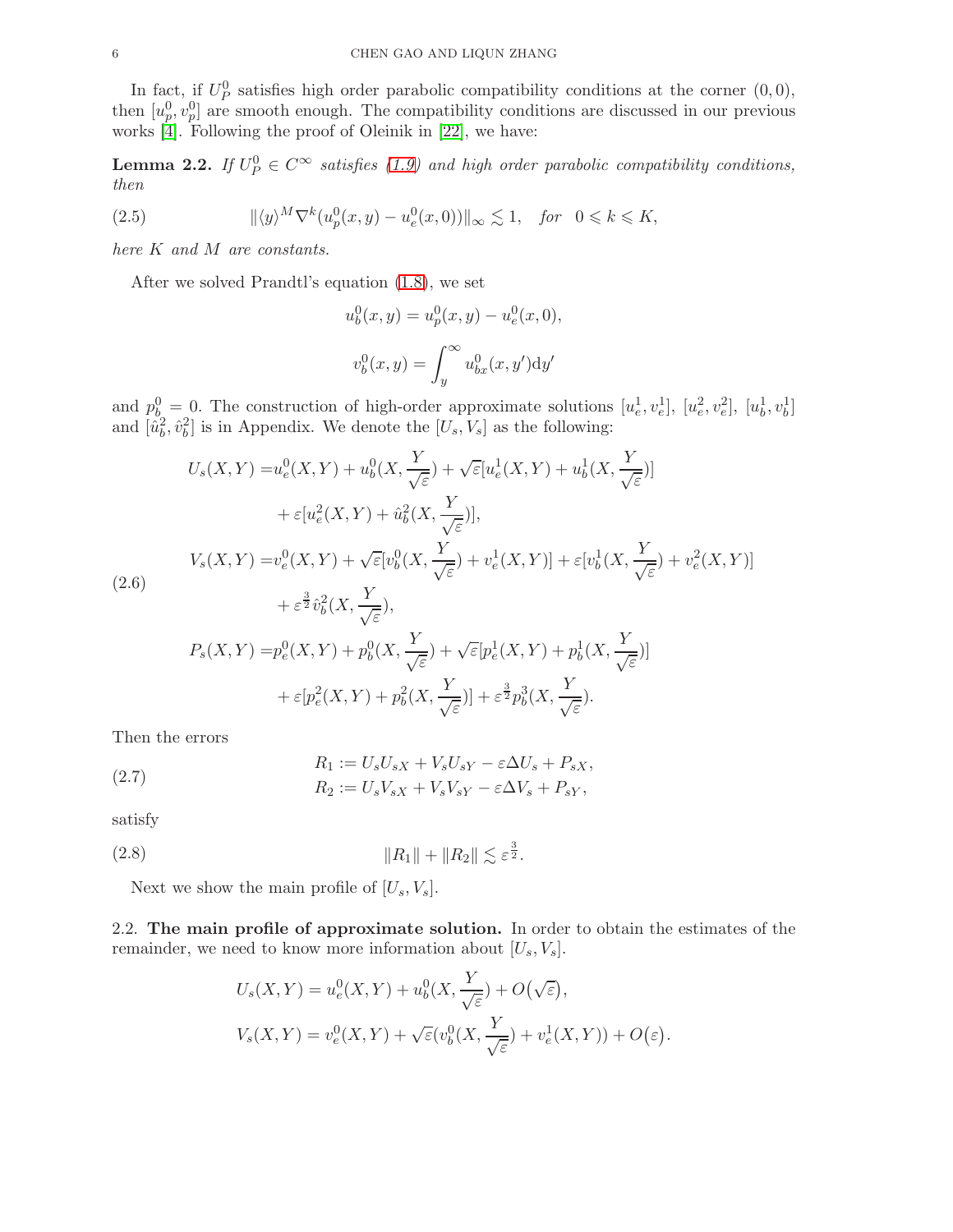$$
u_e^0(X,Y) + u_b^0(X, \frac{Y}{\sqrt{\varepsilon}}) = u_e^0(X,Y) - u_e^0(X,0) + u_p^0(X, \frac{Y}{\sqrt{\varepsilon}}) \gtrsim -Y + \frac{Y}{\sqrt{\varepsilon}} \gtrsim \frac{Y}{\sqrt{\varepsilon}},
$$

when  $1 \leqslant \frac{Y}{\sqrt{2}}$  $\frac{1}{\varepsilon} \leqslant \varepsilon^{-\frac{1}{4}},$ 

$$
u_e^0(X,Y) + u_b^0(X, \frac{Y}{\sqrt{\varepsilon}}) = u_e^0(X,Y) - u_e^0(X,0) + u_p^0(X, \frac{Y}{\sqrt{\varepsilon}}) \gtrsim -Y + 1 \gtrsim 1,
$$

when  $\frac{Y}{\sqrt{2}}$  $\frac{1}{\varepsilon} \gtrsim \varepsilon^{-\frac{1}{4}},$ 

$$
u_e^0(X,Y) + u_b^0(X,\frac{Y}{\sqrt{\varepsilon}}) \gtrsim 1.
$$

So  $U_s \sim \frac{Y}{\sqrt{ }}$  $\frac{\epsilon}{\varepsilon}$ , when  $Y \leqslant \sqrt{\varepsilon}$ , and  $U_s \sim 1$ , when  $Y \geqslant \sqrt{\varepsilon}$ . One can easily see for  $i, j \geq 0$ ,

<span id="page-6-0"></span>
$$
\|\partial_X^j U_s\|_{\infty} \lesssim 1, \quad \|\partial_X^j V_s\|_{\infty} \lesssim 1,
$$
  
(2.9) 
$$
\sqrt{\varepsilon}^i \|Y^j \partial_Y^{i+j} U_s\|_{\infty} \lesssim \sqrt{\varepsilon}^i \|Y^j \partial_Y^{i+j} u_e^0\|_{\infty} + \sqrt{\varepsilon}^i \|\frac{y^j}{\sqrt{\varepsilon}^i} \partial_y^{i+j} u_b^0\|_{\infty} + O(\sqrt{\varepsilon}) \lesssim 1,
$$
  

$$
\sqrt{\varepsilon}^i \|Y^j \partial_Y^{i+j+1} V_s\|_{\infty} \lesssim \sqrt{\varepsilon}^i \|Y^j \partial_Y^{i+j+1} u_e^0\|_{\infty} + \sqrt{\varepsilon}^i \|\frac{y^j}{\sqrt{\varepsilon}^i} \partial_y^{i+j+1} u_b^0\|_{\infty} + O(\sqrt{\varepsilon}) \lesssim 1.
$$

Let  $\delta$  be a positive constant satisfying  $\delta \geqslant \varepsilon^{\frac{1}{4}}$ , when  $Y \leqslant \delta$ , we have

$$
|V_s| \lesssim \delta U_s.
$$

In fact, when  $Y \leqslant \sqrt{\varepsilon}$ ,

$$
|v_e^0(X,Y)| \lesssim Y = \sqrt{\varepsilon} \frac{Y}{\sqrt{\varepsilon}} \lesssim \sqrt{\varepsilon} U_s \lesssim \delta U_s,
$$

when  $\sqrt{\varepsilon} \leqslant Y \leqslant \delta$ ,

$$
|v_e^0(X,Y)| \lesssim Y \lesssim YU_s \lesssim \delta U_s.
$$

When  $Y \geq \delta$ , for any  $j \geq 0$ ,

<span id="page-6-1"></span>(2.11) 
$$
\partial_Y^j U_s(X,Y) = \partial_Y^j u_e^0(X,Y) + O(\sqrt{\varepsilon}),
$$

$$
\partial_Y^j V_s(X,Y) = \partial_Y^j v_e^0(X,Y) + O(\sqrt{\varepsilon}).
$$

In fact since  $u_h^j$  $\frac{j}{b}(X, y), v_b^j$  $b<sub>b</sub>(X, y)$  decay fast when  $y \to \infty$ , for some large M,

$$
|u_b^j(X,\frac{Y}{\sqrt{\varepsilon}})| \lesssim \left(\frac{Y}{\sqrt{\varepsilon}}\right)^{-M} \lesssim \sqrt{\varepsilon}^M \delta^{-M} \lesssim \varepsilon^{\frac{M}{4}},
$$
  

$$
|v_b^j(X,\frac{Y}{\sqrt{\varepsilon}})| \lesssim \left(\frac{Y}{\sqrt{\varepsilon}}\right)^{-M} \lesssim \sqrt{\varepsilon}^M \delta^{-M} \lesssim \varepsilon^{\frac{M}{4}}.
$$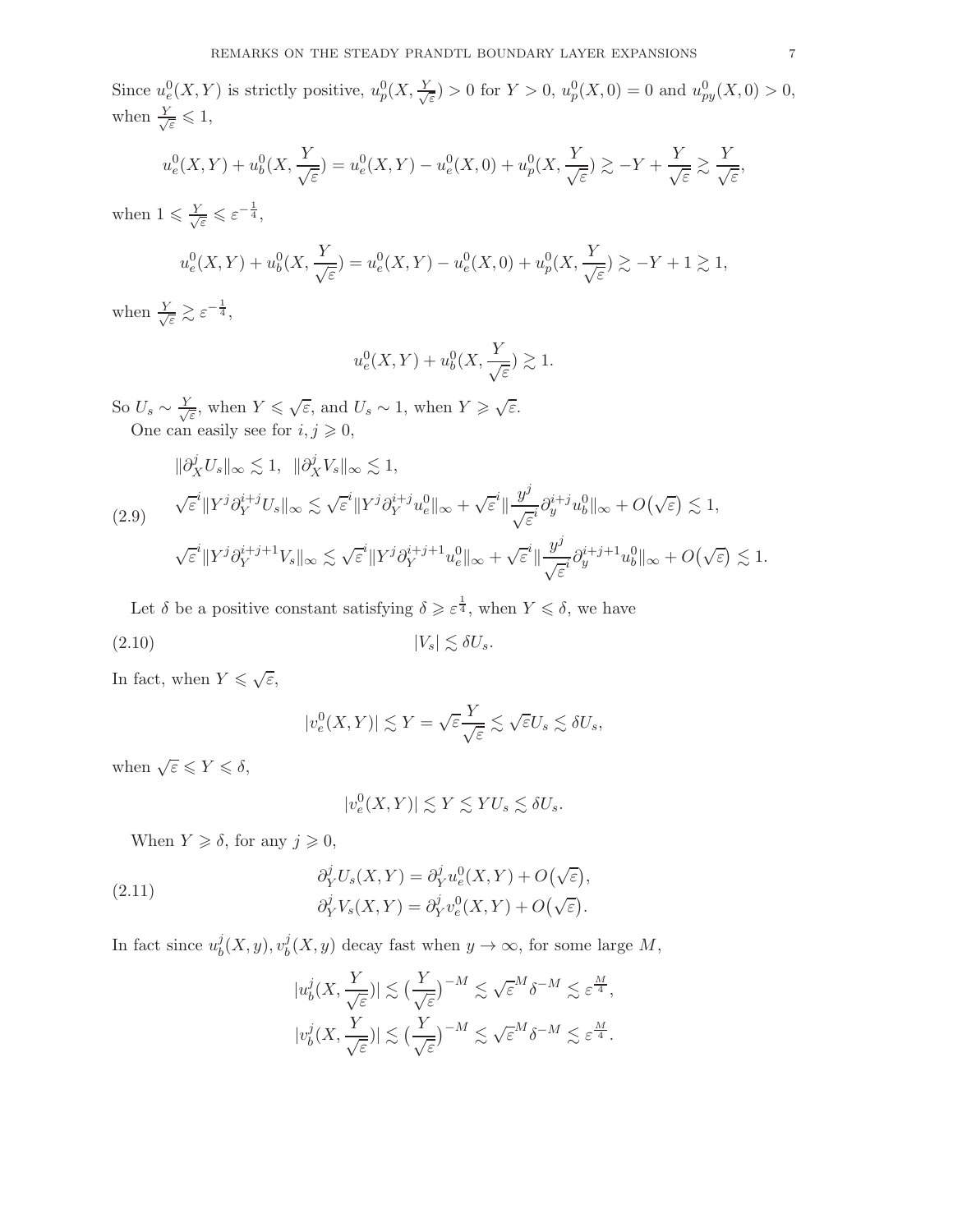#### 3. Estimates of the remainder

In this section, we show the estimates of the remainder. Let

(3.1) 
$$
U^{\varepsilon} = U_s + U, \quad V^{\varepsilon} = V_s + V.
$$

Then

(3.2) 
$$
\begin{cases} U_s U_X + U_{sX} U + V_s U_Y + U_{sY} V - \varepsilon \Delta U + P_X = -\{R_1 + U U_X + V U_Y\}, \\ U_s V_X + V_{sX} U + V_s V_Y + V_{sY} V - \varepsilon \Delta V + P_Y = -\{R_2 + U V_X + V V_Y\}, \\ U_X + V_Y = 0. \end{cases}
$$

We consider the linearized equations:

<span id="page-7-0"></span>(3.3) 
$$
\begin{cases} U_s U_X + U_{sX} U + V_s U_Y + U_{sY} V - \varepsilon \Delta U + P_X = F_1, \\ U_s V_X + V_{sX} U + V_s V_Y + V_{sY} V - \varepsilon \Delta V + P_Y = F_2, \\ U_X + V_Y = 0. \end{cases}
$$

Our critical estimates is the following proposition.

<span id="page-7-3"></span>Proposition 3.1. Under the assumptions in theore[m1.1,](#page-2-4) if

$$
[U,V] \in W^{2,2}(\Omega) \cap W_0^{1,2}(\Omega)
$$

satisfies the equations [\(3.3\)](#page-7-0), then

(3.4) 
$$
\|\sqrt{\varepsilon}U_X,\sqrt{\varepsilon}U_Y,\sqrt{\varepsilon}V_X,\sqrt{\varepsilon}V_Y,U,V\| \leqslant C(\|F_1\| + \|F_2\|).
$$

Let  $\Phi$  be the stream-function of U, V, that is,  $\Phi_X = -V, \Phi_Y = U$ , We can solve the stream-function by this way

(3.5) 
$$
\Phi(X,Y) = \int_0^Y U(X,Y')dY'.
$$

According to the boundary conditions  $[U, V]_{\Omega} = 0$  and  $U_X + V_Y = 0$ , We have

(3.6) 
$$
\Phi|_{X=0} = \Phi|_{X=L} = \Phi|_{Y=0} = 0,
$$

$$
\Phi_X|_{X=0} = \Phi_X|_{X=L} = \Phi_Y|_{Y=0} = 0.
$$

If  $U, V \in L^2(\Omega)$ , then  $\Phi_Y, \Phi_X \in L^2(\Omega)$ .

<span id="page-7-2"></span>Because  $[U, V]$  satisfy the equations [\(3.3\)](#page-7-0), We can deduce the equation of stream function

(3.7) 
$$
\begin{cases} U_s \Delta \Phi_X - \Phi_X \Delta U_s - \varepsilon \Delta^2 \Phi + V_s \Delta \Phi_Y - \Phi_Y \Delta V_s = \partial_Y F_1 - \partial_X F_2, \\ \Phi|_{X=0} = \Phi|_{X=L} = \Phi|_{Y=0} = \Phi_X|_{X=0} = \Phi_X|_{X=L} = \Phi_Y|_{Y=0} = 0. \end{cases}
$$

It is the fourth-order elliptic equation for  $\Phi$ , the boundary conditions are about  $\Phi$  and its derivatives.

<span id="page-7-1"></span>Let  $G = \frac{\Phi}{U_s}$ , G and  $\Phi$  satisfy

(3.8) 
$$
\begin{cases} \partial_{XX} [U_s^2 G_X] + \partial_{XY} [U_s^2 G_Y] - \varepsilon \Delta^2 \Phi + R[\Phi] = \partial_Y F_1 - \partial_X F_2, \\ G|_{X=0} = G|_{X=L} = G|_{Y=0} = G_X|_{X=0} = G_X|_{X=L} = 0. \end{cases}
$$

where  $R[\Phi] = V_s \Delta \Phi_Y - U_{sX} \Delta \Phi - \Phi_Y \Delta V_s + \Phi \Delta U_{sX}$ . We define two norms of G:

(3.9) 
$$
||G||_{\mathbb{X}}^2 := ||U_s G_X||^2 + ||U_s G_Y||^2,
$$

$$
||G||_{\mathbb{Y}}^2 := \varepsilon \{ ||\sqrt{U}_s G_{XX}||^2 + 2 ||\sqrt{U}_s G_{XY}||^2 + ||\sqrt{U}_s G_{YY}||^2 \}.
$$

We start with the following Hardy-type's inequality in [\[4\]](#page-27-0).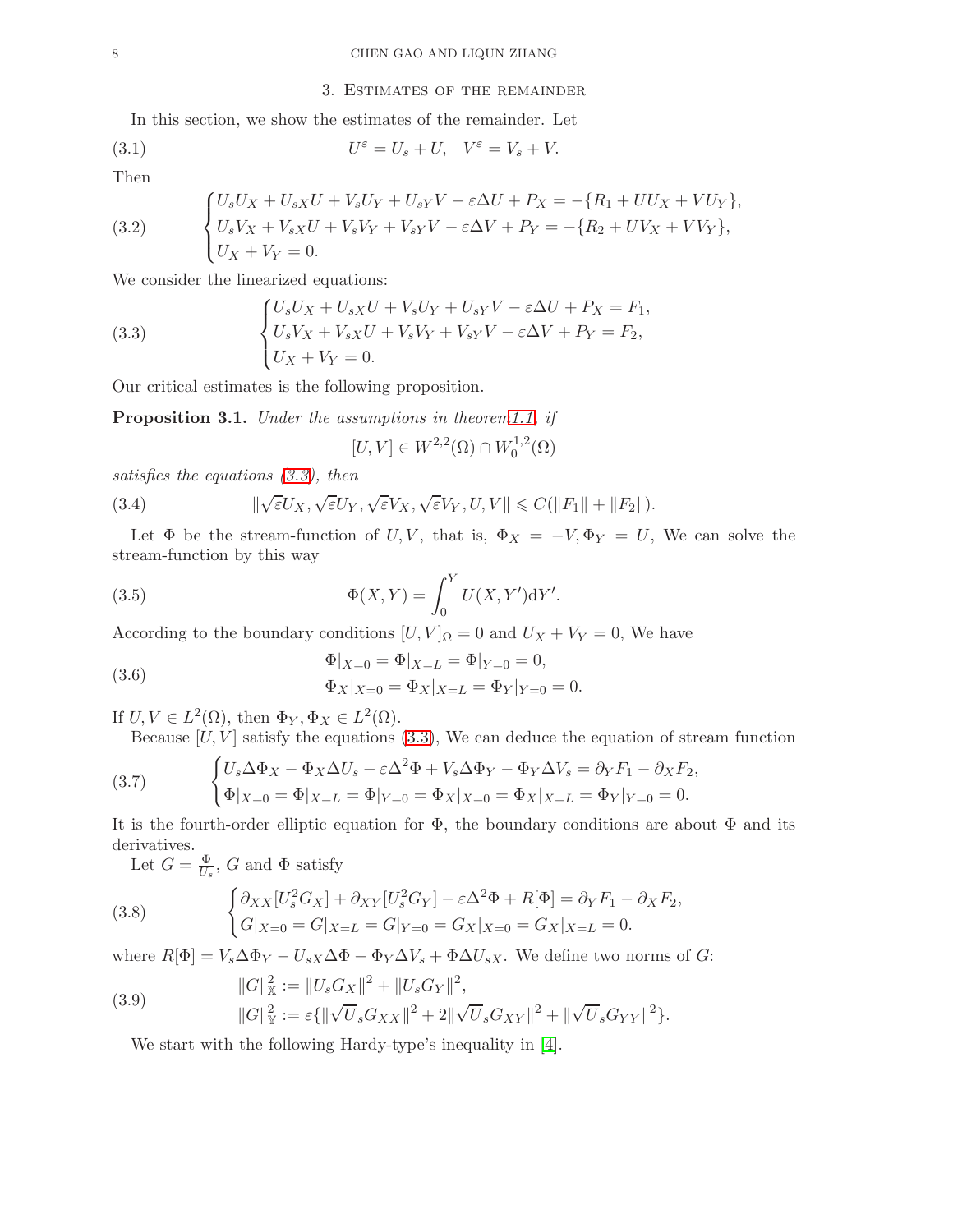<span id="page-8-1"></span>**Lemma 3.1.** If  $H \in W^{1,2}(0, \infty)$ ,  $0 < \xi \le 1$ , then

$$
||H||_{L_Y^2}^2 \leq C \xi \varepsilon ||\sqrt{U_s} H_Y||_{L_Y^2}^2 + \frac{C}{\xi^2} ||U_s H||_{L_Y^2}^2.
$$

*Proof.* Let  $\chi : [0, \infty) \to [0, 1]$  be a smooth cut-off function supported in  $[0, 2]$ , and  $\chi|_{[0,1]} = 1$ ,

$$
\int_0^\infty H^2 dY \lesssim \int_0^\infty H^2 \chi^2(\frac{Y}{\xi \sqrt{\varepsilon}}) dY + \int_0^\infty H^2 (1 - \chi(\frac{Y}{\xi \sqrt{\varepsilon}}))^2 dY.
$$

Recall the leading profile of  $U_s$ ,

$$
U_s \sim \begin{cases} \frac{Y}{\sqrt{\varepsilon}}, & \text{if } Y \leq \sqrt{\varepsilon}, \\ 1, & \text{if } Y \geq \sqrt{\varepsilon}. \end{cases}
$$

So when  $\frac{Y}{\sqrt{2}}$  $\frac{\varepsilon}{\varepsilon} \leqslant 1, 1 - \chi(\frac{Y}{\xi})$  $(\frac{Y}{\xi\sqrt{\varepsilon}}) \lesssim \frac{Y}{\xi\sqrt{\varepsilon}} \lesssim \frac{U_s}{\xi}$ , and when  $\frac{Y}{\sqrt{\varepsilon}}$  $\frac{\varepsilon}{\varepsilon} \geqslant 1, 1 - \chi(\frac{Y}{\xi \sqrt{Y}})$  $(\frac{Y}{\xi\sqrt{\varepsilon}}) \lesssim 1 \lesssim \frac{U_s}{\xi}$ . We have  $\int^{\infty}$  $\theta$  $H^2(1-\chi(\frac{Y}{\xi_{\mathcal{M}}})$  $(\frac{Y}{\xi\sqrt{\varepsilon}}))^2 \mathrm{d}Y \lesssim \frac{1}{\xi^2}$  $\xi^2$  $\int^{\infty}$ 0  $U_s^2 H^2 dY$ .

And

$$
\int_0^\infty H^2 \chi^2(\frac{Y}{\xi \sqrt{\varepsilon}}) \mathrm{d}Y = -2 \int_0^\infty Y H H_Y \chi^2(\frac{Y}{\xi \sqrt{\varepsilon}}) \mathrm{d}Y - 2 \int_0^\infty \frac{Y}{\xi \sqrt{\varepsilon}} H^2 \chi'(\frac{Y}{\xi \sqrt{\varepsilon}}) \chi(\frac{Y}{\xi \sqrt{\varepsilon}}) \mathrm{d}Y
$$
  
\$\lesssim \int\_0^\infty Y^2 H\_Y^2 \chi^2(\frac{Y}{\xi \sqrt{\varepsilon}}) \mathrm{d}Y + \int\_0^\infty (\frac{Y}{\xi \sqrt{\varepsilon}})^2 H^2 |\chi'(\frac{Y}{\xi \sqrt{\varepsilon}})| \chi(\frac{Y}{\xi \sqrt{\varepsilon}}) \mathrm{d}Y\$  
\$\lesssim \xi \varepsilon \int\_0^\infty U\_s H\_Y^2 \mathrm{d}Y + \frac{1}{\xi^2} \int\_0^\infty U\_s^2 H^2 \mathrm{d}Y.

The proof is complete.  $\Box$ 

The next lemma is a basic elliptic estimate in [\[4\]](#page-27-0), it is true even though Euler flows is non-shear.

<span id="page-8-3"></span>**Lemma 3.2.** Let G be the solution of equation [\(3.8\)](#page-7-1),  $L > 0$ , then

<span id="page-8-2"></span>
$$
(3.10) \t\t ||G||\mathcal{Y} \leq ||G||\mathcal{X} \leq ||G||\mathcal{X} \leq ||\partial_Y F_1 - \partial_X F_2, G||.
$$

*Proof.* Take the inner product of  $(3.8)_1$  and  $-G$ . First term

<span id="page-8-0"></span>(3.11) 
$$
\langle \partial_{XX} [U_s^2 G_X], -G \rangle = \langle \partial_X [U_s^2 G_X], G_X \rangle = \langle U_s U_{sX} G_X, G_X \rangle
$$

$$
= O(||G_X||^2).
$$

Second term

(3.12) 
$$
\langle \partial_{XY} [U_s^2 G_Y], -G \rangle = \langle \partial_X [U_s^2 G_Y], G_Y \rangle = \langle U_s U_{sX} G_Y, G_Y \rangle
$$

$$
= O(||G_Y||^2).
$$

Bi-Laplacian term is

$$
\langle -\varepsilon \Delta^2 \Phi, -G\omega \rangle = \varepsilon \langle \Phi_{XXXX} + 2\Phi_{XXYY} + \Phi_{YYYY}, G\omega \rangle.
$$
  

$$
\varepsilon \langle \Phi_{XXXX}, G \rangle = -\varepsilon \langle \Phi_{XXX}, G_X \rangle = \varepsilon \langle \Phi_{XX}, G_{XX} \rangle
$$
  

$$
= \varepsilon \langle U_s G_{XX} + 2U_{sX} G_X + U_{sXX} G, G_{XX} \rangle
$$
  

$$
= \varepsilon \langle U_s G_{XX}, G_{XX} \rangle - \varepsilon \langle 2U_{sXX} G_X + U_{sXXX} G, G_X \rangle,
$$
  

$$
= \varepsilon \langle U_s G_{XX}, G_{XX} \rangle + O(\varepsilon ||G_X||^2).
$$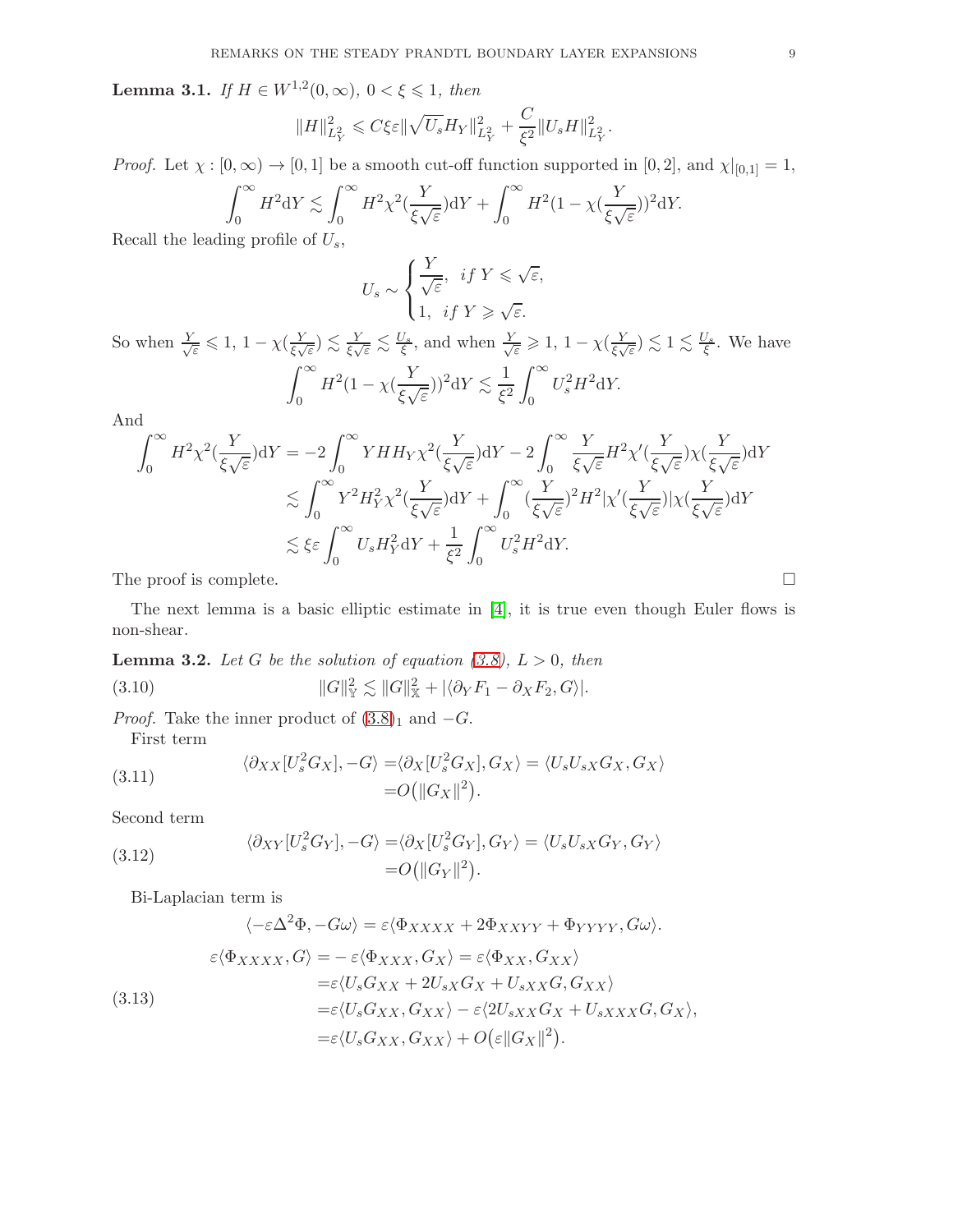Next

(3.14)  
\n
$$
\langle -2\varepsilon\Phi_{XXYY}, -G \rangle = -\langle 2\varepsilon\Phi_{XXY}, G_Y \rangle = \langle 2\varepsilon\Phi_{XY}, G_{XY} \rangle
$$
\n
$$
= 2\varepsilon \langle U_s G_{XY} + U_{sX} G_Y + U_{sY} G_X + U_{sXY} G, G_{XY} \rangle,
$$
\n
$$
= 2\varepsilon \langle U_s G_{XY}, G_{XY} \rangle - \varepsilon \langle U_{sXX} G_Y, G_Y \rangle - \varepsilon \langle U_{sYY} G_X, G_X \rangle
$$
\n
$$
- 2\varepsilon \langle U_{sXY} G_Y, G_X \rangle - 2\varepsilon \langle U_{sXYY} G, G_X \rangle
$$
\n
$$
= 2\varepsilon \langle U_s G_{XY}, G_{XY} \rangle + O(\varepsilon ||G_Y||^2 + \varepsilon ||U_{sYY}||_{\infty} ||G_X||^2 + \varepsilon ||U_{sXYY}||_{\infty} ||G_X|| ||G||)
$$
\n
$$
= 2\varepsilon \langle U_s G_{XY}, G_{XY} \rangle + O(||G_X||^2 + ||G_Y||^2).
$$

$$
(3.15)
$$
\n
$$
\langle -\varepsilon \Phi_{YYYY}, -G \rangle = -\varepsilon \langle \Phi_{YYY}, G_Y \rangle = \varepsilon \langle \Phi_{YY}, G_Y \rangle |_{Y=0} + \varepsilon \langle \Phi_{YY}, G_{YY} \rangle
$$
\n
$$
= \varepsilon \langle U_s G_{YY} + 2U_{sY}G_Y + U_{sYY}G, G_Y \rangle |_{Y=0}
$$
\n
$$
+ \varepsilon \langle U_s G_{YY} + 2U_{sY}G_Y + U_{sYY}G, G_{YY} \rangle
$$
\n
$$
= 2\varepsilon \langle U_{sY}G_Y, G_Y \rangle |_{Y=0} + \varepsilon \langle U_s G_{YY}, G_{YY} \rangle + \varepsilon \langle 2U_{sY}G_Y + U_{sYY}G, G_{YY} \rangle
$$
\n
$$
= \varepsilon \langle U_{sY}G_Y, G_Y \rangle |_{Y=0} + \varepsilon \langle U_s G_{YY}, G_{YY} \rangle - \varepsilon \langle 2U_{sYY}G_Y + U_{sYYY}G, G_Y \rangle
$$
\n
$$
= \varepsilon \langle U_{sY}G_Y, G_Y \rangle |_{Y=0} + \varepsilon \langle U_s G_{YY}, G_{YY} \rangle
$$
\n
$$
+ O(\varepsilon || U_{sYY} ||_{\infty} || G_Y ||^2 + \varepsilon || Y U_{sYYY} ||_{\infty} || \frac{G}{Y} || || G_Y ||)
$$
\n
$$
= \varepsilon \langle U_{sY}G_Y, G_Y \rangle |_{Y=0} + \varepsilon \langle U_s G_{YY}, G_{YY} \rangle + O(|| G_Y ||^2),
$$

where we use the Hardy inequality  $\|\frac{G}{Y}\|$  $\frac{G}{Y}$   $\leq$   $||G_Y||$  and [\(2.9\)](#page-6-0). Since  $U_{sY}|_{Y=0} = u_{eY}^0(X,0) +$ √ 1  $\frac{1}{\varepsilon}u_{py}^0(X,0) > 0$ , the first two terms are positive above. According to [\(2.9\)](#page-6-0),

$$
||V_{sY}||_{\infty} \lesssim ||\partial_Y(v_e^0 + \sqrt{\varepsilon}v_b^0)||_{\infty} + \sqrt{\varepsilon} \lesssim ||v_{eY}^0 + v_{by}^0||_{\infty} + \sqrt{\varepsilon} \lesssim 1,
$$
  
\n
$$
||V_s U_{sY}||_{\infty} \lesssim ||v_e^0 U_{sY}||_{\infty} + 1 \lesssim ||\frac{v_e^0}{Y}||_{\infty} ||Y U_{sY}||_{\infty} + 1 \lesssim 1,
$$
  
\n
$$
||\Phi_X|| = ||U_s G_X + U_{sX} G|| \lesssim ||G_X||,
$$
  
\n
$$
||\Phi_Y|| = ||U_s G_Y + U_{sY} G|| \lesssim ||G_Y|| + ||U_{sY} Y||_{\infty} ||\frac{G}{Y}|| \lesssim ||G_Y||.
$$

The  $R[\Phi]$  term can be estimated as

$$
\langle V_s \Phi_{XXY}, -G \rangle = \langle V_s \Phi_{XY}, G_X \rangle + \langle V_{sX} \Phi_{XY}, G \rangle
$$
  
\n
$$
= \langle V_s (U_s G_{XY} + U_{sX} G_Y + U_{sY} G_X + U_{sXY} G), G_X \rangle
$$
  
\n
$$
- \langle V_{sX} \Phi_X, G_Y \rangle - \langle V_{sXY} \Phi_X, G \rangle
$$
  
\n(3.16)  
\n
$$
= -\frac{1}{2} \langle (V_s U_s)_Y G_X, G_X \rangle + \langle V_s (U_{sX} G_Y + U_{sY} G_X + U_{sXY} G), G_X \rangle
$$
  
\n
$$
- \langle V_{sX} \Phi_X, G_Y \rangle - \langle V_{sXY} \Phi_X, G \rangle
$$
  
\n
$$
= O(||V_s U_{sY}||_{\infty} ||G_X||^2 + ||V_s U_{sXY}||_{\infty} ||G|| ||G_X|| + ||G_X||^2 + ||G_Y||^2)
$$
  
\n
$$
= O(||G_X||^2 + ||G_Y||^2).
$$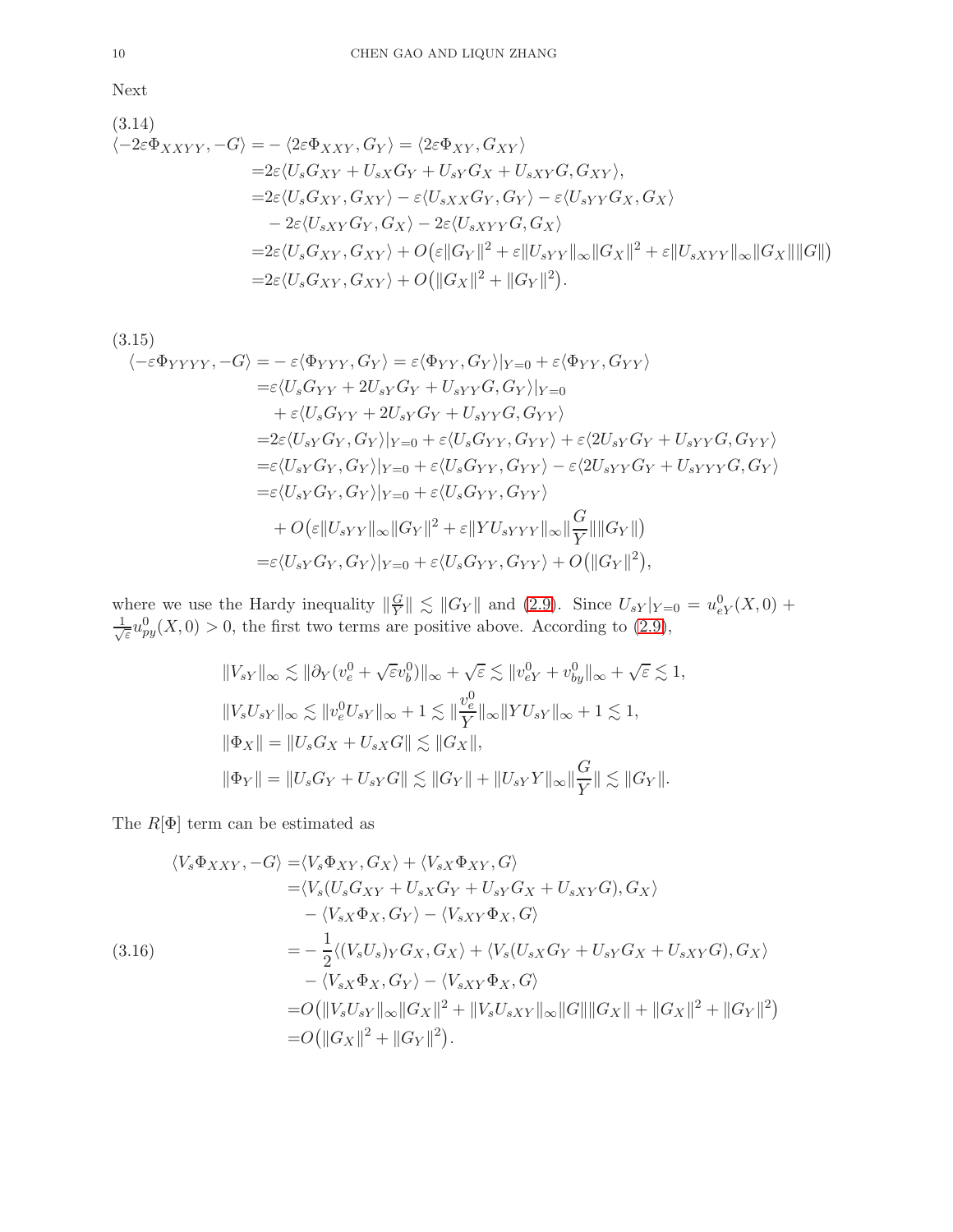$$
\langle V_s \Phi_{YYY}, -G \rangle = \langle V_s \Phi_{YY}, G_Y \rangle + \langle V_{sY} \Phi_{YY}, G \rangle
$$
  
\n
$$
= \langle V_s (U_s G_{YY} + 2U_{sY} G_Y + U_{sYY} G), G_Y \rangle
$$
  
\n
$$
- \langle V_{sY} \Phi_Y, G_Y \rangle - \langle V_{sYY} \Phi_Y, G \rangle
$$
  
\n(3.17)  
\n
$$
= -\frac{1}{2} \langle (V_s U_s)_Y G_Y, G_Y \rangle + \langle V_s (2U_{sY} G_Y + U_{sYY} G), G_Y \rangle
$$
  
\n
$$
- \langle V_{sY} \Phi_Y, G_Y \omega \rangle - \langle V_{sYY} \Phi_Y, G \rangle
$$
  
\n
$$
= O(||G_Y||^2 + ||\frac{V_s}{Y}||_{\infty} ||Y^2 U_{sYY}||_{\infty} ||\frac{G}{Y}||||G_Y|| + ||Y V_{sYY}||_{\infty} ||\frac{G}{Y}||||\Phi_Y||)
$$
  
\n
$$
= O(||G_Y||^2).
$$

(3.18) 
$$
\langle -U_{sX}\Delta\Phi, -G \rangle = -\langle U_{sX}\Phi_X, G_X \rangle - \langle U_{sXX}\Phi_X, G \rangle
$$

$$
-\langle U_{sX}\Phi_Y, G_Y \rangle - \langle U_{sXY}\Phi_Y, G \rangle
$$

$$
= O(||G_X||^2 + ||G_Y||^2).
$$

<span id="page-10-0"></span>(3.19) 
$$
\langle -\Phi_Y \Delta V_s + \Phi \Delta U_{sX}, -G \rangle = O(||G_X||^2 + ||G_Y||^2).
$$

Collect  $(3.11)-(3.19)$  $(3.11)-(3.19)$ , we can obtain the follow inequality:

$$
||G||_{\mathbb{Y}}^{2} \lesssim ||G_{X}||^{2} + ||G_{Y}||^{2} + |\langle \partial_{Y} F_{1} - \partial_{X} F_{2}, G \rangle|.
$$

By lemma [3.1,](#page-8-1) for any  $0 < \xi \leq 1$ ,

$$
||G_X||^2 \lesssim \frac{1}{\xi^2} ||U_s G_X||^2 + \xi \varepsilon ||\sqrt{U_s} G_{XY}||^2
$$
  

$$
\lesssim \frac{1}{\xi^2} ||G||_X^2 + \xi ||G||_Y^2.
$$

Similarly,

$$
||G_Y||^2 \lesssim \frac{1}{\xi^2} ||U_s G_Y||^2 + \xi \varepsilon ||\sqrt{U_s} G_{YY}||^2
$$
  

$$
\lesssim \frac{1}{\xi^2} ||G||_X^2 + \xi ||G||_Y^2.
$$

So we have

$$
||G||_{\mathbb{Y}}^2 \lesssim \frac{1}{\xi^2} ||G||_{\mathbb{X}}^2 + \xi ||G||_{\mathbb{Y}}^2 + |\langle \partial_Y F_1 - \partial_X F_2, G \rangle|.
$$

By choosing  $\xi$  small enough, we can obtain the inequality [\(3.10\)](#page-8-2).

Above lemma shows the second derivatives of G, but it is not good because  $\varepsilon$  is small. Next lemma shows a critical estimate about derivatives of G.

<span id="page-10-1"></span>**Lemma 3.3.** Let  $G$  be the solution of equation  $(3.8)$ , then

(3.20) 
$$
\frac{3}{2}\langle U_s^2G_X, G_X \rangle + \frac{1}{2}\langle U_s^2G_Y, G_Y \rangle + \langle V_sU_sG_X, G_Y \rangle \n\lesssim (L + \sqrt{\varepsilon})(\|G\|_{\mathbb{X}}^2 + \|G\|_{\mathbb{Y}}^2) + |\langle \partial_Y F_1 - \partial_X F_2, G\omega \rangle|.
$$

*Proof.* Take the inner product of  $(3.8)_1$  with  $-G\omega$ , where  $\omega = L - x$ .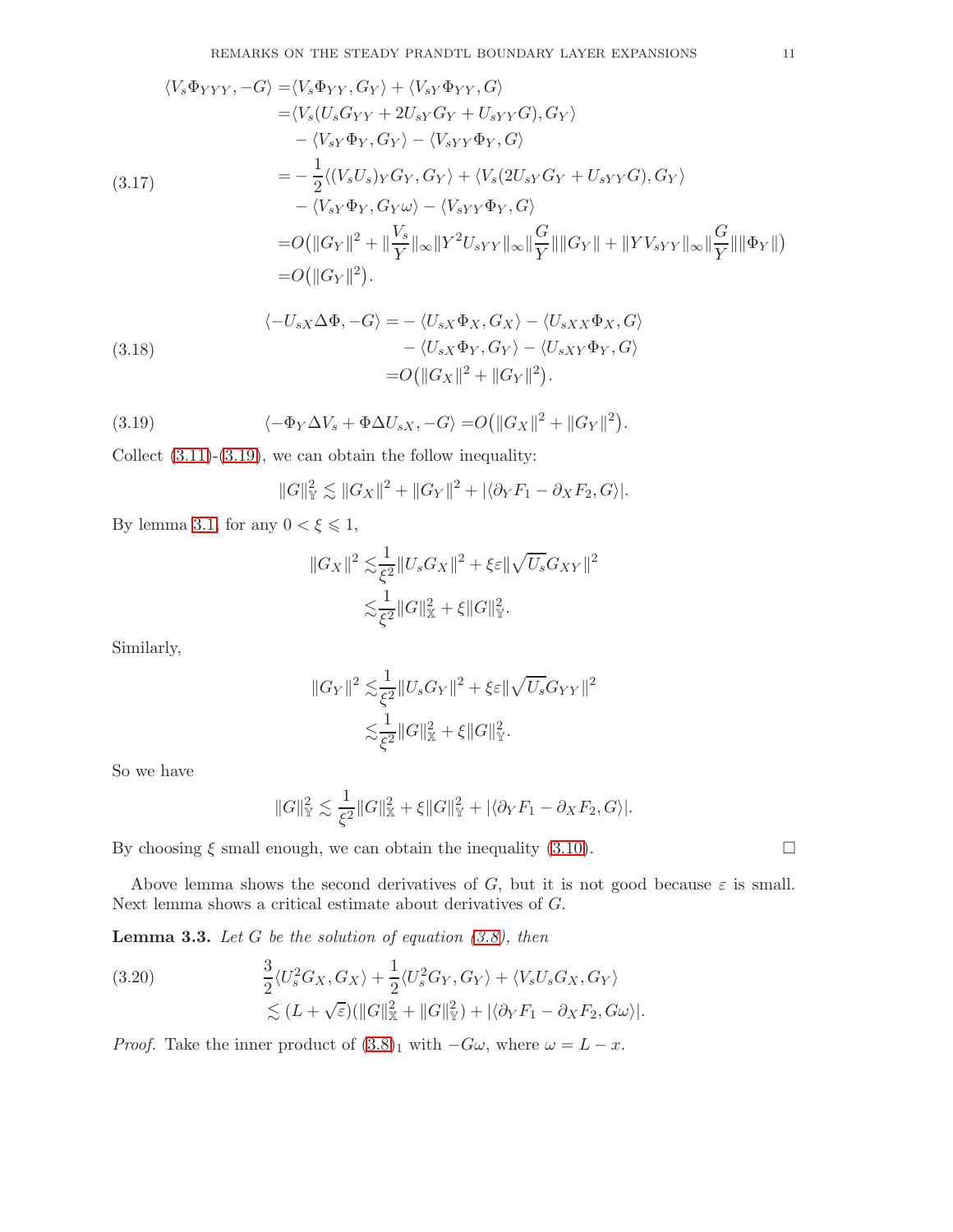Because  $\omega \leq L$ , the first term is

<span id="page-11-0"></span>(3.21)  
\n
$$
\langle \partial_{XX} [U_s^2 G_X], -G\omega \rangle = -\langle \partial_X [U_s^2 G_X], G \rangle + \langle \partial_X [U_s^2 G_X], G_X \omega \rangle
$$
\n
$$
= \frac{3}{2} \langle U_s^2 G_X, G_X \rangle + \langle U_s U_{sX} G_X, G_X \omega \rangle
$$
\n
$$
= \frac{3}{2} \langle U_s^2 G_X, G_X \rangle + O(L ||G_X||^2).
$$

Second term

(3.22)  
\n
$$
\langle \partial_{XY} [U_s^2 G_Y], -G\omega \rangle = \langle \partial_X [U_s^2 G_Y], G_Y \omega \rangle
$$
\n
$$
= \langle U_s^2 G_{XY}, G_Y \omega \rangle + \langle 2U_s U_{sX} G_Y, G_Y \omega \rangle
$$
\n
$$
= \frac{1}{2} \langle U_s^2 G_Y, G_Y \rangle + \langle U_s U_{sX} G_Y, G_Y \omega \rangle
$$
\n
$$
= \frac{1}{2} \langle U_s^2 G_Y, G_Y \rangle + O(L ||G_Y||^2).
$$

Bi-Laplacian term is

$$
\langle -\varepsilon \Delta^2 \Phi, -G\omega \rangle = \varepsilon \langle \Phi_{XXXX} + 2\Phi_{XXYY} + \Phi_{YYYY}, G\omega \rangle.
$$

(3.23)  
\n
$$
\varepsilon \langle \Phi_{XXXX}, G\omega \rangle = -\varepsilon \langle \Phi_{XXX}, G_X \omega \rangle + \varepsilon \langle \Phi_{XXX}, G \rangle
$$
\n
$$
= \varepsilon \langle \Phi_{XX}, G_{XX}\omega \rangle - 2\varepsilon \langle \Phi_{XX}, G_X \rangle
$$
\n
$$
= \varepsilon \langle U_s G_{XX} + 2U_{sX}G_X + U_{sXX}G, G_{XX}\omega \rangle
$$
\n
$$
- 2\varepsilon \langle U_s G_{XX} + 2U_{sX}G_X + U_{sXX}G, G_X \rangle
$$
\n
$$
= \varepsilon \langle U_s G_{XX}, G_{XX}\omega \rangle - \varepsilon \langle 2U_{sX}G_X + U_{sXX}G, G_X \rangle
$$
\n
$$
- \varepsilon \langle 2U_{sXX}G_X + U_{sXXX}G, G_X \omega \rangle
$$
\n
$$
= \varepsilon \langle U_s G_{XX}, G_{XX}\omega \rangle + O(\varepsilon ||G_X||).
$$

Next

$$
2\varepsilon \langle \Phi_{XXYY}, G\omega \rangle = -2\varepsilon \langle \Phi_{XXY}, G_{Y}\omega \rangle = 2\varepsilon \langle \Phi_{XY}, G_{XY}\omega \rangle - 2\varepsilon \langle \Phi_{XY}, G_{Y} \rangle
$$
  

$$
= 2\varepsilon \langle U_s G_{XY} + U_{sX} G_Y + U_{sY} G_X + U_{sXY} G, G_{XY}\omega \rangle
$$
  

$$
-2\varepsilon \langle U_s G_{XY} + U_{sX} G_Y + U_{sY} G_X + U_{sXY} G, G_Y \rangle.
$$

 $2\varepsilon\langle U_sG_{XY},G_{XY}\omega\rangle$  is good, and

$$
2\varepsilon \langle U_{sX}G_Y + U_{sY}G_X + U_{sXY}G, G_{XY}\omega \rangle
$$
  
=  $-\varepsilon \langle U_{sXX}G_Y, G_Y\omega \rangle + \varepsilon \langle U_{sX}G_Y, G_Y \rangle - \varepsilon \langle U_{sYY}G_X, G_X\omega \rangle$   
 $- 2\varepsilon \langle U_{sXY}G_Y, G_X\omega \rangle - 2\varepsilon \langle U_{sXYY}G, G_Y\omega \rangle$   
=  $O(\varepsilon ||G_Y||^2 + \varepsilon ||U_{sYY}||_{\infty} ||G_X\sqrt{\omega}||^2$   
 $+ \varepsilon ||U_{sXY}||_{\infty} ||G_X|| ||G_Y|| + \varepsilon ||YU_{sXYY}||_{\infty} ||\frac{G}{Y}|| ||G||)$   
=  $O((L + \sqrt{\varepsilon})(||G_X||^2 + ||G_Y||^2)),$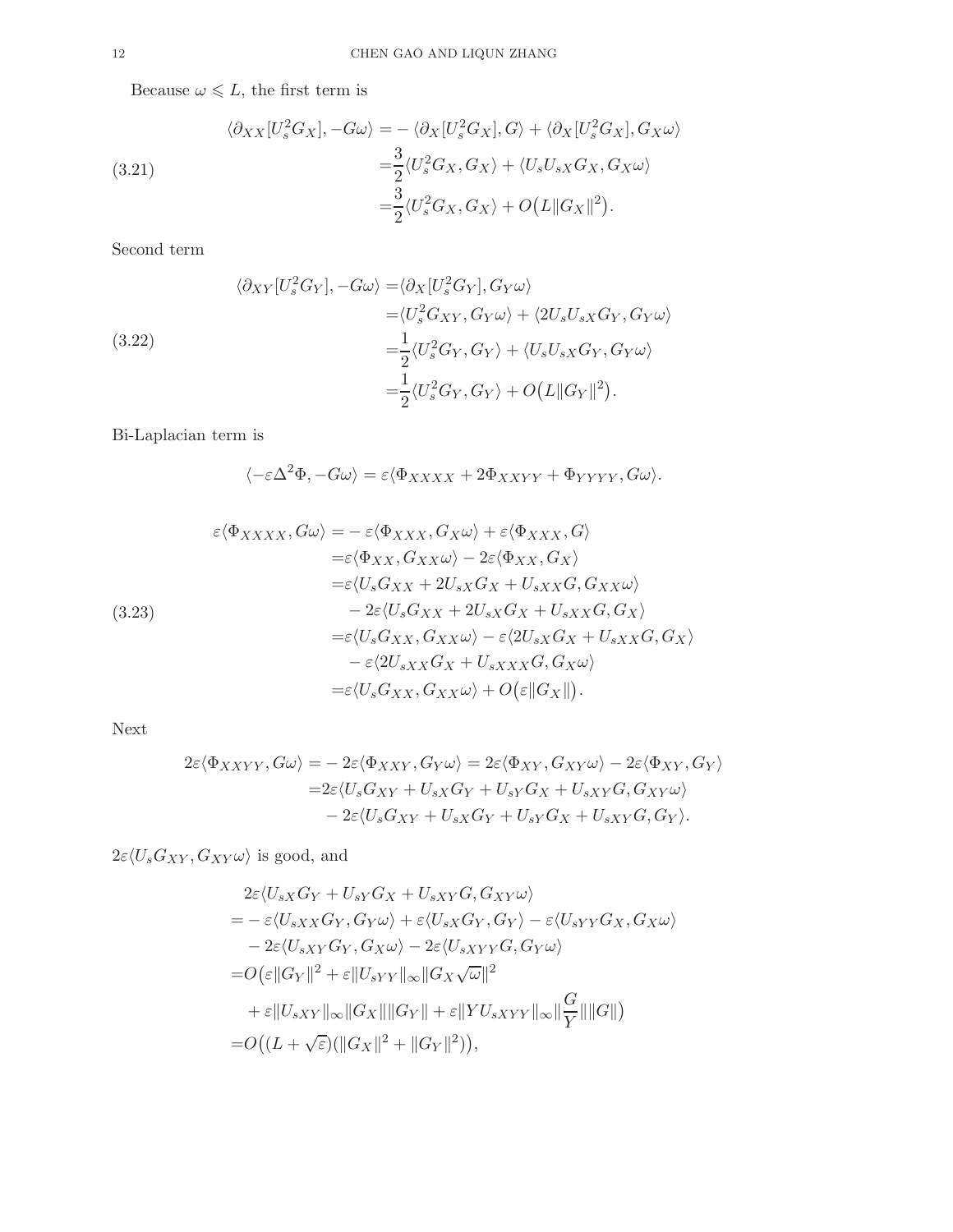and

$$
-2\varepsilon \langle U_s G_{XY} + U_{sX} G_Y + U_{sY} G_X + U_{sXY} G, G_Y \rangle
$$
  
=  $-\varepsilon \langle U_{sX} G_Y, G_Y \rangle - 2\varepsilon \langle U_{sY} G_Y, G_X \rangle - 2\varepsilon \langle U_{sXY} G, G_Y \rangle$   
=  $O(\varepsilon ||G_Y||^2 + \varepsilon ||U_{sY}||_{\infty} ||G_X|| ||G_Y|| + \varepsilon ||U_{sXY} Y||_{\infty} ||\frac{G}{Y}|| ||G_Y||)$   
=  $O((L + \sqrt{\varepsilon})(||G_X||^2 + ||G_Y||^2)).$ 

Therefore

(3.24) 
$$
2\varepsilon \langle \Phi_{XXYY}, G\omega \rangle = 2\varepsilon \langle U_s G_{XY}, G_{XY}\omega \rangle + O((L+\sqrt{\varepsilon})\|\nabla G\|^2).
$$

Integrating by parts, we have

$$
\varepsilon \langle \Phi_{YYYY}, G\omega \rangle = -\varepsilon \langle \Phi_{YYY}, G_Y\omega \rangle = \varepsilon \langle \Phi_{YY}, G_Y\omega \rangle |_{Y=0} + \varepsilon \langle \Phi_{YY}, G_{YY}\omega \rangle
$$
  
\n
$$
= \varepsilon \langle U_s G_{YY} + 2U_{sY}G_Y + U_{sYY}G, G_Y\omega \rangle |_{Y=0}
$$
  
\n
$$
+ \varepsilon \langle U_s G_{YY} + 2U_{sY}G_Y + U_{sYY}G, G_{YY}\omega \rangle
$$
  
\n
$$
= 2\varepsilon \langle U_{sY}G_Y, G_Y\omega \rangle |_{Y=0} + \varepsilon \langle U_s G_{YY}, G_{YY}\omega \rangle + \varepsilon \langle 2U_{sY}G_Y + U_{sYY}G, G_{YY}\omega \rangle
$$
  
\n
$$
= \varepsilon \langle U_{sY}G_Y, G_Y\omega \rangle |_{Y=0} + \varepsilon \langle U_s G_{YY}, G_{YY}\omega \rangle - \varepsilon \langle 2U_{sYY}G_Y + U_{sYYY}G, G_Y\omega \rangle.
$$

Because  $U_{sY}|_{Y=0} > 0$ , the first two terms are positive above, and

$$
-\varepsilon\langle 2U_{sYY}G_Y + U_{sYYY}G, G_Y\omega\rangle = O(\varepsilon L \|U_{sYY}\|_{\infty} \|G_Y\|^2 + \varepsilon L \|U_{sYYY}Y\|_{\infty} \|\frac{G}{Y}\| \|G_Y\|)
$$
  
=  $O(L \|G_Y\|^2),$ 

then we obtain

$$
(3.25) \qquad \varepsilon \langle \Phi_{YYYY}, G\omega \rangle = \varepsilon \langle U_{sY} G_Y, G_Y \omega \rangle |_{Y=0} + \varepsilon \langle U_s G_{YY}, G_{YY} \omega \rangle + O(L ||G_Y||^2).
$$

Finally, we deal with  $R[\Phi]$  term. Since

$$
\langle V_s \Phi_{XXY}, -G\omega \rangle = \langle V_s \Phi_{XY}, G_X \omega \rangle + \langle V_s \Phi_{XY}, G\omega \rangle - \langle V_s \Phi_{XY}, G \rangle
$$
  
\n
$$
= \langle V_s (U_s G_{XY} + U_{sX} G_Y + U_{sY} G_X + U_{sXY} G), G_X \omega \rangle
$$
  
\n
$$
- \langle V_{sX} \Phi_X, G_Y \omega \rangle - \langle V_{sXY} \Phi_X, G\omega \rangle + \langle V_s \Phi_X, G_Y \rangle + \langle V_{sY} \Phi_X, G \rangle
$$
  
\n
$$
= -\frac{1}{2} \langle (V_s U_s)_Y G_X, G_X \omega \rangle + \langle V_s (U_{sX} G_Y + U_{sY} G_X + U_{sXY} G), G_X \omega \rangle
$$
  
\n
$$
- \langle V_{sX} \Phi_X, G_Y \omega \rangle - \langle V_{sXY} \Phi_X, G\omega \rangle + \langle V_s \Phi_X, G_Y \rangle + \langle V_{sY} \Phi_X, G \rangle.
$$

Notice that

$$
||V_s U_{sY}||_{\infty} \lesssim \frac{||v_e^0 u_{by}^0||_{\infty}}{\sqrt{\varepsilon}} + 1 \lesssim ||\frac{v_e^0}{Y}||_{\infty} ||yu_{by}^0||_{\infty} + 1 \lesssim 1,
$$
  

$$
||\Phi_X|| = ||U_s G_X + U_{sX} G|| \lesssim ||G_X||,
$$
  

$$
||\Phi_Y|| = ||U_s G_Y + U_{sY} G|| \lesssim ||G_Y|| + ||U_{sY} Y||_{\infty} ||\frac{G}{Y}|| \lesssim ||G_Y||,
$$
  

$$
||G|| \lesssim L||G_X||.
$$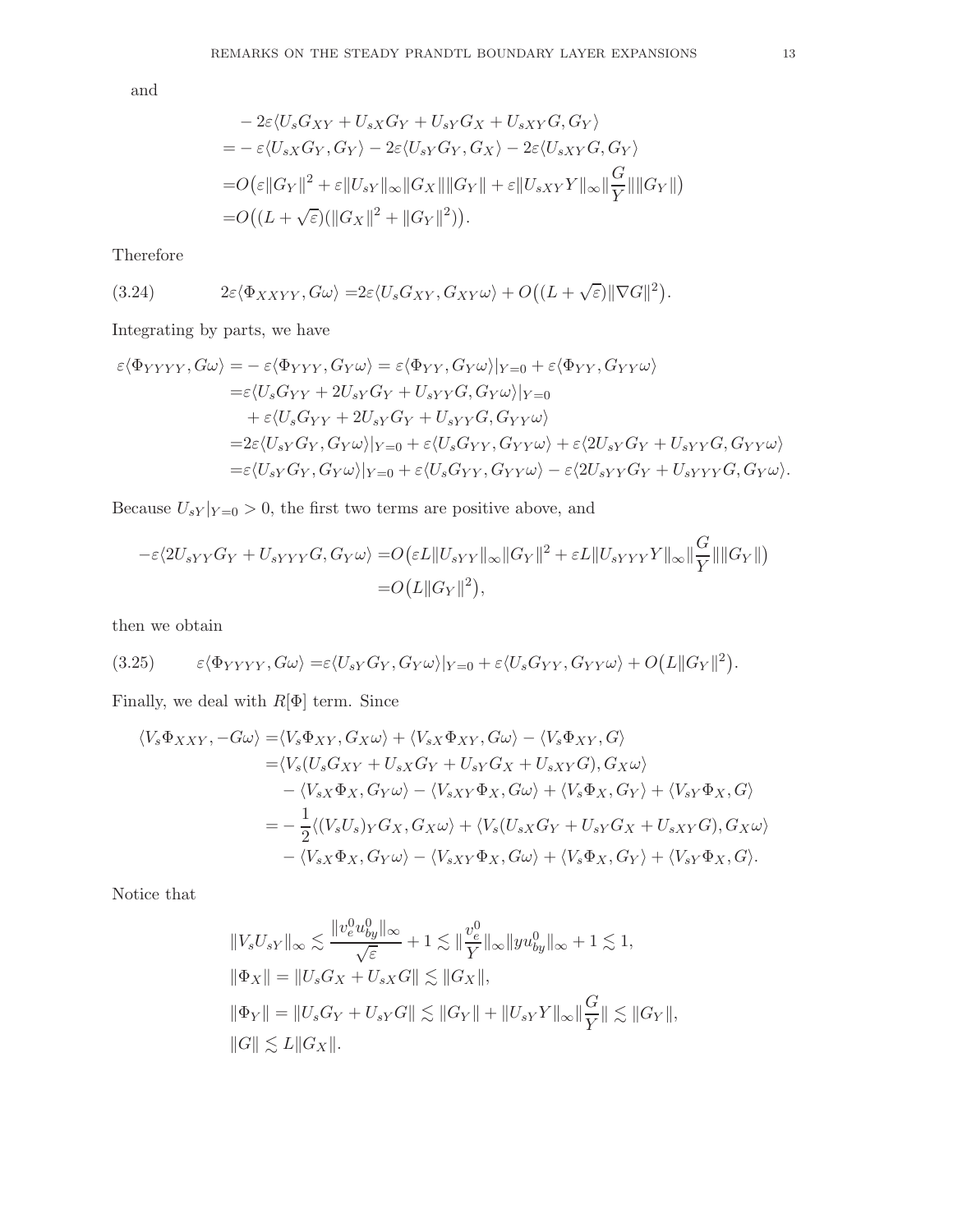We obtain (3.26)

$$
\langle V_s \Phi_{XXY}, -G\omega \rangle = \langle V_s \Phi_X, G_Y \rangle + O(L||V_s U_{sY}||_{\infty} ||G_X||^2 + L||G_X||^2 + L||G_Y||^2 + L||G||^2)
$$
  
=\langle V\_s U\_s G\_X, G\_Y \rangle + \langle V\_s U\_{sX} G, G\_Y \rangle + O(L(||G\_X||^2 + ||G\_Y||^2))  
=\langle V\_s U\_s G\_X, G\_Y \rangle + O(L(||G\_X||^2 + ||G\_Y||^2)).

The others are easy. In fact,

(3.27)  
\n
$$
\langle V_s \Phi_{YYY}, -G\omega \rangle = \langle V_s \Phi_{YY}, G_Y \omega \rangle + \langle V_{sY} \Phi_{YY}, G\omega \rangle
$$
\n
$$
= \langle V_s (U_s G_{YY} + 2U_{sY} G_Y + U_{sYY} G), G_Y \omega \rangle
$$
\n
$$
- \langle V_{sY} \Phi_Y, G_Y \omega \rangle - \langle V_{sYY} \Phi_Y, G\omega \rangle
$$
\n
$$
= -\frac{1}{2} \langle (V_s U_s)_Y G_Y, G_Y \omega \rangle + \langle V_s (2U_{sY} G_Y + U_{sYY} G), G_Y \omega \rangle
$$
\n
$$
- \langle V_{sY} \Phi_Y, G_Y \omega \rangle - \langle V_{sYY} \Phi_Y, G\omega \rangle
$$
\n
$$
= O(L || G_Y ||^2 + L || \frac{V_s}{Y} ||_{\infty} || Y^2 U_{sY} ||_{\infty} || \frac{G}{Y} || || G_Y || + L || Y V_{sYY} ||_{\infty} || \frac{G}{Y} || || \Phi_Y || )
$$
\n
$$
= O(L || G_Y ||^2)
$$

(3.28)  
\n
$$
\langle -U_{sX}\Delta\Phi, -G\omega \rangle = -\langle U_{sX}\Phi_X, G_X\omega \rangle - \langle U_{sXX}\Phi_X, G\omega \rangle + \langle U_{sX}\Phi_X, G \rangle
$$
\n
$$
-\langle U_{sX}\Phi_Y, G_Y\omega \rangle - \langle U_{sXY}\Phi_Y, G\omega \rangle
$$
\n
$$
= O\big(L(\|G_X\|^2 + \|G_Y\|^2)\big).
$$

<span id="page-13-0"></span>(3.29) 
$$
\langle -\Phi_Y \Delta V_s + \Phi \Delta U_{sX}, -G\omega \rangle = O(L(\|G_X\|^2 + \|G_Y\|^2)).
$$

Collect  $(3.21)-(3.29)$  $(3.21)-(3.29)$ , we get

$$
\frac{3}{2}\langle U_s^2G_X, G_X \rangle + \frac{1}{2}\langle U_s^2G_Y, G_Y \rangle + \langle V_sU_sG_X, G_Y \rangle \n\lesssim (L + \sqrt{\varepsilon}) ||\nabla G||^2 + |\langle \partial_Y F_1 - \partial_X F_2, G\omega \rangle|.
$$

By Lemma [3.1](#page-8-1) for  $\xi = 1$ ,

$$
\|\nabla G\|^2 \lesssim \|G\|_{\mathbb{X}}^2 + \|G\|_{\mathbb{Y}}^2.
$$

Finally we have

$$
\frac{3}{2}\langle U_s^2G_X, G_X \rangle + \frac{1}{2}\langle U_s^2G_Y, G_Y \rangle + \langle V_sU_sG_X, G_Y \rangle \n\lesssim (L + \sqrt{\varepsilon})(\|G\|_{\mathbb{X}}^2 + \|G\|_{\mathbb{Y}}^2) + |\langle \partial_Y F_1 - \partial_X F_2, G\omega \rangle|.
$$

So we finish the proof.  $\Box$ 

Since  $v_e^0 \neq 0$ , we need to deal with  $\langle V_s U_s G_X, G_Y \rangle$  in above lemma. Notice  $V_s \approx v_e^0$  is small near the boundary  $\{(X,Y)|Y=0\}$ , it is sufficient to estimate the stream-function away from the boundary layer. From now on, we write  $\eta_{\delta}(Y) := \eta(\frac{Y}{\delta})$  $\frac{\gamma}{\delta}$ ). Here  $\eta$  is a smooth non-negative function s.t.  $\eta|_{[0,1]} = 0$  and  $\eta|_{[2,\infty)} = 1$ .  $\delta$  is a small constant satisfying  $0 < L^{\frac{1}{2}} + \varepsilon^{\frac{1}{4}} \leq \delta \ll 1$ . Next we show the key estimate of  $\Phi_X + \frac{V_s}{U_s}$  $\frac{V_s}{U_s}\Phi_Y$  in the domain  $\{(X,Y)|Y\geqslant 2\delta)\}.$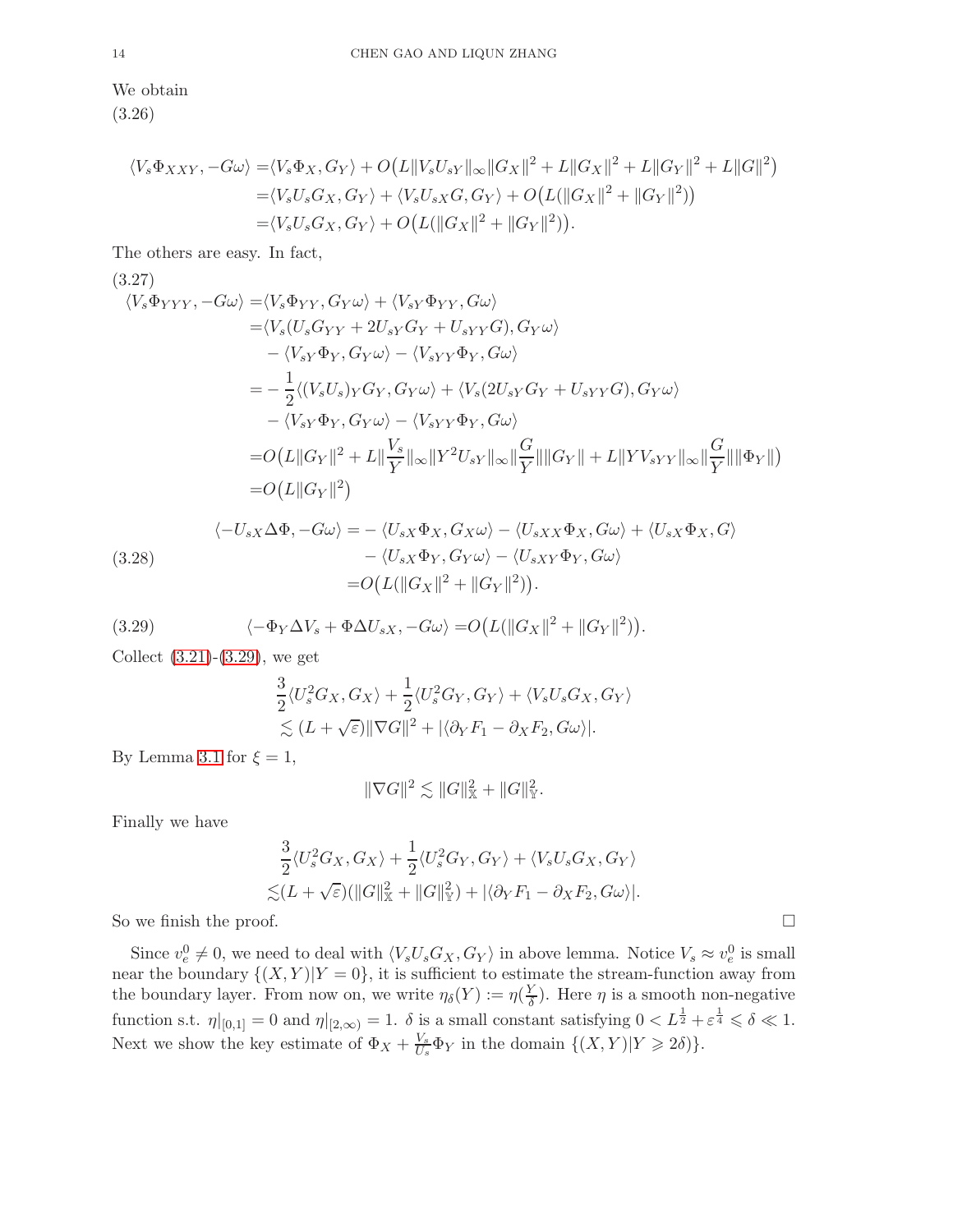<span id="page-14-1"></span>**Lemma 3.4.** Let G be the solution of equation [\(3.7\)](#page-7-2),  $0 < L^{\frac{1}{2}} + \varepsilon^{\frac{1}{4}} \leq \delta \leq 1$ , then

$$
(3.30) \qquad \langle \Phi_X + \frac{V_s}{U_s} \Phi_Y, (\Phi_X + \frac{V_s}{U_s} \Phi_Y) \eta_\delta \rangle \lesssim (L + \sqrt{\varepsilon}) (\|G\|_{\mathbb{X}}^2 + \|G\|_{\mathbb{Y}}^2) + \|F_1\|^2 + \|F_2\|^2
$$

*Proof.* Take the inner product of  $(3.7)_1$  with  $-\frac{1}{U_s}[\Phi_X + Q_s \Phi_Y]\tilde{\omega}(X)\eta_\delta(Y)$ , where  $Q_s = \frac{V_s}{U_s}$  $\frac{V_s}{U_s},$  $\tilde{\omega} = x(L - x).$ 

Because

$$
U_s \Delta \Phi_X + V_s \Delta \Phi_Y = U_s [\Delta \Phi_X + Q_s \Delta \Phi_Y]
$$
  
=  $U_s \Delta [\Phi_X + Q_s \Phi_Y] - U_s [2 \nabla Q_s \cdot \nabla \Phi_Y + (\Delta Q_s) \Phi_Y],$ 

We have

$$
\langle U_s \Delta \Phi_X + V_s \Delta \Phi_Y, -\frac{1}{U_s} [\Phi_X + Q_s \Phi_Y] \tilde{\omega}(X) \eta_\delta(Y) \rangle = - \langle \Delta [\Phi_X + Q_s \Phi_Y], (\Phi_X + Q_s \Phi_Y) \tilde{\omega} \eta_\delta \rangle + \langle 2 \nabla Q_s \cdot \nabla \Phi_Y + (\Delta Q_s) \Phi_Y, (\Phi_X + Q_s \Phi_Y) \tilde{\omega} \eta_\delta \rangle.
$$

We calculate the first part in the right hand of above equality:

$$
-\langle \Delta[\Phi_X + Q_s \Phi_Y], (\Phi_X + Q_s \Phi_Y)\tilde{\omega}\eta_{\delta}\rangle = ||\nabla[\Phi_X + Q_s \Phi_Y]\sqrt{\tilde{\omega}\eta_{\delta}}||^2 + \langle [\Phi_X + Q_s \Phi_Y]_X, [\Phi_X + Q_s \Phi_Y]\tilde{\omega}_X\eta_{\delta}\rangle + \langle [\Phi_X + Q_s \Phi_Y]_Y, [\Phi_X + Q_s \Phi_Y]\tilde{\omega}\eta_{\delta}'\rangle = ||\nabla[\Phi_X + Q_s \Phi_Y]\sqrt{\tilde{\omega}\eta_{\delta}}||^2 + ||[\Phi_X + Q_s \Phi_Y]\sqrt{\eta_{\delta}}||^2 + \frac{1}{2}\langle \Phi_X + Q_s \Phi_Y, [\Phi_X + Q_s \Phi_Y]\tilde{\omega}\eta_{\delta}''\rangle.
$$

Because  $\tilde{\omega} \lesssim L^2$ ,  $|\eta''_{\delta}| \lesssim \frac{1}{\delta^2} \lesssim \frac{1}{L}$  and  $Q_s = O(1)$ ,

$$
\langle \Phi_X + Q_s \Phi_Y, [\Phi_X + Q_s \Phi_Y] \tilde{\omega} \eta''_\delta \rangle \lesssim L ||\nabla \Phi||^2
$$

.

According to the fact [\(2.11\)](#page-6-1), when  $y \geq \delta$ ,

<span id="page-14-0"></span>(3.31)  
\n
$$
\nabla^j U_s = \nabla^j u_e^0 + O(\sqrt{\varepsilon}) = O(1),
$$
\n
$$
\nabla^j V_s = \nabla^j v_e^0 + O(\sqrt{\varepsilon}) = O(1),
$$
\n
$$
\nabla^j Q_s = \nabla^j \left[ \frac{v_e^0}{u_e^0} \right] + O(\sqrt{\varepsilon}) = O(1),
$$

the second part can be estimated by the following way:

$$
\langle 2\nabla Q_s \cdot \nabla \Phi_Y + (\Delta Q_s) \Phi_Y, (\Phi_X + Q_s \Phi_Y) \tilde{\omega} \eta_{\delta} \rangle
$$
  
=2\langle Q\_{sX} \Phi\_{XY}, \Phi\_X \tilde{\omega} \eta\_{\delta} \rangle + 2\langle Q\_{sY} \Phi\_{YY}, \Phi\_X \tilde{\omega} \eta\_{\delta} \rangle  
+ 2\langle Q\_{sX} \Phi\_{XY}, Q\_s \Phi\_Y \tilde{\omega} \eta\_{\delta} \rangle + 2\langle Q\_{sY} \Phi\_{YY}, Q\_s \Phi\_Y \tilde{\omega} \eta\_{\delta} \rangle  
+ \langle (\Delta Q\_s) \Phi\_Y, (\Phi\_X + Q\_s \Phi\_Y) \tilde{\omega} \eta\_{\delta} \rangle  
= - \langle [Q\_{sX} \tilde{\omega} \eta\_{\delta}]\_Y, \Phi\_X^2 \rangle + \langle [Q\_{sY} \tilde{\omega} \eta\_{\delta}]\_X, \Phi\_Y^2 \rangle  
- 2\langle [Q\_{sY} \tilde{\omega} \eta\_{\delta}]\_Y, \Phi\_Y \Phi\_X \rangle - \langle [Q\_{sX} \tilde{\omega} \eta\_{\delta}]\_X, \Phi\_Y^2 \rangle  
- \langle [Q\_{sY} Q\_s \tilde{\omega} \eta\_{\delta}]\_Y, \Phi\_Y^2 \rangle + \langle (\Delta Q\_s) \Phi\_Y, (\Phi\_X + Q\_s \Phi\_Y) \tilde{\omega} \eta\_{\delta} \rangle \rangle  
= O(L || \Phi\_X ||^2 + L || \Phi\_Y ||^2).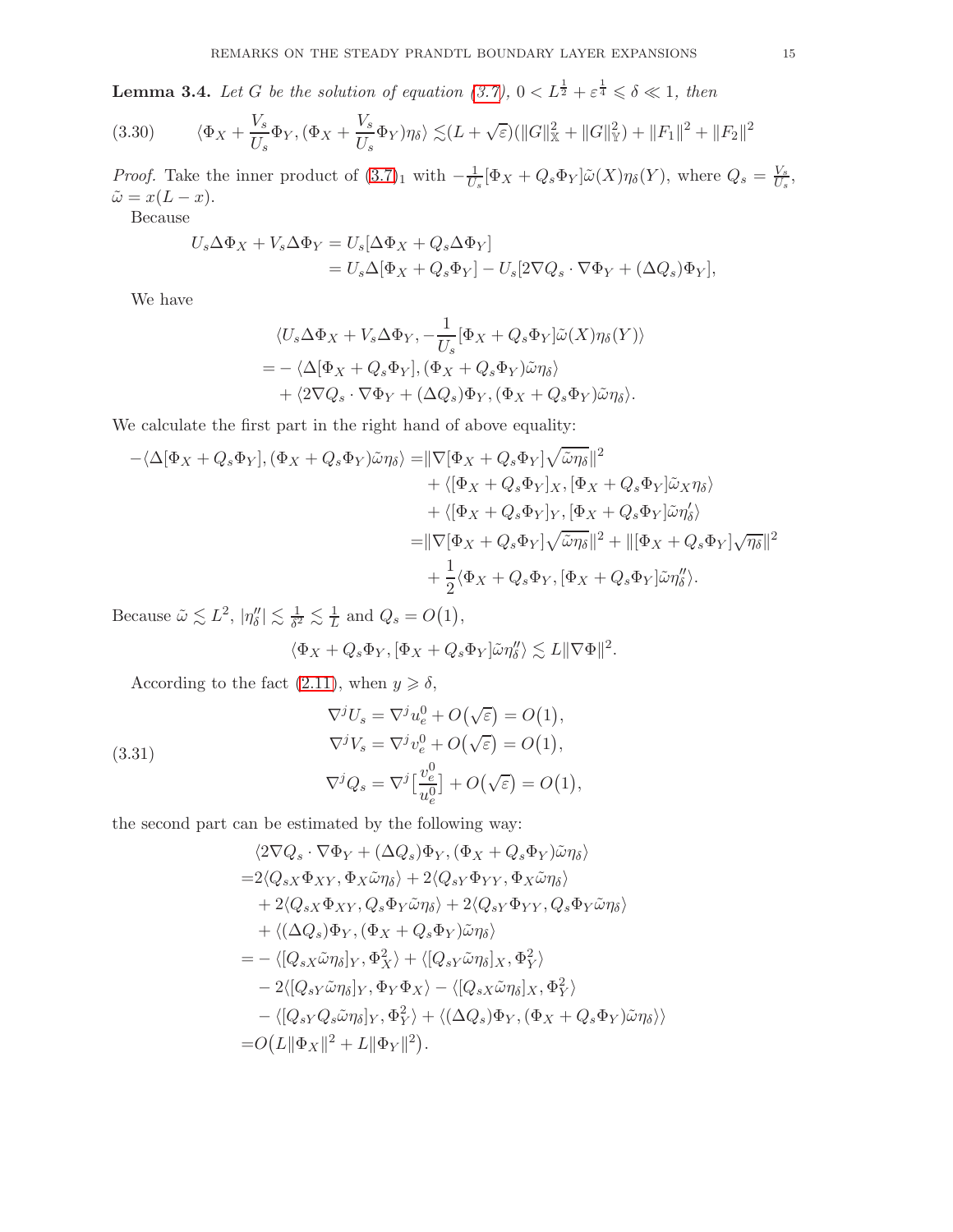Here we use the fact  $\tilde{\omega} \lesssim L^2$ ,  $|\tilde{\omega}_X| \lesssim L$  and  $|\eta'_\delta| \lesssim \delta \lesssim \frac{1}{\sqrt{2}}$  $\frac{1}{L}$ . So we conclude that

(3.32)  
\n
$$
\langle U_s \Delta \Phi_X + V_s \Delta \Phi_Y, -\frac{1}{U_s} [\Phi_X + Q_s \Phi_Y] \tilde{\omega}(X) \eta_\delta(Y) \rangle
$$
\n
$$
= ||\nabla [\Phi_X + Q_s \Phi_Y] \sqrt{\tilde{\omega} \eta_\delta}||^2 + ||[\Phi_X + Q_s \Phi_Y] \sqrt{\eta_\delta}||^2 + O(L ||\nabla \Phi||^2).
$$

Next we deal with the bi-Laplacian term.

$$
\varepsilon \langle \Delta^2 \Phi, \frac{1}{U_s} [\Phi_X + Q_s \Phi_Y] \tilde{\omega} \eta_\delta \rangle = \varepsilon \langle \Phi_{XXXX} + 2\Phi_{XXYY} + \Phi_{YYYY}, \frac{1}{U_s} [\Phi_X + Q_s \Phi_Y] \tilde{\omega} \eta_\delta \rangle.
$$

Integration by Parts is allowed in X direction because  $\Phi_X|_{\partial\Omega} = 0$ ,  $\Phi_{\partial\Omega} = 0$  and  $\tilde{\omega}|_{X=0, X=L} =$ 0, in Y direction because  $\eta|_{[0,1]} = 0$ . Use the inequality [\(3.31\)](#page-14-0) again, we can see

$$
\varepsilon \langle \Phi_{XXXX} , \Phi_X \frac{\partial \eta_{\delta}}{U_s} \rangle = -\varepsilon \langle \Phi_{XXX} , \Phi_{XX} \frac{\partial \eta_{\delta}}{U_s} \rangle - \varepsilon \langle \Phi_{XXX} , \Phi_X \partial_X [\frac{\partial \eta_{\delta}}{U_s}] \rangle
$$
  
\n
$$
= \frac{3\varepsilon}{2} \langle \Phi_{XX}^2 , \partial_X [\frac{\partial \eta_{\delta}}{U_s}] \rangle + \varepsilon \langle \Phi_{XX} , \Phi_X \partial_X^2 [\frac{\partial \eta_{\delta}}{U_s}] \rangle
$$
  
\n
$$
= O(L \|\Phi_{XX}\|^2 + \varepsilon \|\Phi_X\| \|\Phi_{XX}\|)
$$
  
\n
$$
= O(\sqrt{\varepsilon} \|\Phi_X\|^2 + (L + \sqrt{\varepsilon}) \varepsilon \|\Phi_{XX}\|)^2).
$$
  
\n
$$
\varepsilon \langle \Phi_{XXXX} , \Phi_Y \frac{Q_s \tilde{\omega} \eta_{\delta}}{U_s} \rangle = -\varepsilon \langle \Phi_{XXX} , \Phi_{XY} \frac{Q_s \tilde{\omega} \eta_{\delta}}{U_s} \rangle - \varepsilon \langle \Phi_{XXX} , \Phi_Y \partial_X [\frac{Q_s \tilde{\omega} \eta_{\delta}}{U_s} \rangle + \varepsilon \langle \Phi_{XX} , \Phi_Y \partial_X [\frac{Q_s \tilde{\omega} \eta_{\delta}}{U_s}] \rangle
$$
  
\n
$$
= \varepsilon \langle \Phi_{XX}, \Phi_{XXY} \frac{Q_s \tilde{\omega} \eta_{\delta}}{U_s} \rangle + 2\varepsilon \langle \Phi_{XX}, \Phi_X \gamma \partial_X [\frac{Q_s \tilde{\omega} \eta_{\delta}}{U_s}] \rangle + \varepsilon \langle \Phi_{XX}, \Phi_Y \partial_Y \partial_X [\frac{Q_s \tilde{\omega} \eta_{\delta}}{U_s}] \rangle
$$
  
\n
$$
= -\frac{\varepsilon}{2} \langle \Phi_{XX}^2 , \partial_Y [\frac{Q_s \tilde{\omega} \eta_{\delta}}{U_s}] \rangle + O(L \varepsilon \|\nabla^2 \Phi\|^2).
$$
  
\n
$$
2\varepsilon \langle \Phi_{XXYY}, \Phi_X \frac{\tilde{\omega}_{\tilde{W}}}{U_s} \rangle = -2\varepsilon \langle \Phi_{XXY}, \Phi_{XX} \frac{\tilde{\omega} \eta_{\delta}}{
$$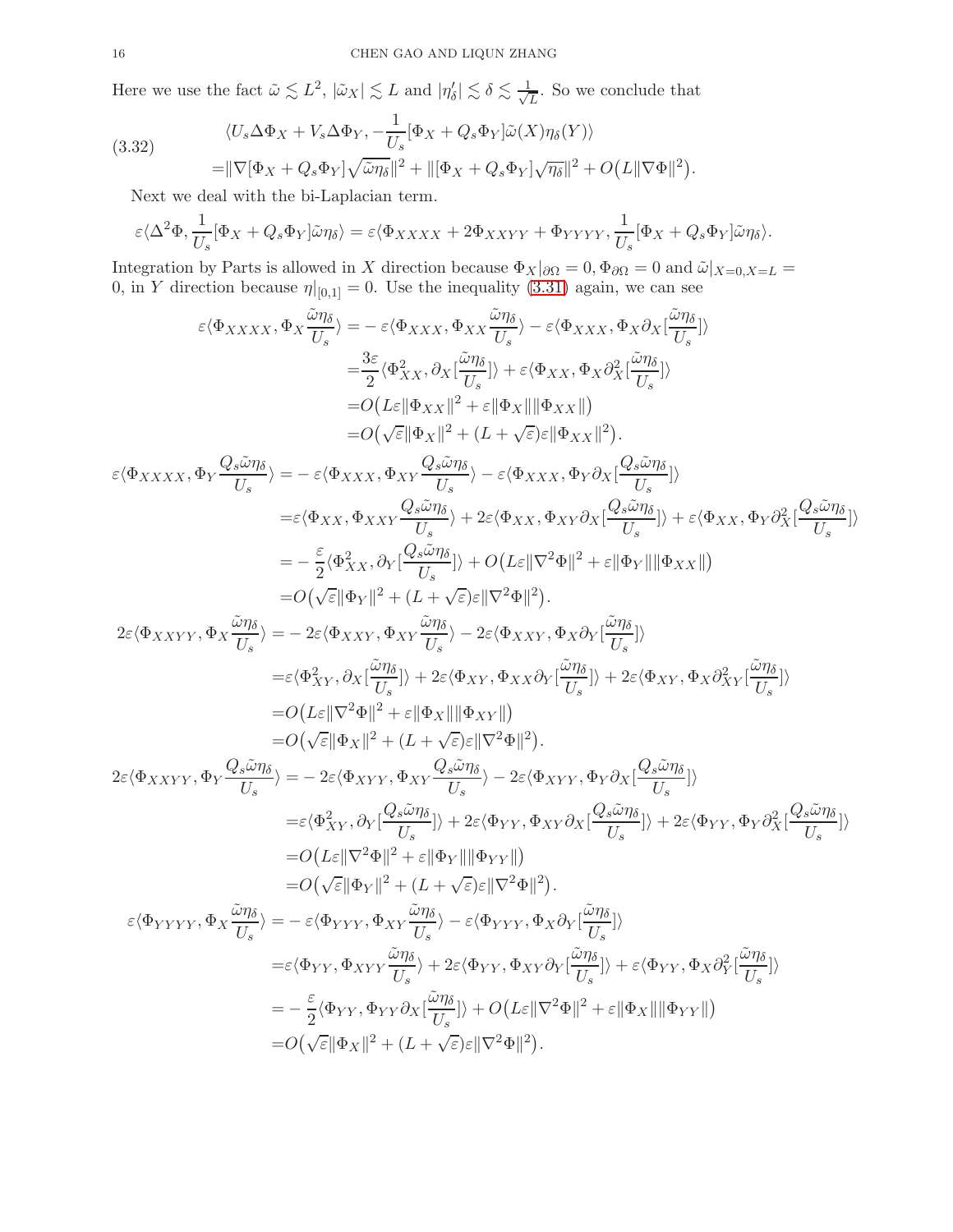$$
\begin{split} \varepsilon \langle \Phi_{YYYY}, \Phi_{Y} \frac{Q_{s} \tilde{\omega} \eta_{\delta}}{U_{s}} \rangle = & - \varepsilon \langle \Phi_{YYY}, \Phi_{YY} \frac{Q_{s} \tilde{\omega} \eta_{\delta}}{U_{s}} \rangle - \varepsilon \langle \Phi_{YYY}, \Phi_{Y} \partial_{Y} [\frac{Q_{s} \tilde{\omega} \eta_{\delta}}{U_{s}}] \rangle \\ = & \frac{3\varepsilon}{2} \langle \Phi_{YY}^{2}, \partial_{Y} [\frac{Q_{s} \tilde{\omega} \eta_{\delta}}{U_{s}}] \rangle + \varepsilon \langle \Phi_{YY}, \Phi_{Y} \partial_{Y}^{2} [\frac{Q_{s} \tilde{\omega} \eta_{\delta}}{U_{s}}] \rangle \\ = & O\big(L\varepsilon \|\nabla^{2}\Phi\|^{2} + \varepsilon \|\Phi_{Y}\| \|\Phi_{YY}\| \big) \\ = & O\big(\sqrt{\varepsilon}\|\Phi_{Y}\|^{2} + (L + \sqrt{\varepsilon})\varepsilon \|\nabla^{2}\Phi\|^{2}\big). \end{split}
$$

So we conclude that

(3.33) 
$$
\varepsilon \langle \Phi_{XXXX} + 2\Phi_{XXYY} + \Phi_{YYYY}, \frac{1}{U_s} [\Phi_X + Q_s \Phi_Y] \tilde{\omega} \eta_{\delta} \rangle = O(\sqrt{\varepsilon} || \nabla \Phi||^2 + (L + \sqrt{\varepsilon}) \varepsilon || \nabla^2 \Phi||^2).
$$

The other terms are easy. We have

(3.34) 
$$
\langle \Phi_X \Delta U_s + \Phi_Y \Delta V_s, \frac{1}{U_s} [\Phi_X + Q_s \Phi_Y] \tilde{\omega} \eta_\delta \rangle = O\big(L^2 || \nabla \Phi||^2\big).
$$

Collect  $(3.21)-(3.29)$  $(3.21)-(3.29)$ , we obtain

$$
\|\nabla[\Phi_X + Q_s \Phi_Y]\sqrt{\tilde{\omega}\eta_\delta}\|^2 + \|[\Phi_X + Q_s \Phi_Y]\sqrt{\eta_\delta}\|^2
$$
  

$$
\lesssim (L + \sqrt{\varepsilon})(\|\nabla\Phi\|^2 + \varepsilon \|\nabla^2\Phi\|^2) + |\langle \partial_X F_1 - \partial_Y F_2, \frac{1}{U_s}[\Phi_X + Q_s \Phi_Y]\tilde{\omega}\eta_\delta\rangle|
$$
  

$$
\lesssim (L + \sqrt{\varepsilon})(\|G\|_X^2 + \|G\|_Y^2) + \|F_1\|^2 + \|F_2\|^2
$$

So we end the proof.  $\Box$ 

# Proof of Proposition [3.1:](#page-7-3)

Notice that when  $Y \leq \sqrt{\varepsilon}$ ,  $V_s \leq \sqrt{\varepsilon}U_s \leq \delta U_s$ , and when  $\sqrt{\varepsilon} \leq Y \leq 2\delta$ ,  $V_s \leq \delta U_s$ . So  $\langle V_sU_sG_X, G_Y \rangle = \langle U_sG_X, V_sG_Y \eta_{\delta} \rangle + \langle V_sU_sG_X, G_Y (1 - \eta_{\delta}) \rangle$ 

$$
= -\langle U_s^2 G_X, G_X \eta_{\delta} \rangle + \langle U_s^2 G_X, (G_X + \frac{V_s}{U_s} G_Y) \eta_{\delta} \rangle + O(\delta \| U_s G_X \|^2 + \delta \| U_s G_Y \|^2).
$$

According to Lemma [3.4,](#page-14-1)

$$
\langle U_s^2 G_X, (G_X + \frac{V_s}{U_s} G_Y) \eta_\delta \rangle = \langle \Phi_X - U_{sX} G, (U_s G_X + V_s G_Y) \eta_\delta \rangle
$$
  
\n
$$
= \langle \Phi_X, (U_s G_X + V_s G_Y) \eta_\delta \rangle + O(||G|| ||\nabla G||)
$$
  
\n
$$
= \langle \Phi_X, (\Phi_X + \frac{V_s}{U_s} \Phi_Y) \eta_\delta \rangle - \langle \Phi_X, (U_{sX} G + \frac{V_s}{U_s} U_{sY} G) \eta_\delta \rangle + O(L ||\nabla G||^2)
$$
  
\n
$$
\geq -\frac{1}{4} ||\Phi_X||^2 - ||(\Phi_X + \frac{V_s}{U_s} \Phi_Y) \eta_\delta||^2 + O(L ||\nabla G||^2)
$$
  
\n
$$
\geq -\frac{1}{4} ||U_s G_X||^2 + O((L + \sqrt{\varepsilon})(||G||_X^2 + ||G||_Y^2) + (||F_1||^2 + ||F_2||^2)).
$$

So, we obtain

$$
\langle V_s U_s G_X, G_Y \rangle = \langle U_s G_X, V_s G_Y \eta_{\delta} \rangle + \langle V_s U_s G_X, G_Y (1 - \eta_{\delta}) \rangle
$$
  
\n
$$
\geq -\frac{5}{4} \langle U_s^2 G_X, G_X \eta_{\delta} \rangle + O\big(\delta \| U_s G_X \|^2 + \delta \| U_s G_Y \|^2 \big)
$$
  
\n
$$
+ O\big((L + \sqrt{\varepsilon}) (\|G\|_X^2 + \|G\|_Y^2) + (\|F_1\|^2 + \|F_2\|^2) \big).
$$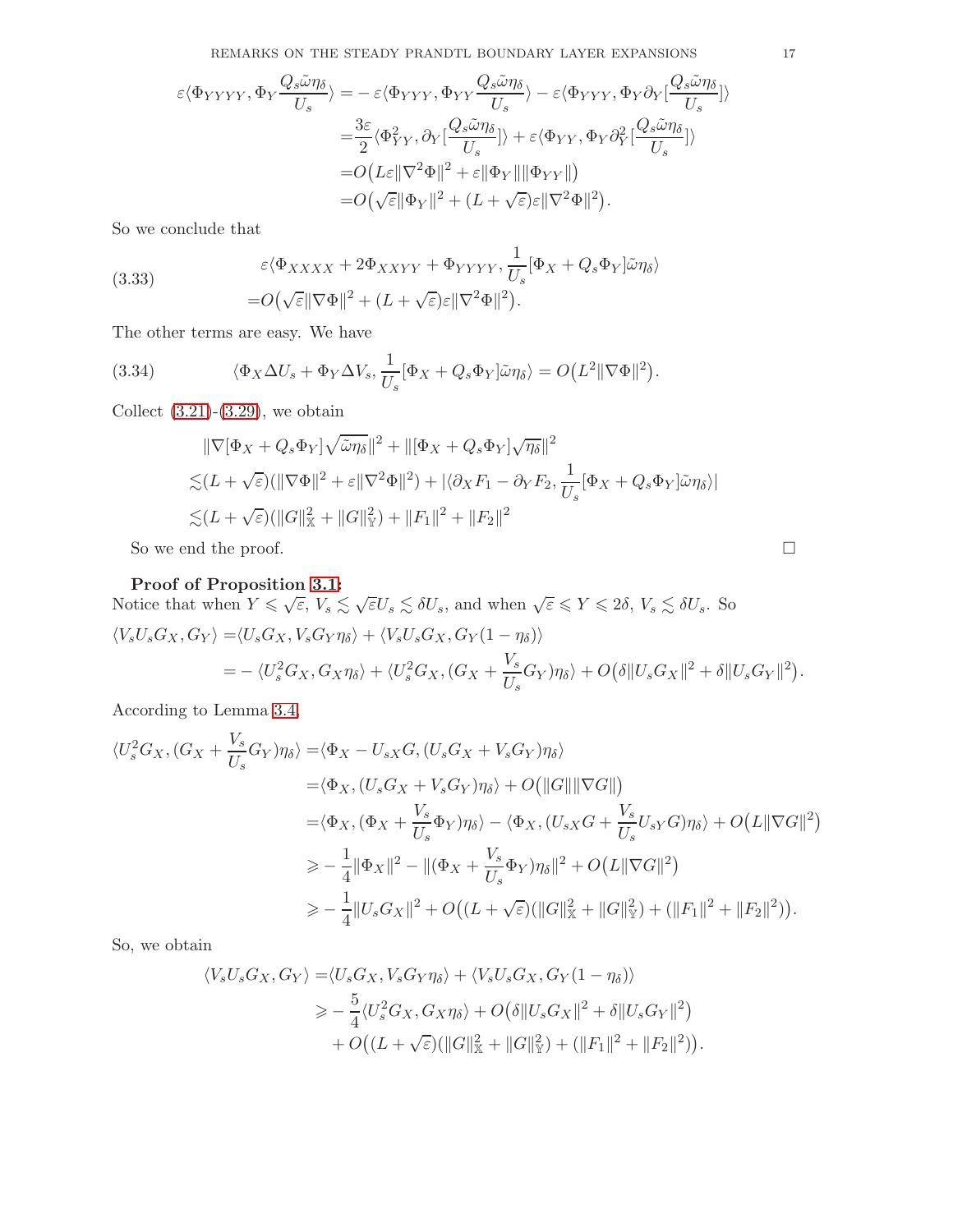Combine above inequality and Lemma [3.3,](#page-10-1) we have

$$
\frac{1}{4}\langle U_s^2 G_X, G_X \rangle + \frac{1}{2}\langle U_s^2 G_Y, G_Y \rangle + O(\delta \| U_s G_X \|^2 + \delta \| U_s G_Y \|^2) \n\lesssim (L + \sqrt{\varepsilon})(\|G\|_X^2 + \|G\|_Y^2) + |\langle \partial_Y F_1 - \partial_X F_2, G\omega \rangle| + (\|F_1\|^2 + \|F_2\|^2).
$$

We can select  $\delta \geqslant L^{\frac{1}{2}} + \varepsilon^{\frac{1}{4}}$  is a small enough, then,

$$
||G||_{\mathbb{X}}^2 \lesssim (L+\sqrt{\varepsilon})||G||_{\mathbb{Y}}^2 + |\langle \partial_Y F_1 - \partial_X F_2, G\omega \rangle| + (||F_1||^2 + ||F_2||^2).
$$

By Lemma [3.2,](#page-8-3)

$$
||G||_{\mathbb{Y}}^2 \lesssim ||G||_{\mathbb{X}}^2 + |\langle \partial_Y F_1 - \partial_X F_2, G \rangle|.
$$

Combine the above two equalities, because  $L + \sqrt{\varepsilon}$  is small,

$$
||G||_{\mathbb{X}}^{2} + ||G||_{\mathbb{Y}}^{2} \lesssim ||G||_{\mathbb{X}}^{2} + |\langle \partial_{Y} F_{1} - \partial_{X} F_{2}, G \rangle|
$$
  
\n
$$
\lesssim (L + \sqrt{\varepsilon}) ||G||_{\mathbb{Y}}^{2} + \langle \partial_{Y} F_{1} - \partial_{X} F_{2}, G\omega \rangle|
$$
  
\n
$$
+ |\langle \partial_{Y} F_{1} - \partial_{X} F_{2}, G \rangle| + ||F_{1}||^{2} + ||F_{2}||^{2}
$$
  
\n
$$
\lesssim (||F_{1}|| + ||F_{2}||)(||G_{Y}|| + ||G_{X}||) + ||F_{1}||^{2} + ||F_{2}||^{2}
$$
  
\n
$$
\lesssim (||F_{1}|| + ||F_{2}||)(||G||_{\mathbb{X}} + ||G||_{\mathbb{Y}}) + ||F_{1}||^{2} + ||F_{2}||^{2}.
$$

It is easy to see

 $\parallel$  $\sqrt{\varepsilon} \Phi_{XX}, \sqrt{\varepsilon} \Phi_{XY}, \sqrt{\varepsilon} \Phi_{YY}, \Phi_{X}, \Phi_{Y} \|\lesssim \|G\|_{\mathbb{X}} + \|G\|_{\mathbb{Y}} \lesssim \|F_1\| + \|F_2\|.$ Then we obtain the proof.  $\Box$ 

# 4. Proof of the main Theorems

**Proof of Theorem [1.1:](#page-2-4)** Let  $U_s = [U_s, V_s]$ ,  $U = [U, V]$  and  $\mathbf{R} = [R_1, R_2]$ , now we write Navier-Stokes equation in the following form

(4.1) 
$$
\begin{cases} -\varepsilon \Delta \mathbf{U} + \mathbf{U}_s \cdot \nabla \mathbf{U} + \mathbf{U} \cdot \nabla \mathbf{U}_s + \mathbf{U} \cdot \nabla \mathbf{U} + \nabla P = -\mathbf{R}, \\ \nabla \cdot \mathbf{U} = 0, \quad \mathbf{U} |_{\Omega} = 0. \end{cases}
$$

We use the method of contraction mapping. Define

<span id="page-17-0"></span>
$$
\|\mathbf{U}\|_{\mathbb{Z}} := \|\mathbf{U}\| + \sqrt{\varepsilon} \|\nabla \mathbf{U}\| + \varepsilon^{\frac{3}{2}} \|\nabla^2 \mathbf{U}\|.
$$

We denote  $\mathcal{T}: W^{2,2}(\Omega) \to W^{2,2}(\Omega)$  as this way,  $\mathcal{T}(\mathbf{U}) = \mathbf{W}$  where **W** is given by

(4.2) 
$$
\begin{cases} -\varepsilon \Delta \mathbf{W} + \mathbf{U}_s \cdot \nabla \mathbf{W} + \mathbf{W} \cdot \nabla \mathbf{U}_s + \nabla P = -\mathbf{R} - \mathbf{U} \cdot \nabla \mathbf{U}, \\ \nabla \cdot \mathbf{W} = 0, \quad \mathbf{W} |_{\Omega} = 0. \end{cases}
$$

Let  $B = \{ \mathbf{U} \in W^{2,2}(\Omega) : ||\mathbf{U}||_{\mathbb{Z}} \leqslant C_0 \varepsilon^{\frac{3}{2}} \}, C_0$  is chosen latter. Next we prove  $\mathcal{T}$  is a contractive mapping in B, if  $\|\mathbf{R}\| \leq C_1 \varepsilon^{\frac{3}{2}}$ . We write  $\mathbf{F} = -\mathbf{R} - \mathbf{U} \cdot \nabla \mathbf{U}$ , from Proposition [3.1,](#page-7-3)

$$
\|\mathbf{W}\| + \sqrt{\varepsilon} \|\nabla \mathbf{W}\| \lesssim \|\mathbf{F}\|.
$$

Due to the  $W^{2,2}$  estimate of Stokes equations in convex polygon in [\[20\]](#page-28-17),

$$
\varepsilon \|\nabla^2 \mathbf{W}\| \lesssim \|\mathbf{F}\| + \|\nabla \mathbf{W}\| + \frac{1}{\sqrt{\varepsilon}} \|\mathbf{W}\| \lesssim \frac{1}{\sqrt{\varepsilon}} \|\mathbf{F}\|.
$$

So we get

$$
\|\mathbf{W}\|_{\mathbb{Z}}\leqslant C_{2}\|\mathbf{F}\|.
$$

$$
\overline{a}
$$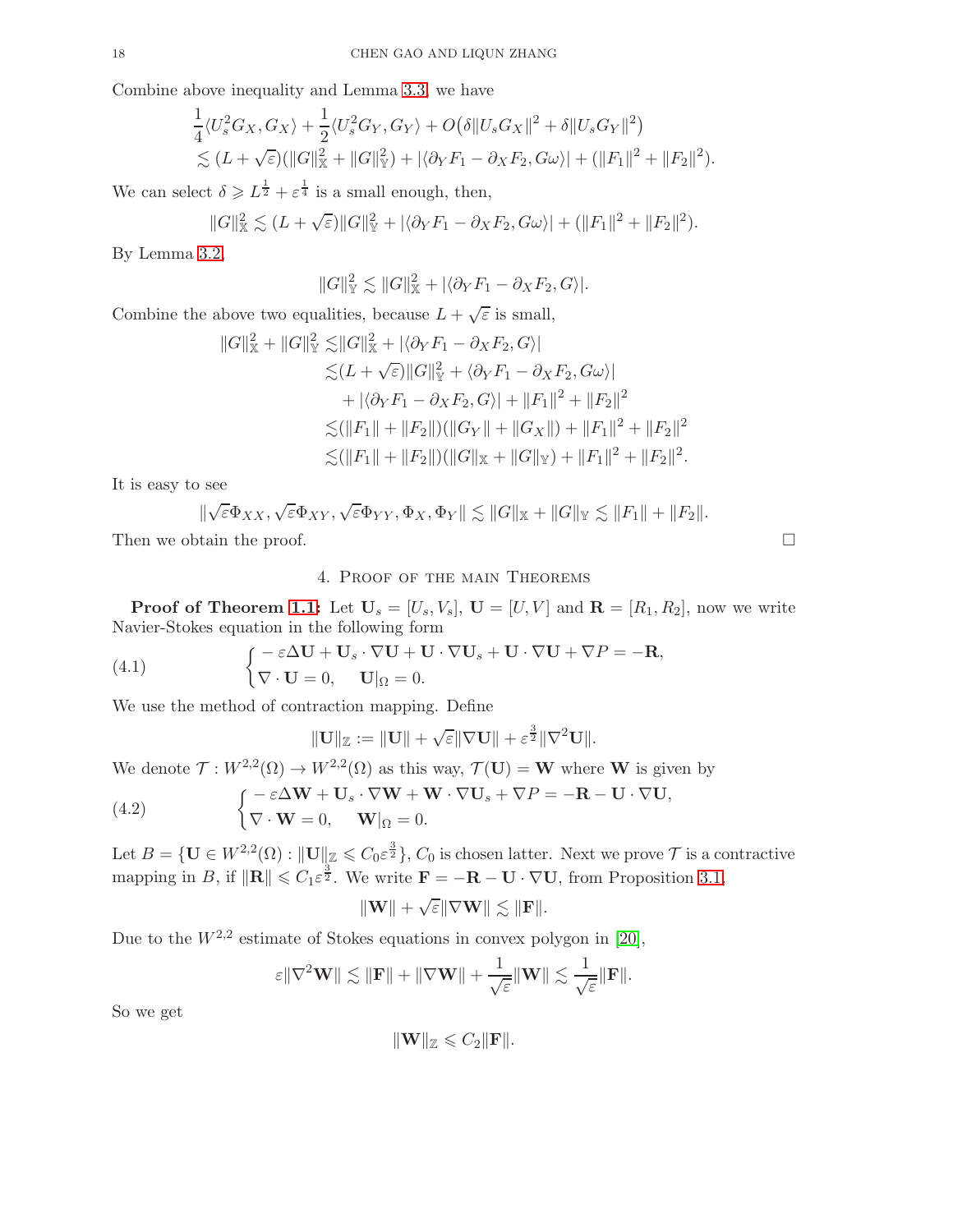It's easy to see

$$
\|\mathbf{U}\cdot\nabla\mathbf{U}\|\lesssim \|\mathbf{U}\|_{L^\infty}\|\nabla\mathbf{U}\|\lesssim \|\mathbf{U}\|^{\frac{1}{4}}\|\nabla\mathbf{U}\|^{\frac{3}{2}}\|\nabla^2\mathbf{U}\|^{\frac{1}{4}}\lesssim \varepsilon^{-\frac{9}{8}}\|\mathbf{U}\|_{\mathbb{Z}}^2.
$$

It implies

$$
\|\mathbf{W}\|_{\mathbb{Z}} \leqslant C_2 \|\mathbf{F}\| + C_3 \varepsilon^{-\frac{9}{8}} \|\mathbf{U}\|_{\mathbb{Z}}^2 \leqslant (C_1 C_2 + C_3 C_0^2 \varepsilon^{\frac{3}{8}}) \varepsilon^{\frac{3}{2}}.
$$

Select  $C_0 = C_1 C_2 + 1$ ,  $\mathcal{T}(B) \subset B$  when  $\varepsilon$  is small enough. And if  $U_1, U_2 \in B$ ,

$$
\|\mathcal{T}(\mathbf{U}_1 - \mathbf{U}_2)\|_{\mathbb{Z}} \leq C_2 \|\mathbf{U}_1 \cdot \nabla \mathbf{U}_1 - \mathbf{U}_2 \cdot \nabla \mathbf{U}_2\|
$$
  
\n
$$
\leq C_2 \|(\mathbf{U}_1 - \mathbf{U}_2) \cdot \nabla \mathbf{U}_1\| + \|\mathbf{U}_2 \cdot \nabla (\mathbf{U}_1 - \mathbf{U}_2)\|
$$
  
\n
$$
\leq C_2 \|(\mathbf{U}_1 - \mathbf{U}_2)\|_{\infty} \|\nabla \mathbf{U}_1\| + \|\mathbf{U}_2\|_{\infty} \|\nabla (\mathbf{U}_1 - \mathbf{U}_2)\|
$$
  
\n
$$
\leq C_3 \varepsilon^{-\frac{9}{8}} (\|\mathbf{U}_1\|_{\mathbb{Z}} + \|\mathbf{U}_2\|_{\mathbb{Z}}) \|\mathbf{U}_1 - \mathbf{U}_2\|_{\mathbb{Z}}
$$
  
\n
$$
\leq 2C_0 C_3 \varepsilon^{\frac{3}{8}} \|\mathbf{U}_1 - \mathbf{U}_2\|_{\mathbb{Z}},
$$

so  $\mathcal T$  is a contraction mapping on B when  $\varepsilon$  is small enough, we can conclude equations [\(4.1\)](#page-17-0) admits a solution and

$$
\|\mathbf{U}\|_{L^{\infty}} \lesssim \varepsilon^{-\frac{5}{8}} \|\mathbf{U}\|_{\mathbb{Z}} \lesssim \varepsilon^{\frac{7}{8}}.
$$

So we have

$$
|U^{\varepsilon}(X,Y) - u_{e}^{0}(X,Y) - u_{b}^{0}(X,\frac{Y}{\sqrt{\varepsilon}})|
$$
  
\n
$$
= |\sqrt{\varepsilon}u_{e}^{1}(X,Y) + \sqrt{\varepsilon}u_{b}^{1}(X,\frac{Y}{\sqrt{\varepsilon}}) + \varepsilon u_{e}^{2}(X,Y) + \varepsilon \hat{u}_{b}^{2}(X,\frac{Y}{\sqrt{\varepsilon}}) + U(X,Y)|
$$
  
\n
$$
\leq \sqrt{\varepsilon},
$$
  
\n
$$
|V^{\varepsilon}(X,Y) - v_{e}^{0}(X,Y)|
$$
  
\n
$$
= |\sqrt{\varepsilon}v_{b}^{0}(X,\frac{Y}{\sqrt{\varepsilon}}) + \sqrt{\varepsilon}v_{e}^{1}(X,Y) + \varepsilon v_{b}^{1}(X,\frac{Y}{\sqrt{\varepsilon}}) + \varepsilon v_{e}^{2}(X,Y) + \varepsilon^{3} \hat{v}_{b}^{2}(X,\frac{Y}{\sqrt{\varepsilon}}) + V(X,Y)|
$$
  
\n
$$
\leq \sqrt{\varepsilon},
$$

which ends the proof.

### Appendix

The high-order approximate solutions are constructed similarly in [\[4\]](#page-27-0) even though the leading Euler flow is non-shear. By the method of asymptotic matching expansions, we can deduce the equations of  $[u_e^j, v_e^j]$  and  $[u_b^j]$  $\frac{j}{b}, v_b^j$  $\hat{y}_b^j$ ,  $j = 1, 2$ . The first order Euler profile  $[u_e^1, v_e^1, p_e^1]$ solves the linearized Euler equations around  $[u_e^0, v_e^0]$ :

<span id="page-18-0"></span>(4.3) 
$$
\begin{cases} u_e^0 u_{eX}^1 + u_{eX}^0 u_e^1 + v_e^0 u_{eY}^1 + u_{eY}^0 v_e^1 + p_{eX}^1 = 0, \\ u_e^0 v_{eX}^1 + v_{eX}^0 u_e^1 + v_e^0 v_{eY}^1 + v_{eY}^0 v_e^1 + p_{eY}^1 = 0, \\ \partial_X u_e^1 + \partial_Y v_e^1 = 0, \\ v_e^1|_{Y=0} = -v_b^0|_{y=0}. \end{cases}
$$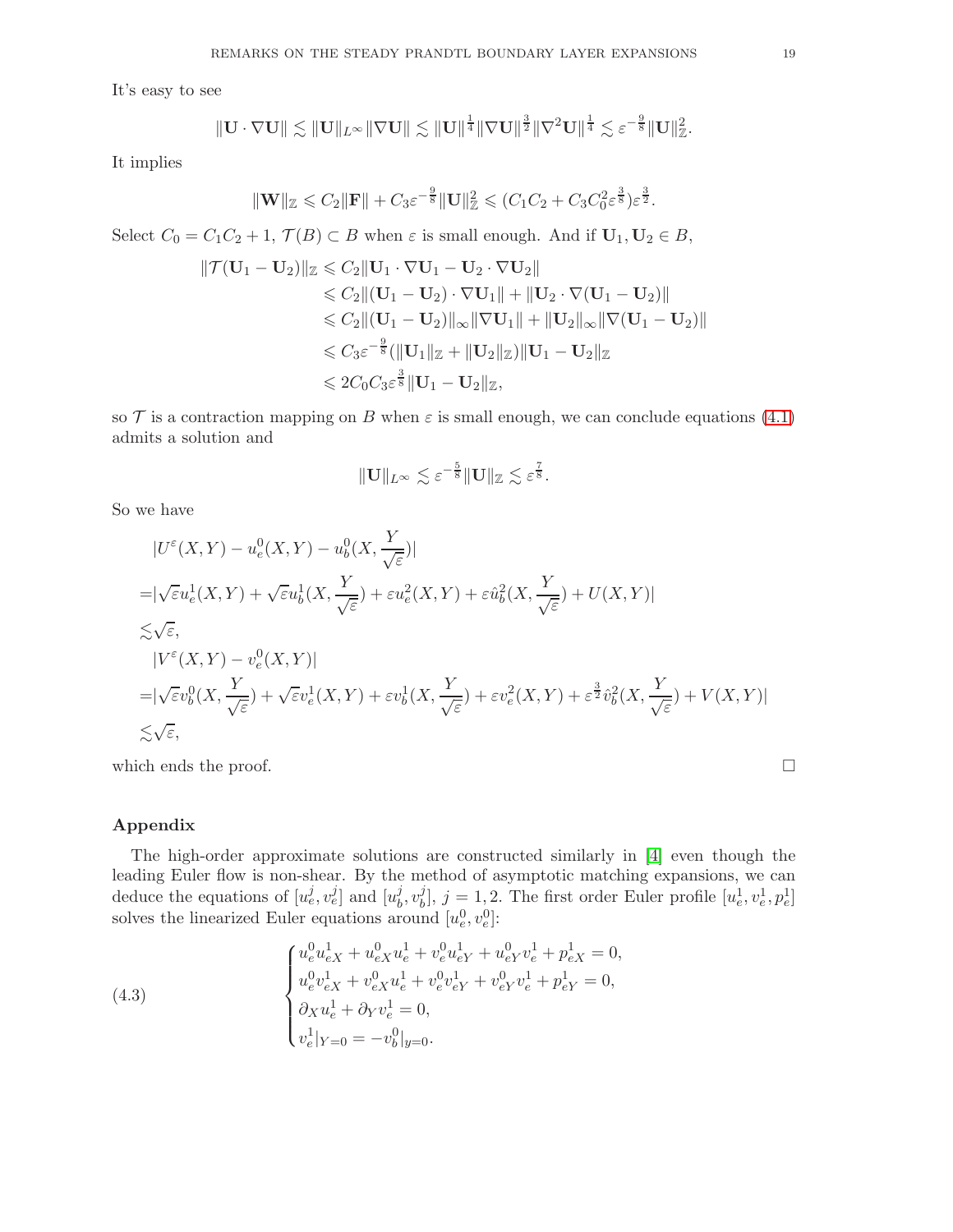We eliminate the pressure  $p_e^1$ ,

(4.4) 
$$
\begin{cases} v_e^0 \Delta u_e^1 - u_e^0 \Delta v_e^1 + v_e^1 \Delta u_e^0 - u_e^1 \Delta v_e^0 = 0, \\ \partial_X u_e^1 + \partial_Y v_e^1 = 0, \\ v_e^1|_{Y=0} = -v_b^0|_{y=0}. \end{cases}
$$

We introduce independent variables by

(4.5) 
$$
\theta(X,Y) = X, \quad \psi(X,Y) = \int_0^Y u_e^0(X,Y')dY'.
$$

Let  $\psi^1$  be the stream function of  $[u_e^1, v_e^1]$ 

$$
\psi^1(X,Y) := \int_0^Y u^1_e(X,Y') dY' - \int_0^X v^1_e(X',0) dX', \quad \psi^1_Y = u^1_e, \quad \psi^1_X = -v^1_e,
$$

then first Euler layer equations [\(4.3\)](#page-18-0) are equivalent to

(4.6) 
$$
\partial_{\theta}[\Delta_{XY}\psi^{1} - F'_{e}(\psi)\psi^{1}] = 0,
$$

where  $F_e$  is a smooth function in [\(2.3\)](#page-4-0). We try to find a solution of the following equations

<span id="page-19-0"></span>(4.7) 
$$
\begin{cases} \Delta \psi^1 - F_e'(\psi) \psi^1 = 0, \\ \psi^1|_{X=0} = \psi_0^1(Y), \quad \psi^1|_{X=L} = \psi_L^1(Y), \\ \psi^1|_{Y=0} = \int_0^X v_b^0(X',0) \mathrm{d} X', \quad \psi^1|_{Y \to \infty} = 0. \end{cases}
$$

It is a standard elliptic problem, we have the following result.

<span id="page-19-2"></span>**Lemma 4.1.** If  $v_b^0$  is a smooth functions, for any  $L > 0$ , if  $\psi_0^1(Y)$ ,  $\psi_L^1(Y)$  satisfy the compatibility conditions on the corner, then the equations  $(4.7)$  admit a unique solution satisfying the following estimate

(4.8) 
$$
\|\langle Y \rangle^M \nabla^k \psi^1 \| \lesssim 1, \text{ for } 1 \leq k \leq K, K \text{ and } M \text{ are large constants.}
$$

Proof. We homogenize the boundary conditions of system [\(4.7\)](#page-19-0). Let

$$
\tilde{\psi} = \psi^1 - \frac{L-x}{L} \psi_0^1(Y) - \frac{x}{L} [\psi_L^1(Y) - \chi(Y)] \int_0^L v_b^0(X', 0) dX' - \chi(Y) \int_0^X v_b^0(X', 0) dX',
$$

here  $\chi(Y)$  is a nonnegative smooth cut-off function,  $\chi|_{[0,1]} = 1$  and  $\chi|_{[2,\infty]} = 0$ .  $\tilde{\psi}$  satisfies

<span id="page-19-1"></span>(4.9) 
$$
\begin{cases} \Delta \tilde{\psi} - F_e'(\psi)\tilde{\psi} = \tilde{F}, \\ \tilde{\psi}|_{\partial \Omega} = 0. \end{cases}
$$

Notice that

$$
\Delta \psi = F_e(\psi),
$$

so  $0 < c_0 \leq u_e^0 = \psi_Y \leq C_0 < \infty$  satisfies

$$
\Delta u_e^0 = F'_e(\psi) u_e^0.
$$

Let  $w = \frac{\tilde{\psi}}{u^0}$  $\frac{\psi}{u_e^0}$ , then

$$
u_e^0 \Delta w + 2 \nabla u_e^0 \cdot \nabla w = \tilde{F}.
$$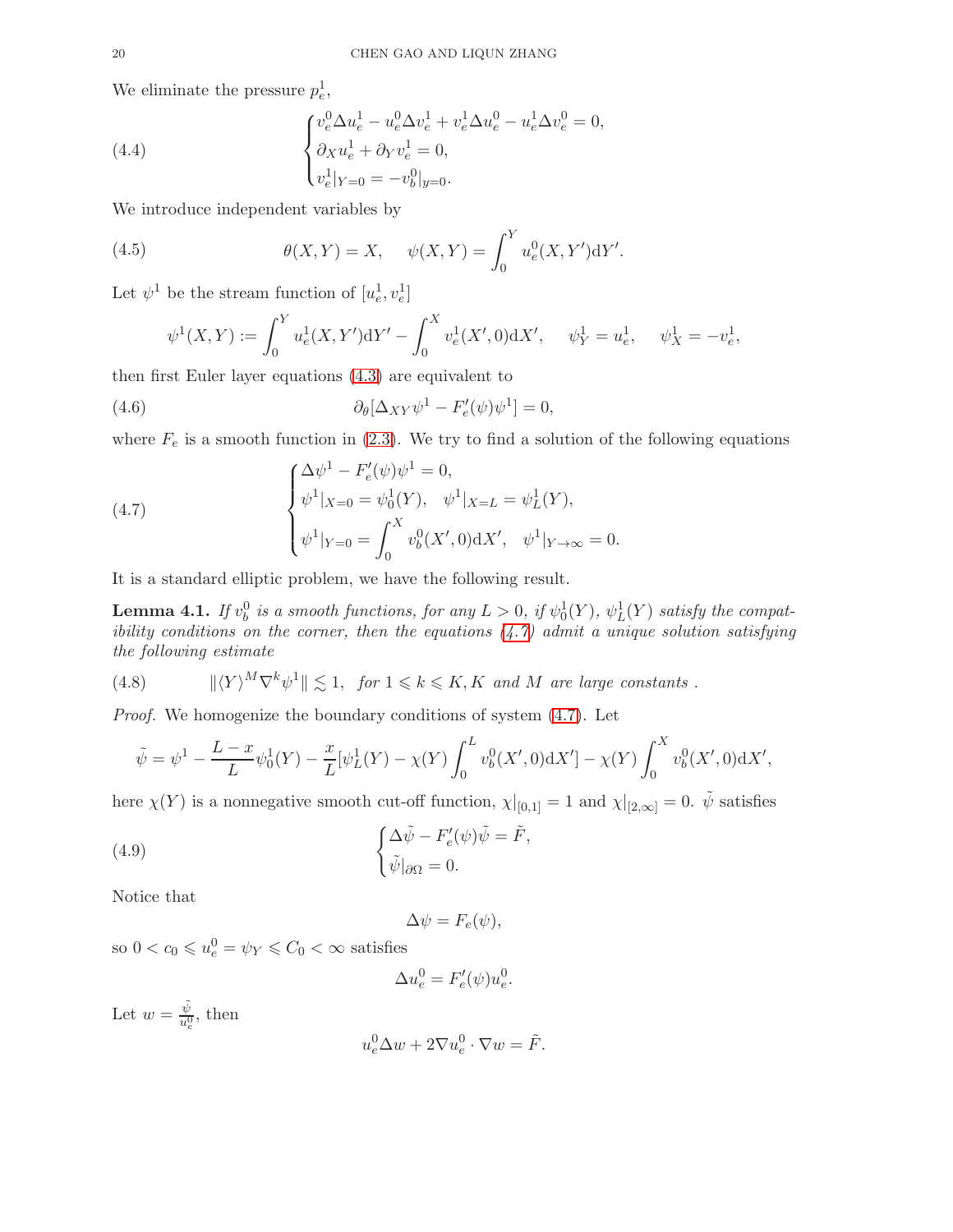Above equation times  $u_e^0$ , we show the equation [\(4.9\)](#page-19-1) is equivalent to

<span id="page-20-0"></span>(4.10) 
$$
\begin{cases} \partial_X[(u_e^0)^2 w_X] + \partial_Y[(u_e^0)^2 w_Y] = u_e^0 \tilde{F}, \\ w|_{\partial\Omega} = 0. \end{cases}
$$

We can easily get a prior estimates of equation  $(4.10)$ . Multiply equation  $(4.10)$  by w and integrate in  $Ω$ ,

$$
||u_e^0 w_X||^2 + ||u_e^0 w_Y||^2 = -\langle w, u_e^0 \tilde{F} \rangle \lesssim ||w|| ||F|| \lesssim ||w_X|| ||F||.
$$

So we have

<span id="page-20-1"></span>
$$
||\nabla w|| \lesssim ||\tilde{F}||.
$$

The equality [\(4.11\)](#page-20-1) actually shows the existence of solution about equation [\(4.10\)](#page-20-0). Moreover, if  $\tilde{F}$  is a smooth function decaying fast when  $Y \to \infty$ , we can obtain the following estimate by the mathematical induction method:

(4.12) 
$$
\|\langle Y \rangle^M \nabla^k w\| \lesssim 1, \text{ for } 1 \leq k \leq K, K \text{ and } M \text{ are large constants }.
$$

So Lemma [4.1](#page-19-2) is right.  $\square$ 

**Remark 4.2.** The boundary conditions of  $\psi^1$  in [\(4.7\)](#page-19-0) imply the following boundary conditions of  $[u_e^1, v_e^1]$ 

<span id="page-20-2"></span>(4.13) 
$$
u_e^1|_{X=0} = \partial_Y \psi_0^1(Y), \quad u_e^1|_{X=L} = \partial_Y \psi_L^1(Y),
$$

$$
v_e^1|_{Y=0} = -v_b^0(X,0), \quad [u_e^1, v_e^1]|_{Y\to\infty} = 0.
$$

So we actually constructed a solution  $[u_e^1, v_e^1]$  to equations  $(4.3)$  with boundary conditions  $(4.13).$  $(4.13).$ 

Next we need to solve the first order boundary layer profile. For simplicity, we introduce some notations.

$$
u_p^k := u_b^k + \sum_{j=0}^k \frac{y^j}{j!} \partial_Y^j u_e^{k-j} |_{Y=0}, \qquad u_e^{(k)} := \sum_{j=0}^k \frac{y^j}{j!} \partial_Y^j u_e^{k-j} |_{Y=0},
$$
\n
$$
(4.14)
$$
\n
$$
v_p^k := v_b^k - v_b^k |_{y=0} + \sum_{j=0}^k \frac{y^{j+1}}{(j+1)!} \partial_Y^{j+1} v_e^{k-j} |_{Y=0}, \qquad v_e^{(k)} := \sum_{j=0}^k \frac{y^{j+1}}{(j+1)!} \partial_Y^{j+1} v_e^{k-j} |_{Y=0}.
$$

And  $[u_b^1, v_b^1, p_b^1]$  solves the linearized Prandtl's equations around  $[u_p^0, v_p^0]$ :

<span id="page-20-3"></span>(4.15) 
$$
\begin{cases} u_p^0 \partial_x u_b^1 + u_b^1 \partial_x u_p^0 + \partial_y u_p^0 [v_b^1 - v_b^1]_{y=0} + v_p^0 \partial_y u_b^1 - \partial_{yy} u_b^1 + \partial_x p_b^1 = f^{(1)}, \\ \partial_y p_b^1 = 0, \\ \partial_x u_b^1 + \partial_y v_b^1 = 0, \\ u_b^1|_{y=0} = -u_e^1|_{Y=0}, \quad [u_b^1, v_b^1]|_{y\to\infty} = 0, \end{cases}
$$

where

(4.16) 
$$
f^{(1)} = -\{u_b^0 u_{ex}^{(1)} + u_{bx}^0 u_e^{(1)} + v_b^0 \partial_y u_e^{(1)} + u_{by}^0 v_e^{(1)}\}.
$$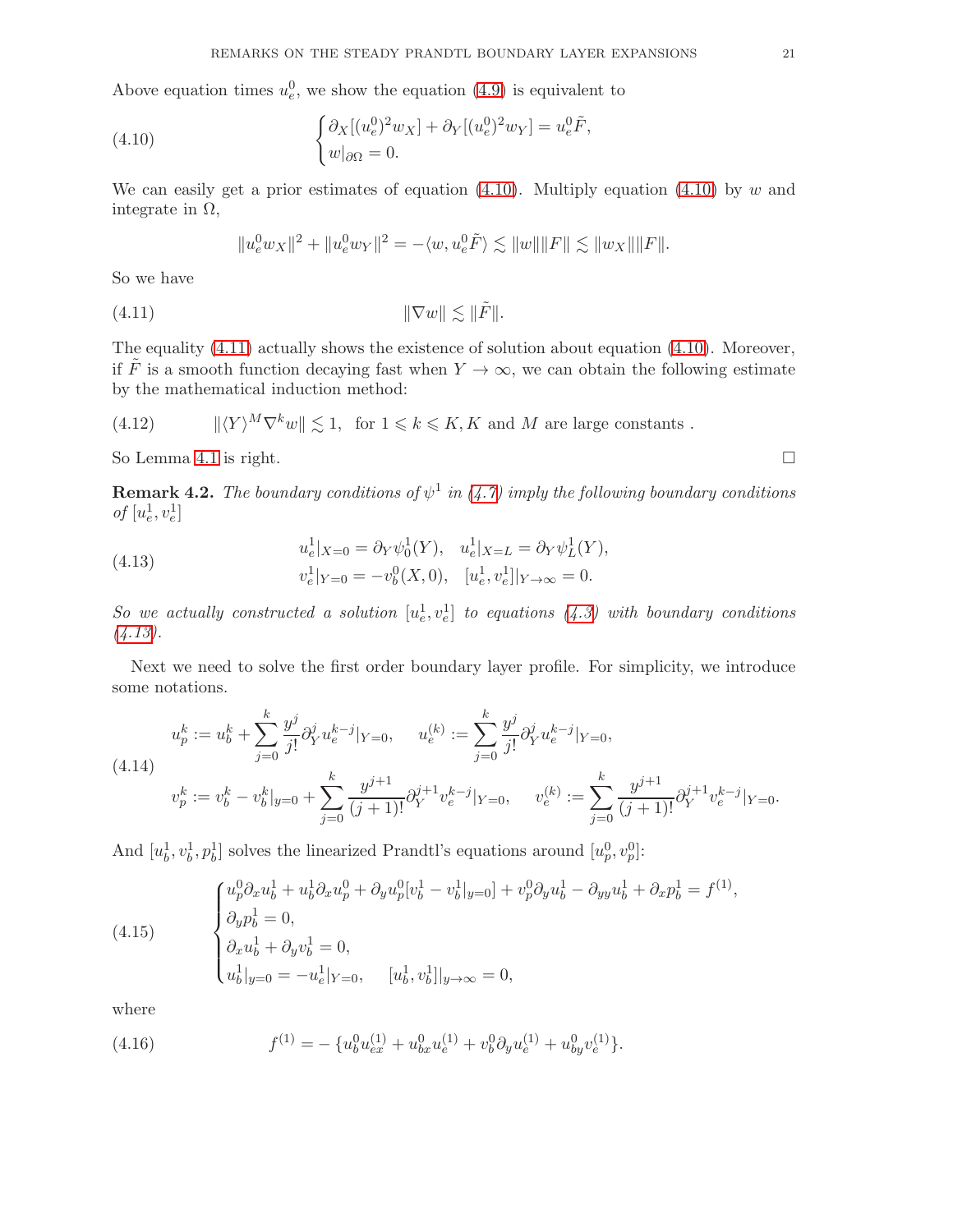We see that  $f^{(1)}$  decays fast when  $y \to \infty$  from Lemma [2.2.](#page-5-0) Since that above equations are linear parabolic type equations, we add the boundary condition on  $u_b^1|_{x=0}$ .

<span id="page-21-0"></span>(4.17) 
$$
\begin{cases} u_p^0 \partial_x u_b^1 + u_b^1 \partial_x u_p^0 + v_p^0 \partial_y u_b^1 + [v_b^1 - v_b^1|_{y=0}] \partial_y u_p^0 - \partial_{yy} u_b^1 + \partial_x p_b^1 = f^{(1)}, \\ \partial_y p_b^1 = 0, \\ \partial_x u_b^1 + \partial_y v_b^1 = 0, \\ u_b^1|_{x=0} = U_B^1, \quad u_b^1|_{y=0} = -u_e^1|_{Y=0}, \quad [u_b^1, v_b^1]|_{y\to\infty} = 0. \end{cases}
$$

Iyer in [\[11\]](#page-28-18) proved the well-posedness of above system when  $v_e^0 = 0$ . In our case,  $v_p^0$  is different because  $v_p^0 \sim yv_{eY}^0(x,0)$  as y goes to  $\infty$ , still we have

<span id="page-21-2"></span>**Lemma 4.3.** If  $U_B^1$ ,  $f^{(1)}$  and their derivatives are bounded and decaying rapidly, they satisfy the parabolic compatibility conditions, then equations [\(4.17\)](#page-21-0) admit a unique solution  $[u_b^1, v_b^1]$ , and

(4.18) 
$$
\|\langle y \rangle^M \nabla^k u_b^1\|_{\infty} + \|\langle y \rangle^M \nabla^k v_b^1\|_{\infty} \lesssim 1 \quad \text{for} \quad 0 \leq k \leq K,
$$

where K and M are large constants.

*Proof.* For convenience, we write  $[\bar{u}, \bar{v}] := [u_p^0, v_p^0]$  and we homogenize the system [\(4.17\)](#page-21-0) as the following way:

(4.19) 
$$
u(x, y) = u_b^1(x, y) + u_e^1(x, 0)\eta(y),
$$

$$
v(x, y) = v_b^1(x, y) - v_b^1(x, 0) + u_{eX}^1(x, 0)I_{\eta}(y),
$$

$$
I_{\eta}(y) := \int_y^{\infty} \eta(y')dy'.
$$

Here, we select  $\eta$  to be a  $C^{\infty}$  function satisfying the following:

(4.20) 
$$
\eta(0) = 1, \quad \int_0^\infty \eta = 0, \quad \eta \text{ decays fast as } y \to \infty.
$$

Due to  $(4.17)$ , the homogenized unknowns  $[u, v]$  satisfy the system

(4.21) 
$$
\begin{cases} \bar{u}\partial_x u + u\partial_x \bar{u} + \bar{v}\partial_y u + v\partial_y \bar{u} - \partial_{yy} u + p_x = f^{(1)} + F =: h, \\ p_y = 0, \\ \partial_x u + \partial_y v = 0, \\ u|_{x=0} = U_B^1 + u_e^1(0,0)\eta(y) =: u_0(y), \quad [u, v]|_{y=0} = 0, \quad u|_{y\to\infty} = 0, \end{cases}
$$

where

(4.22) 
$$
F = \bar{u}u_{eX}^1(x,0)\eta + \bar{u}_xu_e^1(x,0)\eta + \bar{v}u_e^1(x,0)\eta' + \bar{u}_yu_{eX}^1(x,0)I_\eta - u_e^1(x,0)\eta''.
$$

Notice that p is independent on y, we evaluate the equation as  $y \to \infty$ , we have  $p_x = 0$ . We still using the stream-function of  $[u, v]$ ,

(4.23) 
$$
\phi(x,y) := \int_0^y u(x,y')dy', \quad \partial_y \phi = u, \quad \partial_x \phi = -v.
$$

Then  $\phi$  satisfies

<span id="page-21-1"></span>(4.24) 
$$
\begin{cases} \bar{u}\phi_{xy} + \bar{u}_x\phi_y + \bar{v}\phi_{yy} - \phi_x\bar{u}_y - \phi_{yyy} = h, \\ \phi|_{x=0} = \int_0^y u_0(y')dy', \quad \phi|_{y=0} = \phi_y|_{y=0} = 0, \quad \phi_y|_{y\to\infty} = 0. \end{cases}
$$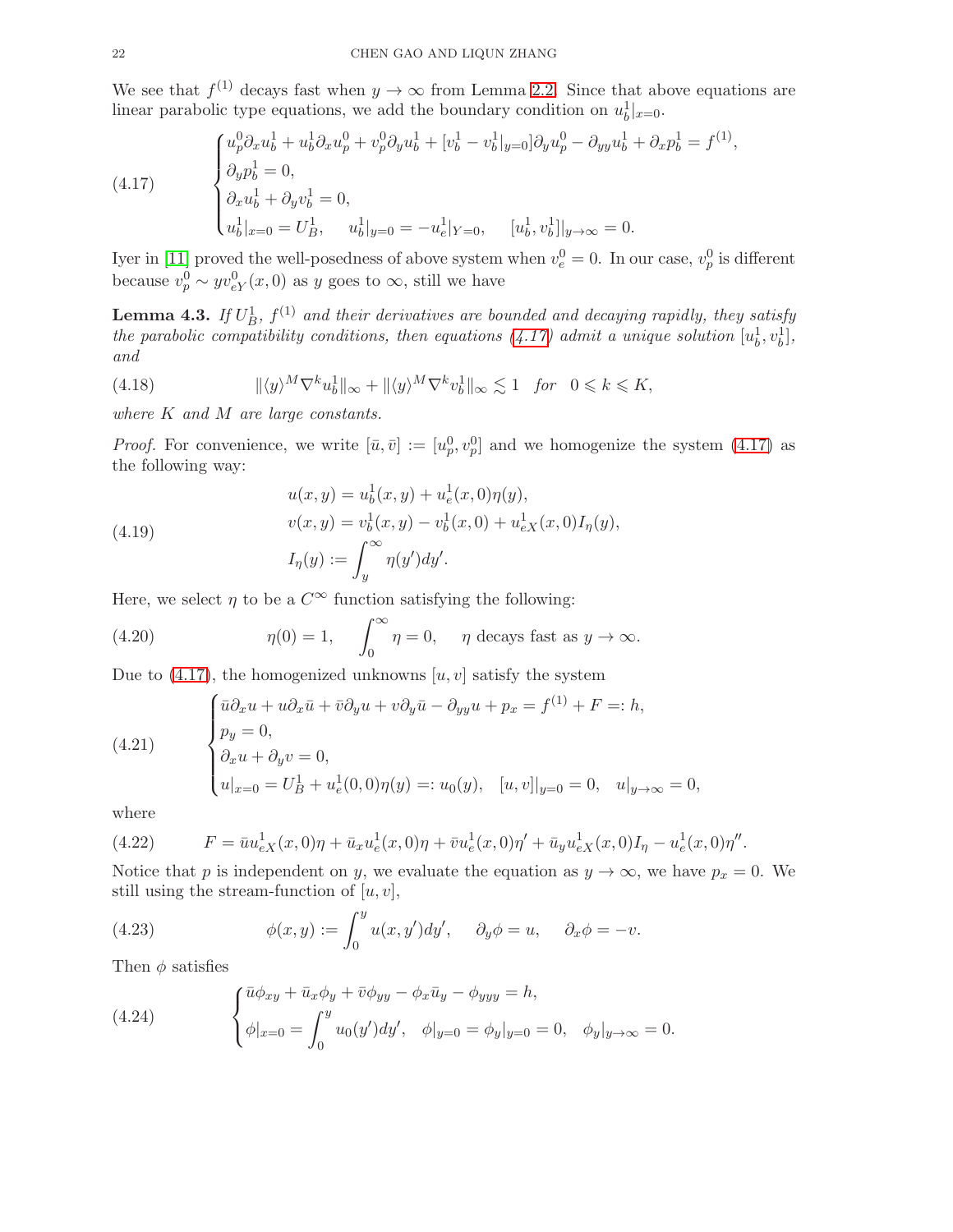In order to give a priori estimate of [\(4.24\)](#page-21-1), we denote  $g = \frac{\phi}{\overline{n}}$  $\frac{\varphi}{\bar{u}}$ . Recall  $\bar{u} \sim y$  when  $y \leq 1$  and  $\bar{u} \sim 1$ , when  $y \geq 1$ , and  $\phi|_{y=0} = \phi_y|_{y=0} = 0$ , g is well-defined. And g satisfies

<span id="page-22-0"></span>(4.25) 
$$
\begin{cases} \partial_x[\bar{u}^2 g_y] - \partial_y^3[\bar{u}g] + \bar{v}\partial_y^2[\bar{u}g] - \bar{u}\bar{v}_{yy}g = h, \\ g|_{x=0} = \frac{\int_0^y u_0}{\bar{u}}, \quad g|_{y=0} = 0, \quad g_y|_{y \to \infty} = 0. \end{cases}
$$

Now we define the norms of  $q$ :

(4.26) 
$$
||g||_{\Xi_0} := \sup_{0 \le x_0 \le L} ||\bar{u}g_y \rho||_{L_y^2(x=x_0)} + ||\sqrt{\bar{u}}g_{yy} \rho||_{L_{x,y}^2},
$$

$$
||g||_{\Xi_1} := \sup_{0 \le x_0 \le L} ||\bar{u}g_{xy} \frac{\rho}{\langle y \rangle}||_{L_y^2(x=x_0)} + ||\sqrt{\bar{u}}g_{xy} \frac{\rho}{\langle y \rangle}||_{L_{x,y}^2},
$$

here  $\rho = \langle y \rangle^N$ , for N large constant. Next, let us prove the following priori estimate of g. Suppose g be a smooth solution of  $(4.25)$ ,  $L > 0$  small enough, then

<span id="page-22-2"></span>(4.27) 
$$
||g||_{\Xi_0}^2 \lesssim ||\bar{u}g_y\rho||_{L_y^2(x=0)}^2 + ||h\rho||_{L_{x,y}^2}^2,
$$

<span id="page-22-1"></span>(4.28) 
$$
||g_x||_{\Xi_1}^2 \lesssim ||\bar{u}g_{xy}\frac{\rho}{\langle y \rangle}||_{L_y^2(x=0)}^2 + ||g||_{\Xi_0}^2 + ||h_x\frac{\rho}{\langle y \rangle}||_{L_{x,y}^2}^2.
$$

Multiply equation [\(4.25\)](#page-22-0) by  $g_y \rho^2$  and integrate in  $(0, x_0) \times (0, \infty)$ .

$$
\int_0^{x_0} \int_0^{\infty} [\bar{u}^2 g_y]_x g_y \rho^2 dx dy = \int_0^{x_0} \int_0^{\infty} \bar{u}^2 g_{xy} g_y \rho^2 dx dy + \int_0^{x_0} \int_0^{\infty} 2 \bar{u} \bar{u}_x g_y^2 \rho^2 dx dy
$$
  
= 
$$
\frac{1}{2} || \bar{u} g_y \rho ||_{L_y^2(x=x_0)}^2 - \frac{1}{2} || \bar{u} g_y \rho ||_{L_y^2(x=0)}^2 + \int_0^{x_0} \int_0^{\infty} \bar{u} \bar{u}_x g_y^2 \rho^2 dx dy.
$$

We can dominate  $||g_y||$  by  $||g||_{\Xi_0}$ . Let  $0 < \xi \leq 1$  be a constant being choosing later.  $\chi(y)$  is smooth cut-off function, satisfies  $\chi|_{[0,1]} = 1$ ,  $\chi|_{[2,\infty]} = 0$ . Then,

$$
||g_y \rho||_{L^2_{x,y}} \lesssim ||g_y[1-\chi(\frac{y}{\xi})]\rho||_{L^2_{x,y}} + ||g_y \chi(\frac{y}{\xi})\rho||_{L^2_{x,y}}.
$$

When  $y \leqslant 1, 1 - \chi(\frac{y}{\xi})$  $\left(\frac{y}{\xi}\right) \lesssim \frac{y}{\xi} \lesssim \frac{\bar{u}}{\xi}$ , when  $y > 1$ ,  $1 - \chi(\frac{y}{\xi})$  $\frac{y}{\xi}) \lesssim \bar{u} \lesssim \frac{\bar{u}}{\xi}$ . So

$$
\|g_y[1-\chi(\frac{y}{\xi})]\rho\|_{L^2_{x,y}} \lesssim \frac{1}{\xi^2} \|\bar{u}g_y\rho\|_{L^2_{x,y}}^2 \lesssim \frac{L}{\xi^2} \|g\|_{\Xi_0}^2.
$$

And

$$
\begin{split} \|g_{y}\chi(\frac{y}{\xi})\rho\|^{2}_{L^{2}_{x,y}}&=-\int_{0}^{x_{0}}\int_{0}^{\infty}2yg_{y}g_{yy}\chi^{2}(\frac{y}{\xi})\rho^{2}\mathrm{d}x\mathrm{d}y-\int_{0}^{x_{0}}\int_{0}^{\infty}\frac{2}{\xi}yg_{y}^{2}\chi(\frac{y}{\xi})\rho^{2}\mathrm{d}x\mathrm{d}y\\ &-\int_{0}^{x_{0}}\int_{0}^{\infty}2yg_{y}^{2}\chi^{2}(\frac{y}{\xi})\rho\rho_{y}\mathrm{d}x\mathrm{d}y\\ \lesssim &\|y\chi(\frac{y}{\xi})g_{yy}\rho\|^{2}_{L^{2}_{x,y}}+\frac{1}{\xi^{2}}\|\bar{u}g_{y}\rho\|^{2}_{L^{2}_{x,y}}\\ \lesssim &\xi\|\sqrt{\bar{u}}g_{yy}\rho\|^{2}_{L^{2}_{x,y}}+\frac{L}{\xi^{2}}\|g\|^{2}_{\Xi_{0}}. \end{split}
$$

So we have

$$
||g_y \rho||_{L^2_{x,y}}^2 \lesssim \xi ||\sqrt{\bar{u}} g_{yy} \rho||_{L^2_{x,y}}^2 + \frac{L}{\xi^2} ||g||_{\Xi_0}^2,
$$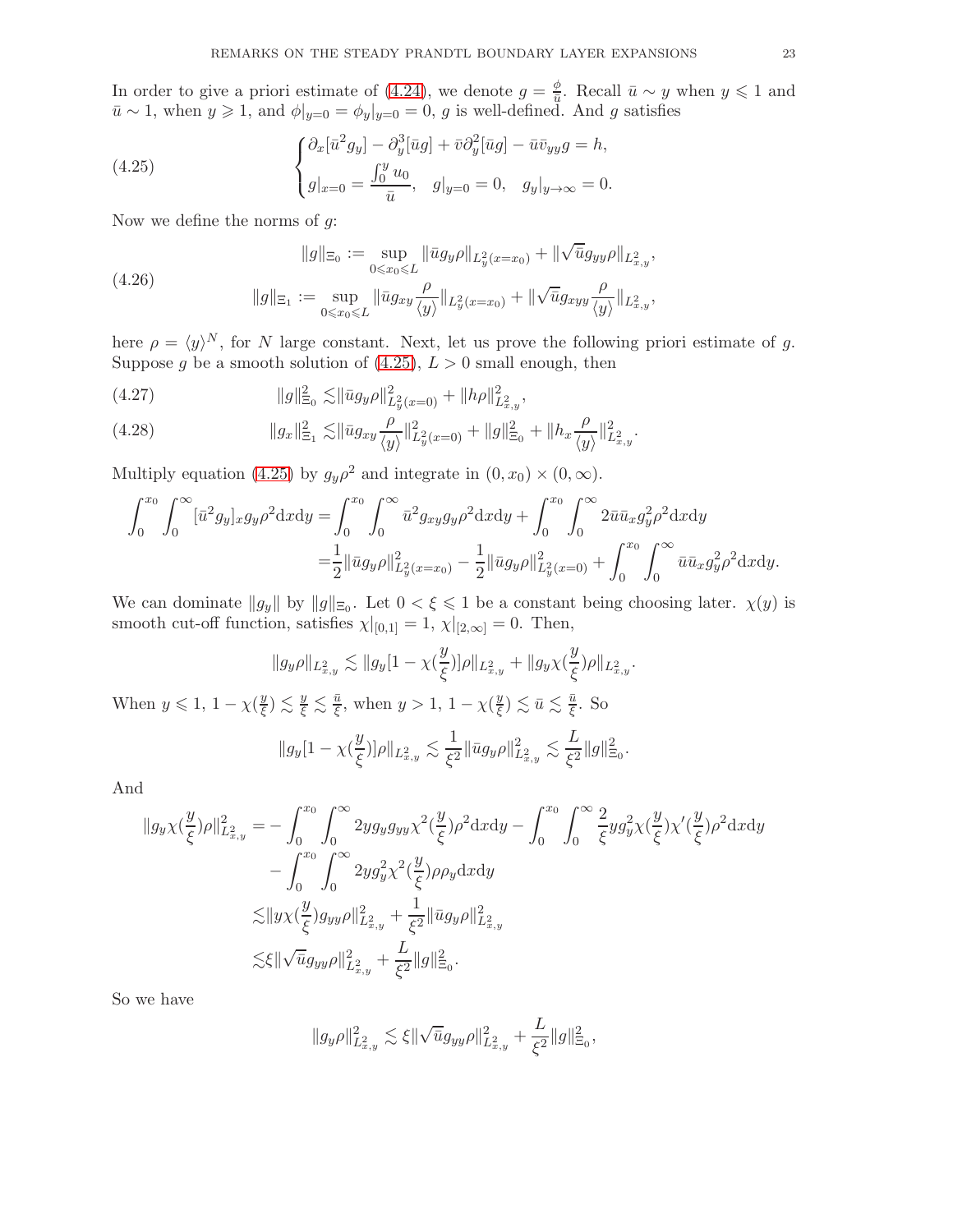select  $\xi = L^{\frac{1}{3}}$ , then

(4.29) 
$$
||g_y \rho||_{L^2_{x,y}}^2 \lesssim L^{\frac{1}{3}} ||g||_{\Xi_0}^2.
$$

So the first term is

<span id="page-23-0"></span>
$$
(4.30) \qquad \int_0^{x_0} \int_0^{\infty} [\bar{u}^2 g_y]_{x} g_y \rho^2 dx dy = \frac{1}{2} ||\bar{u} g_y \rho||^2_{L_y^2(x=x_0)} - \frac{1}{2} ||\bar{u} g_y \rho||^2_{L_y^2(x=0)} + O\left(L^{\frac{1}{3}} ||g||^2_{\Xi_0}\right).
$$

The second term:

$$
-\int_{0}^{x_{0}} \int_{0}^{\infty} \partial_{y}^{3} [\bar{u}g] g_{y} \rho^{2} dx dy = \int_{0}^{x_{0}} \int_{0}^{\infty} \partial_{y}^{2} [\bar{u}g] g_{yy} \rho^{2} dx dy + \int_{0}^{x_{0}} \int_{0}^{\infty} 2 \partial_{y}^{2} [\bar{u}g] g_{y} \rho_{y} \rho dx dy + \langle \partial_{y}^{2} [\bar{u}g], g_{y} \rho^{2} \rangle_{L_{x}^{2}(y=0)}.
$$
  

$$
\int_{0}^{x_{0}} \int_{0}^{\infty} \partial_{y}^{2} [\bar{u}g] g_{yy} \rho^{2} dx dy = \int_{0}^{x_{0}} \int_{0}^{\infty} (\bar{u}g_{yy} + 2\bar{u}_{y}g_{y} + \bar{u}_{yy}g) g_{yy} \rho^{2} dx dy = ||\sqrt{\bar{u}}g_{yy} \rho||^{2}_{L_{x,y}^{2}} - \langle \bar{u}_{y}g_{y}, g_{y} \rangle_{L_{x}^{2}(y=0)} + \int_{0}^{x_{0}} \int_{0}^{\infty} (\bar{u}_{y} \rho^{2})_{y} g_{y}^{2} dx dy = ||\sqrt{\bar{u}}g_{yy} \rho||^{2}_{L_{x,y}^{2}} - \langle \bar{u}_{y}g_{y}, g_{y} \rangle_{L_{x}^{2}(y=0)} + O(||g_{y} \rho||^{2}_{L_{x,y}^{2}} - \langle \bar{u}_{y}g_{y}, g_{y} \rangle_{L_{x}^{2}(y=0)} + O(||g_{y} \rho||^{2}_{L_{x,y}^{2}} - \langle \bar{u}_{y}g_{y}, g_{y} \rangle_{L_{x}^{2}(y=0)} + O(||g_{y} \rho||^{2}_{L_{x,y}^{2}}),
$$
  

$$
= ||\sqrt{\bar{u}}g_{yy} \rho||^{2}_{L_{x,y}^{2}} - \langle \bar{u}_{y}g_{y}, g_{y} \rangle_{L_{x}^{2}(y=0)} + O(||g_{y} \rho||^{2}_{L_{x,y}}),
$$
  

$$
\int_{0}^{x_{0}} \int_{0}^{\infty} 2 \partial_{y}^{2} [\bar{u}g] g_{y} \rho_{y} dx dy = \int_{0}^{x
$$

So the second term is

<span id="page-23-1"></span>
$$
(4.31) \quad -\int_0^{x_0} \int_0^{\infty} \partial_y^3 [\bar{u}g] g_y \rho^2 dx dy = \|\sqrt{\bar{u}} g_{yy} \rho\|_{L^2_{x,y}}^2 + \langle \bar{u}_y g_y, g_y \rho^2 \rangle_{L^2_x(y=0)} + O\left(L^{\frac{1}{3}} \|g\|_{\Xi_0}^2\right).
$$
\nThe third term is

The third term is

<span id="page-23-2"></span>
$$
\int_{0}^{x_{0}} \int_{0}^{\infty} \bar{v}(\bar{u}g)_{yy} g_{y} \rho^{2} \mathrm{d}x \mathrm{d}y = \int_{0}^{x_{0}} \int_{0}^{\infty} \bar{v}(\bar{u}g_{yy} + 2\bar{u}_{y}g_{y} + \bar{u}_{yy}g) g_{y} \rho^{2} \mathrm{d}x \mathrm{d}y
$$
\n
$$
= -\frac{1}{2} \int_{0}^{x_{0}} \int_{0}^{\infty} (\bar{v}\bar{u}\rho^{2})_{y} g_{y}^{2} \mathrm{d}x \mathrm{d}y + O(\|\bar{v}\bar{u}_{y}\|_{L^{\infty}} \|g_{y}\rho\|_{L^{2}_{x,y}}^{2})
$$
\n
$$
+ \|y\bar{v}\bar{u}_{yy} \rho^{2} \|_{L^{\infty}} \|g_{y}\|_{L^{2}_{x,y}} \|g_{y}\|_{L^{2}_{x,y}})
$$
\n
$$
= O(\|\frac{(\bar{v}\bar{u}\rho^{2})_{y}}{\rho^{2}} \|_{L^{\infty}} \|g_{y}\rho\|_{L^{2}_{x,y}}^{2} + \|g_{y}\rho\|_{L^{2}_{x,y}}^{2})
$$
\n
$$
= O(L^{\frac{1}{3}} \|g\|_{\Xi_{0}}^{2}).
$$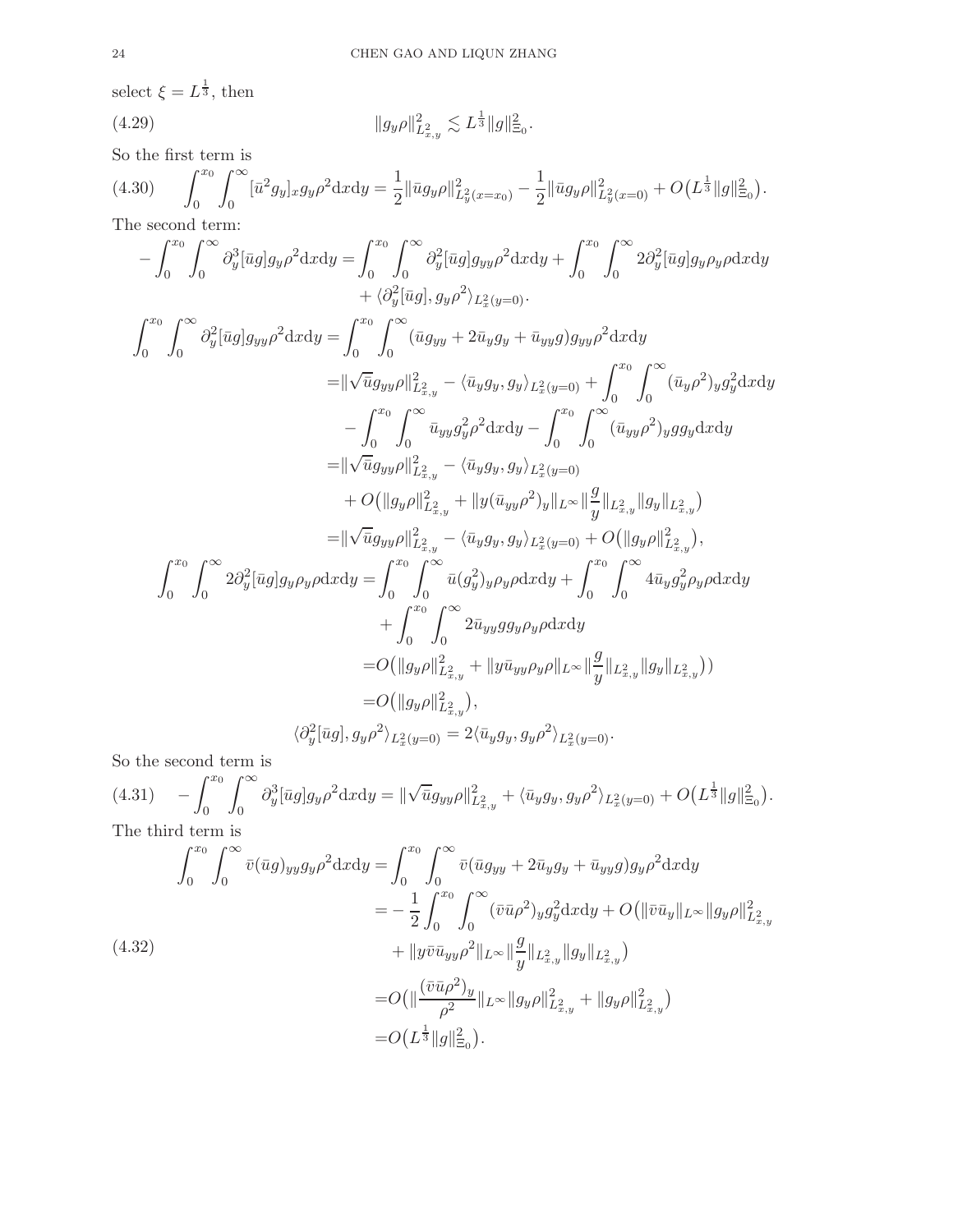And the last one is

<span id="page-24-0"></span>
$$
(4.33) \qquad \int_0^{x_0} \int_0^{\infty} \bar{v}_{yy} \bar{u} g g_y \rho^2 dx dy = O\big( \|y \bar{v}_{yy} \bar{u} \rho^2\|_{L^{\infty}} \| \frac{g}{y} \|_{L^2_{x,y}} \|g_y\|_{L^2_{x,y}} \big) = O\big( \|g_y \rho\|_{L^2_{x,y}}^2 \big).
$$

Collect [\(4.30\)](#page-23-0), [\(4.31\)](#page-23-1), [\(4.32\)](#page-23-2), [\(4.33\)](#page-24-0), we have

<span id="page-24-1"></span>(4.34) 
$$
\frac{1}{2} \|\bar{u}g_y \rho\|_{L_y^2(x=x_0)}^2 + \|\sqrt{\bar{u}}g_{yy}\rho\|_{L_{x,y}^2}^2 + \langle \bar{u}_y g_y, g_y \rho^2 \rangle_{L_x^2(y=0)} =
$$

$$
O\left(L^{\frac{1}{3}} \|g\|_{\Xi_0}^2\right) + \frac{1}{2} \|\bar{u}g_y \rho\|_{L_y^2(x=0)}^2 + \int_0^{x_0} \int_0^\infty h g_y \rho^2 \, \mathrm{d}x \mathrm{d}y.
$$

Take the supremum of  $0 \le x_0 \le L$ , notice that L small enough,

# (4.35)

$$
\sup_{0\leqslant x_0\leqslant L}\|\bar{u}g_y\rho\|_{L_y^2(x=x_0)}^2+\|\sqrt{\bar{u}}g_{yy}\rho\|_{L_{x,y}^2}^2+\langle \bar{u}_yg_y,g_y\rho^2\rangle_{L_x^2(y=0)}\lesssim \|\bar{u}g_y\rho\|_{L_y^2(x=0)}^2+\|h\rho\|_{L_{x,y}^2}^2.
$$

The inequality [\(4.28\)](#page-22-1) is similar to the [\(4.27\)](#page-22-2). Differential equation [\(4.25\)](#page-22-0) respect to  $x$ ,

(4.36) 
$$
\partial_x[\bar{u}^2 g_{xy}] - \partial_y^3[\bar{u}g_x] + \bar{v}\partial_y^2(\bar{u}g_x) - \bar{u}\bar{v}_{yy}g_x + \partial_x[2\bar{u}\bar{u}_xg_y] - \partial_y^3[\bar{u}_xg] + \bar{v}_x\partial_y^2(\bar{u}g) + \bar{v}\partial_y^2(\bar{u}_xg) - \bar{u}_x\bar{v}_{yy}g - \bar{u}\bar{v}_{xyy}g = h_x.
$$

Take  $g_{xy} \frac{\rho^2}{\langle y \rangle}$  $\frac{\rho^2}{\langle y \rangle^2}$  as the test function, like [\(4.34\)](#page-24-1),

<span id="page-24-3"></span>(4.37) 
$$
\int_0^{x_0} \int_0^{\infty} [\partial_x[\bar{u}^2 g_{xy}] - \partial_y^3[\bar{u}g_x] + \bar{v}\partial_y^2(\bar{u}g_x) - \bar{u}\bar{v}_{yy}g_x]g_{xy} \frac{\rho^2}{\langle y \rangle^2} dxdy \n= \frac{1}{2} (\|\bar{u}g_{xy} \frac{\rho}{\langle y \rangle}\|_{L_y^2(x=x_0)}^2 - \|\bar{u}g_{xy} \frac{\rho}{\langle y \rangle}\|_{L_y^2(x=0)}^2) + \|\sqrt{\bar{u}}g_{xy} \frac{\rho}{\langle y \rangle}\|_{L_{x,y}}^2 \n+ \langle \bar{u}_y g_{xy}, g_{xy} \frac{\rho}{\langle y \rangle} \rangle_{L_x^2(y=0)} + O(L^{\frac{1}{3}} \|g\|_{\Xi_1}^2).
$$

And

<span id="page-24-4"></span>
$$
\int_0^{x_0} \int_0^{\infty} [\partial_x (2\bar{u}\bar{u}_x g_y) + \bar{v}_x \partial_y^2 (\bar{u}g) + \bar{v} \partial_y^2 (\bar{u}_x g) - \bar{u}_x \bar{v}_{yy} g - \bar{u} \bar{v}_{xyy} g] g_{xy} \frac{\rho^2}{\langle y \rangle^2} dxdy \n= O(||\sqrt{\bar{u}} g_{yy} \rho||_{L^2_{x,y}}^2 + ||g_y \rho||_{L^2_{x,y}}^2 + ||g_{xy} \frac{\rho}{\langle y \rangle}||_{L^2_{x,y}}^2) \n= O(||g||_{\Xi_0}^2 + L^{\frac{1}{3}} ||g||_{\Xi_1}^2).
$$

The difficult term is

<span id="page-24-2"></span>
$$
\int_{0}^{x_{0}} \int_{0}^{\infty} -\partial_{y}^{3} [\bar{u}_{x}g] g_{xy} \frac{\rho^{2}}{\langle y \rangle^{2}} dx dy = -\int_{0}^{x_{0}} \int_{0}^{\infty} (\bar{u}_{x}g_{yyy} + 3\bar{u}_{xy}g_{yy}) g_{xy} \frac{\rho^{2}}{\langle y \rangle^{2}} dx dy \n+ O(||g_{y}\rho||^{2}_{L^{2}_{x,y}} + ||g_{xy} \frac{\rho}{\langle y \rangle}||^{2}_{L^{2}_{x,y}}) \n= O((||\bar{u}g_{yyy} \frac{\rho}{\langle y \rangle}||_{L^{2}_{x,y}} + ||g_{yy} \frac{\rho}{\langle y \rangle}||_{L^{2}_{x,y}}) ||g_{xy} \frac{\rho}{\langle y \rangle}||_{L^{2}_{x,y}}) \n+ ||g_{y}\rho||^{2}_{L^{2}_{x,y}} + ||g_{xy} \frac{\rho}{\langle y \rangle}||^{2}_{L^{2}_{x,y}}).
$$

From equation [\(4.24\)](#page-21-1), we have

$$
\|\phi_{yyy}\frac{\rho}{\langle y\rangle}\|_{L^2_{x,y}}^2=O\big(\|g\|_{\Xi_0}^2+L^{\frac{1}{3}}\|g\|_{\Xi_1}^2+\|h\frac{\rho}{\langle y\rangle}\|_{L^2_{x,y}}^2\big),
$$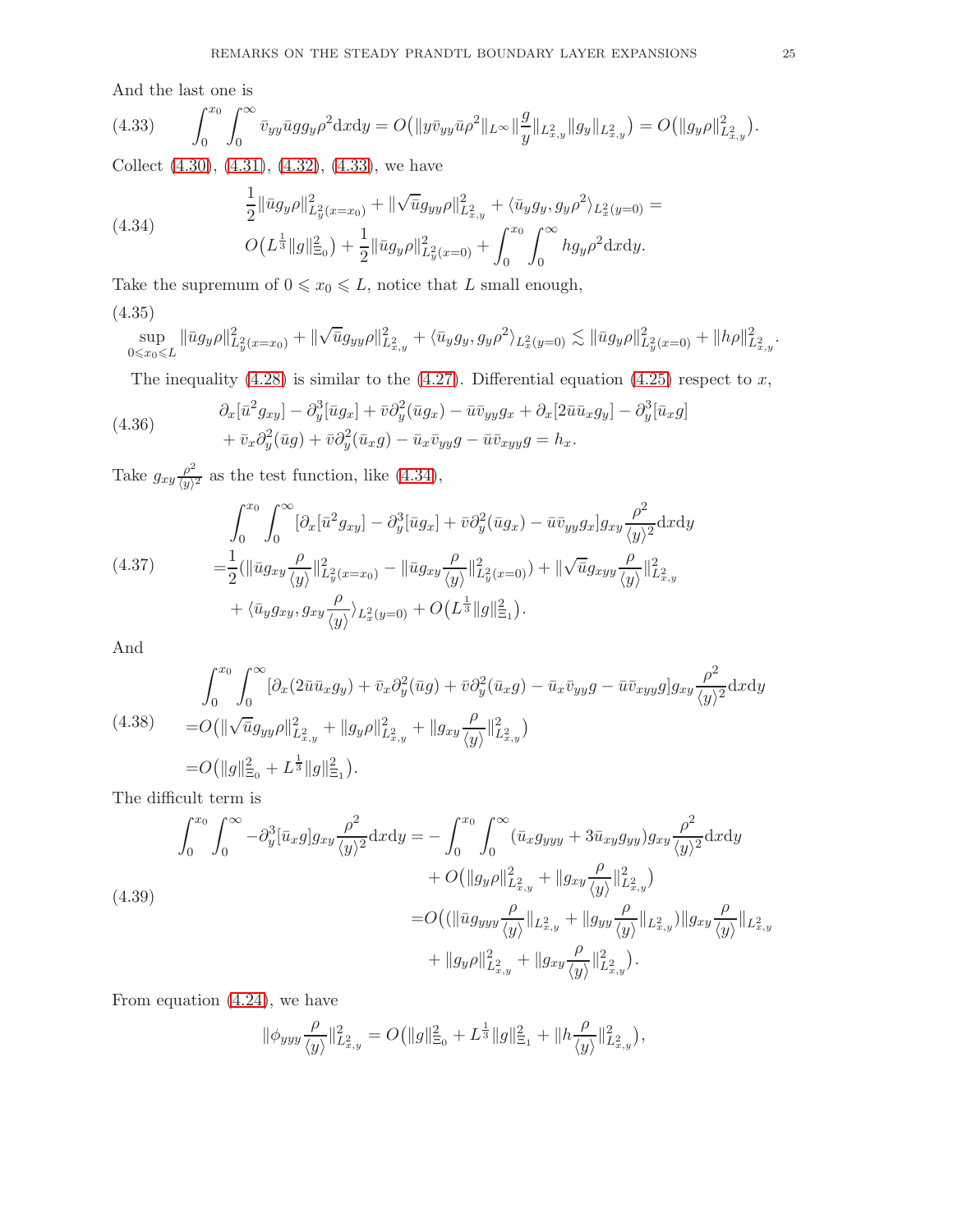notice that the fact

$$
\|\chi \partial_y^2(\frac{\phi}{y})\|_{L^2_{x,y}} = O\big(\|\phi_{yyy}\|_{L^2_{x,y}} + \|\phi_{yy}\|_{L^2_{x,y}}\big),\,
$$

similarly, we can get

$$
\|\chi g_{yy}\|_{L^2_{x,y}} = O\big(\|\phi_{yyy}\|_{L^2_{x,y}} + \|\phi_{yy}\|_{L^2_{x,y}}\big),
$$

so we have

$$
\|g_{yy}\frac{\rho}{\langle y\rangle}\|_{L^2_{x,y}}^2 = \|g_{yy}\chi\|_{L^2_{x,y}}^2 + \|g_{yy}(1-\chi)\frac{\rho}{\langle y\rangle}\|_{L^2_{x,y}}^2
$$
  

$$
= O\left(\|\phi_{yyy}\|_{L^2_{x,y}}^2 + \|\phi_{yy}\|_{L^2_{x,y}}^2 + \|\sqrt{\bar{u}}g_{yy}\frac{\rho}{\langle y\rangle}\|_{L^2_{x,y}}^2\right),
$$
  

$$
= O\left(\|g\|_{\Xi_0}^2 + L^{\frac{1}{3}}\|g\|_{\Xi_1}^2 + \|h\frac{\rho}{\langle y\rangle}\|_{L^2_{x,y}}^2\right),
$$

and

$$
\|\bar{u}g_{yyy}\frac{\rho}{\langle y\rangle}\|_{L^2_{x,y}}^2 = \|(\phi_{yyy}-3\bar{u}_yg_{yy}-3\bar{u}_{yy}g_y-\bar{u}_{yyy}g)\frac{\rho}{\langle y\rangle}\|_{L^2_{x,y}}^2
$$

$$
=O\big(\|g\|_{\Xi_0}^2 + L^{\frac{1}{3}}\|g\|_{\Xi_1}^2 + \|h\frac{\rho}{\langle y\rangle}\|_{L^2_{x,y}}^2\big).
$$

We conclude [\(4.39\)](#page-24-2) as

<span id="page-25-0"></span>(4.40) 
$$
\int_0^{x_0} \int_0^{\infty} -\partial_y^3 [\bar{u}_x g] g_{xy} \frac{\rho^2}{\langle y \rangle^2} dxdy = O(||g||_{\Xi_0}^2 + L^{\frac{1}{3}} ||g||_{\Xi_1}^2 + ||h \frac{\rho}{\langle y \rangle}||_{L^2_{x,y}}^2).
$$

Collect [\(4.37\)](#page-24-3), [\(4.38\)](#page-24-4), [\(4.40\)](#page-25-0), we have

$$
(4.41) \quad \frac{1}{2} \|\bar{u}g_{xy}\frac{\rho}{\langle y\rangle}\|_{L_y^2(x=x_0)}^2 + \|\sqrt{\bar{u}}g_{xyy}\frac{\rho}{\langle y\rangle}\|_{L_x^2(y)}^2 + \langle \bar{u}_yg_{xy}, g_{xy}\frac{\rho}{\langle y\rangle}\rangle_{L_x^2(y=0)} \n= \frac{1}{2} \|\bar{u}g_{xy}\frac{\rho}{\langle y\rangle}\|_{L_y^2(x=0)}^2 + O(\|g\|_{\Xi_0}^2 + L^{\frac{1}{3}}\|g\|_{\Xi_1}^2 + \|h_x\frac{\rho}{\langle y\rangle}\|_{L_{x,y}}^2 + \|h_x\frac{\rho}{\langle y\rangle}\|_{L_{x,y}}^2).
$$

So we get the inequalities  $(4.27)$  and  $(4.28)$ . These inequalities show if g satisfies the linear parabolic type equation [\(4.25\)](#page-22-0), then  $||g||_{\Xi_0}$  and  $||g||_{\Xi_1}$  can be dominated by its initial data and h, we can use the standard method to prove the local existence of solution. Follow this way, we can also get the high order derivatives estimates to show the smoothness of solution.  $\Box$ 

In fact, the system  $(4.25)$  admits a smooth solution g even if L is large, since the local well-posedness means the global well-posedness for linear parabolic type equation.

The second order Euler profile  $[u_e^2, v_e^2, p_e^2]$  solves the linearized Euler equations around  $[u^0_e,v^0_e]$  with the force terms:

<span id="page-25-1"></span>(4.42) 
$$
\begin{cases} u_e^0 u_{eX}^2 + u_{eX}^0 u_e^2 + v_e^0 u_{eY}^2 + u_{eY}^0 v_e^2 + p_{eX}^2 = F^{(2)}, \\ u_e^0 v_{eX}^2 + v_{eX}^0 u_e^2 + v_e^0 v_{eY}^2 + v_{eY}^0 v_e^2 + p_{eY}^2 = G^{(2)}, \\ \partial_X u_e^2 + \partial_Y v_e^2 = 0, \\ v_e^2 |_{Y=0} = -v_b^1 |_{y=0}, \end{cases}
$$

where

(4.43) 
$$
F^{(2)} = -(u_e^1 u_{ex}^1 + v_e^1 u_{eY}^1) + \Delta u_e^0,
$$

$$
G^{(2)} = -(u_e^1 v_{ex}^1 + v_e^1 v_{eY}^1) + \Delta v_e^0.
$$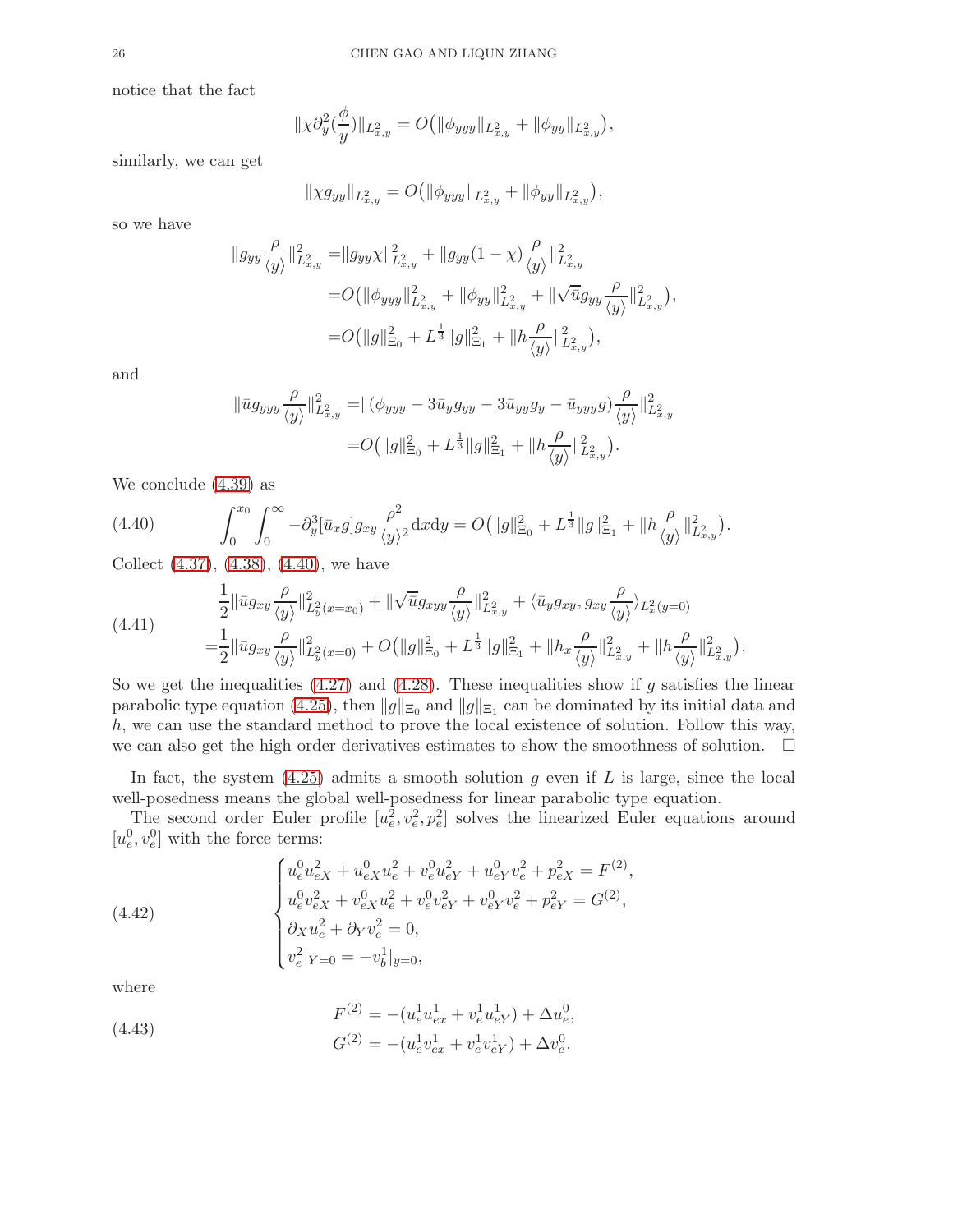We can treat above equations as that of the first order Euler flow.

(4.44) 
$$
\partial_{\theta}[\Delta_{XY}\psi^{2} - F'_{e}(\psi)\psi^{2} - \frac{F''_{e}(\psi)}{2}(\psi^{1})^{2}] = \frac{\Delta_{XY}^{2}\psi}{u_{e}^{0}}.
$$

Let

$$
H(\theta, \psi) = \int_0^{\theta} \frac{\Delta_{XY}^2 \psi(\theta', Y(\theta', \psi))}{u_e^0(\theta', \psi)} d\theta'.
$$

Notice that  $\psi \sim Y$  when  $Y \to \infty$ , we have that H is of fast decay as  $\psi \to \infty$  because of [\(1.7\)](#page-2-1). We can find a solution of the following equations

(4.45) 
$$
\begin{cases} \Delta_{XY}\psi^{2} - F'_{e}(\psi)\psi^{2} - \frac{F''_{e}(\psi)}{2}(\psi^{1})^{2} = H(\theta(X,Y), \psi(X,Y)),\\ \psi^{2}|_{X=0} = \psi_{0}^{2}(Y), \quad \psi^{2}|_{X=L} = \psi_{L}^{2}(Y),\\ \psi^{2}|_{Y=0} = \int_{0}^{X} v_{b}^{1}(X',0) dX', \quad \psi^{2}|_{Y \to \infty} = 0, \end{cases}
$$

with suitable  $\psi_0^2(Y)$ ,  $\psi_L^2(Y)$ , and we have the estimate of the second order Euler flow

(4.46)  $\|\langle Y \rangle^M \nabla^k \psi^2 \| \lesssim 1$ , for  $1 \leq k \leq K$ , K and M large comstants.

The second order boundary layer profile  $[u_b^2, v_b^2, p_b^2]$  is similar to the first, we need to solve the following equations

<span id="page-26-0"></span>(4.47) 
$$
\begin{cases} u_p^0 \partial_x u_b^2 + u_b^2 \partial_x u_p^0 + v_p^0 \partial_y u_b^2 + [v_b^2 - v_b^2|_{y=0}] \partial_y u_p^0 - \partial_{yy} u_b^2 + \partial_x p_b^2 = f^{(2)}, \\ \partial_y p_b^2 = g^{(2)}, \\ \partial_x u_b^2 + \partial_y v_b^2 = 0, \\ u_b^2|_{x=0} = U_B^2, \quad u_b^2|_{y=0} = -u_e^2|_{Y=0}, \quad [u_b^2, v_b^2]|_{y\to\infty} = 0. \end{cases}
$$

Where

(4.48)  
\n
$$
f^{(2)} = -\{u_b^0 u_{ex}^{(2)} + u_{bx}^0 u_e^{(2)} + v_b^0 u_{ey}^{(2)} + u_{by}^0 v_e^{(2)} + u_{by}^1 u_{by}^1 + u_{by}^1 u_{ex}^{(1)} + u_{by}^1 u_{ex}^{(1)} + v_{by}^1 u_{ey}^{(1)} + v_{bx}^1 v_{ey}^{(1)} - u_{bxx}^0\},
$$
\n
$$
g^{(2)} = -\{u_b^0 v_{px}^0 + u_e^{(0)} v_{bx}^0 + v_b^0 v_{py}^0 + (v_e^{(0)} + v_e^1 |_{Y=0}) v_{by}^0 - v_{byy}^0\}.
$$

We can see  $f^{(2)}$  and  $g^{(2)}$  decays fast when  $y \to \infty$  from Lemma [2.2](#page-5-0) and Lemma [4.3.](#page-21-2) We can solve  $p_b^2(x, y) = -\int_y^{\infty} g^{(2)}(x, y') dy'$ . By using the same argument of Lemma [4.3,](#page-21-2) we have

(4.49) 
$$
\|\langle y \rangle^M \nabla^k u_b^2\|_{\infty} + \|\langle y \rangle^M \nabla^k v_b^2\|_{\infty} \lesssim 1 \text{ for } 0 \leq k \leq K,
$$

where  $K$  and  $M$  are large constants.

After that,  $p_b^3$  is solved by

(4.50) 
$$
p_b^3 = \int_y^{\infty} \{ \sum_{j=0}^1 [u_b^{1-j} v_{px}^j + u_e^{(1-j)} v_{bx}^j + v_b^{1-j} v_{py}^j + (v_e^{(1-j)} + v_e^{2-j}|_{Y=0}) v_{by}^j] - v_{byy}^1 \} dy'.
$$

We can conclude the following proposition for the approximate profiles.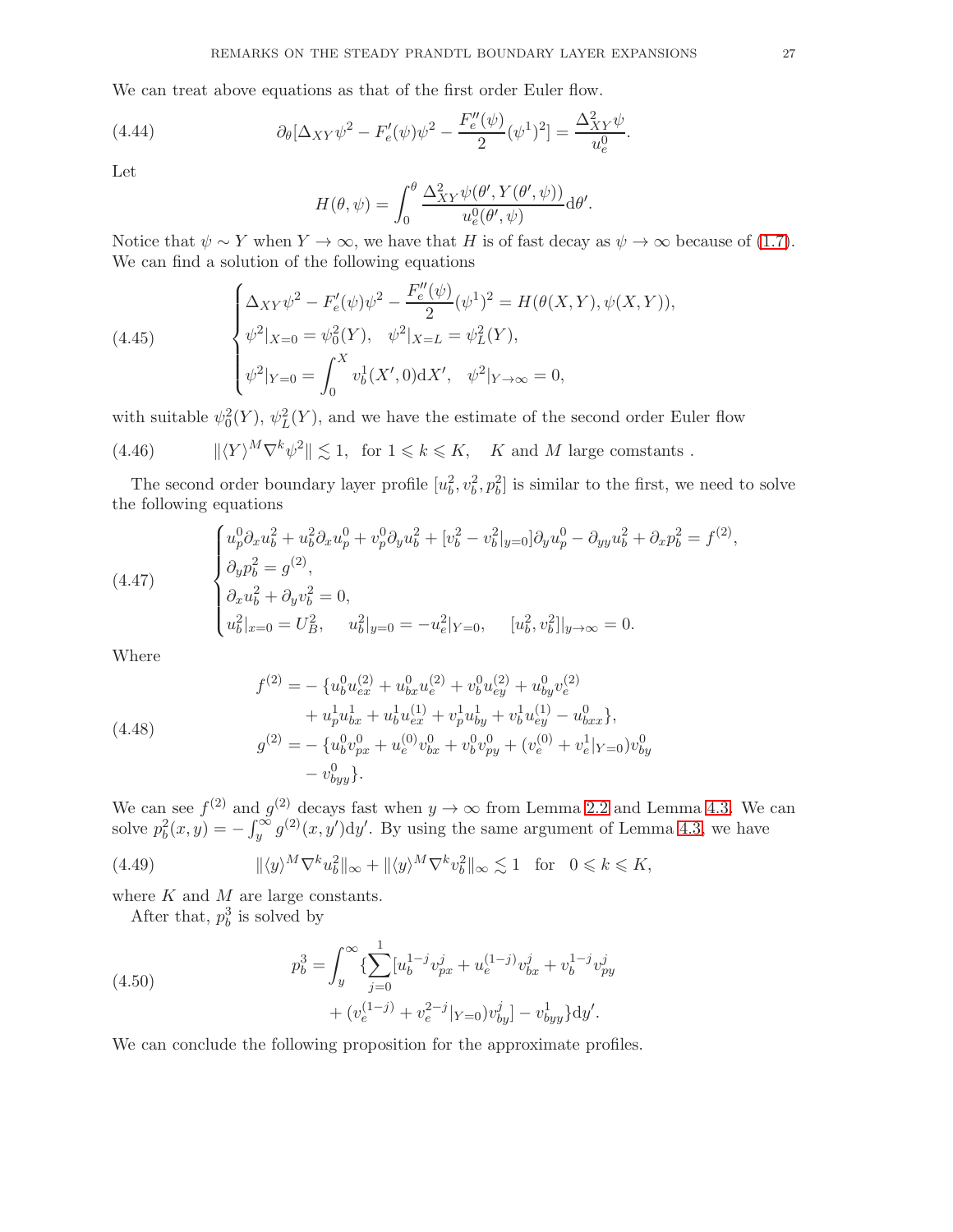<span id="page-27-4"></span>**Proposition 4.4.** Under the assumptions of Theorem [1.1](#page-2-4) then equations  $(4.3)$ ,  $(4.15)$ ,  $(4.42), (4.47)$  $(4.42), (4.47)$  $(4.42), (4.47)$  admit smooth solutions  $[u_e^j, v_e^j]$ ,  $[u_b^j]$  $\frac{j}{b}, v_b^j$  $b_0^j$  for  $j = 1, 2$ , and the following estimates hold

(4.51) 
$$
\|\langle y \rangle^M \nabla^k u_b^j\|_{\infty} + \|\langle y \rangle^M \nabla^k v_b^j\|_{\infty} \lesssim 1 \text{ for } 0 \le k \le K, j = 0, 1, 2,
$$

$$
\|\langle Y \rangle^M \nabla^k u_e^j\|_{\infty} + \|\langle Y \rangle^M \nabla^k v_e^j\|_{\infty} \lesssim 1 \text{ for } 0 \le k \le K, j = 1, 2,
$$

where K, M sufficiently large constants,  $\langle y \rangle = y + 1$  and  $\langle Y \rangle = Y + 1$ .

Notices that  $v_b^2|_{y=0} \neq 0$ . We need to match the boundary conditions at  $y=0$ , and also  $v_b^2|_{y\to\infty} = 0$ . Then we can modify  $[\hat{u}_b^2, \hat{v}_b^2]$  in this way:

(4.52) 
$$
\hat{u}_b^2(x,y) := \chi(\sqrt{\varepsilon}y)u_b^2(x,y) - \sqrt{\varepsilon}\chi'(\sqrt{\varepsilon}y)\int_0^y u_b^2(x,y')\mathrm{d}y',
$$

$$
\hat{v}_b^2(x,y) := \chi(\sqrt{\varepsilon}y)(v_b^2(x,y) - v_b^2(x,0)),
$$

where  $\chi$  is a cut-off function satisfying  $\chi|_{[0,1]} = 1$  and  $\chi|_{[2,\infty)} = 0$ . And let  $\left[U_s,V_s,P_s\right]$  be

$$
U_s(X,Y) = u_e^0(X,Y) + u_b^0(X, \frac{Y}{\sqrt{\varepsilon}}) + \sqrt{\varepsilon} [u_e^1(X,Y) + u_b^1(X, \frac{Y}{\sqrt{\varepsilon}})]
$$
  
+  $\varepsilon [u_e^2(X,Y) + \hat{u}_b^2(X, \frac{Y}{\sqrt{\varepsilon}})],$   

$$
V_s(X,Y) = v_e^0(X,Y) + \sqrt{\varepsilon} [v_b^0(X, \frac{Y}{\sqrt{\varepsilon}}) + v_e^1(X,Y)] + \varepsilon [v_b^1(X, \frac{Y}{\sqrt{\varepsilon}}) + v_e^2(X,Y)]
$$
  
(4.53)  
+  $\varepsilon^{\frac{3}{2}} \hat{v}_b^2(X, \frac{Y}{\sqrt{\varepsilon}}),$   

$$
P_s(X,Y) = p_e^0(X,Y) + p_b^0(X, \frac{Y}{\sqrt{\varepsilon}}) + \sqrt{\varepsilon} [p_e^1(X,Y) + p_b^1(X, \frac{Y}{\sqrt{\varepsilon}})]
$$
  
+  $\varepsilon [p_e^2(X,Y) + p_b^2(X, \frac{Y}{\sqrt{\varepsilon}})] + \varepsilon^{\frac{3}{2}} p_b^3(X, \frac{Y}{\sqrt{\varepsilon}}).$ 

Then the errors

(4.54) 
$$
R_1 := U_s U_{sX} + V_s U_{sY} - \varepsilon \Delta U_s + P_{sX},
$$

$$
R_2 := U_s V_{sX} + V_s V_{sY} - \varepsilon \Delta V_s + P_{sY},
$$

satisfy

(4.55) 
$$
||R_1|| + ||R_2|| \lesssim \varepsilon^{\frac{3}{2}}.
$$

Acknowledgements: L. Zhang is partially supported by NSFC under grant 11471320 and 11631008.

### **REFERENCES**

- <span id="page-27-2"></span>[1] Chen, Q., Wu, D., Zhang, Z.: On the  $L^{\infty}$  stability of Prandtl expansions in Gevrey class. Preprint, [arXiv:2004.09755,](http://arxiv.org/abs/2004.09755) 2020.
- <span id="page-27-3"></span>[2] Chen, Q., Wu, D., Zhang, Z.: On the stability of shear flows of Prandtl type for the steady Navier-Stokes equations. Preprint, [arXiv:2106.04173,](http://arxiv.org/abs/2106.04173) 2021.
- <span id="page-27-1"></span>[3] Fei, M., Tao, T., Zhang, Z.: On the zero-viscosity limit of the Navier-Stokes equations in  $\mathbb{R}^3_+$  without analyticity. J. Math. Pure Appl. (9) 112 (2018), 170–229.
- <span id="page-27-0"></span>[4] Gao, C., Zhang, L.: On the Steady Prandtl Boundary Layer Expansions. Preprint, arXiv: 2001.10700, 2020